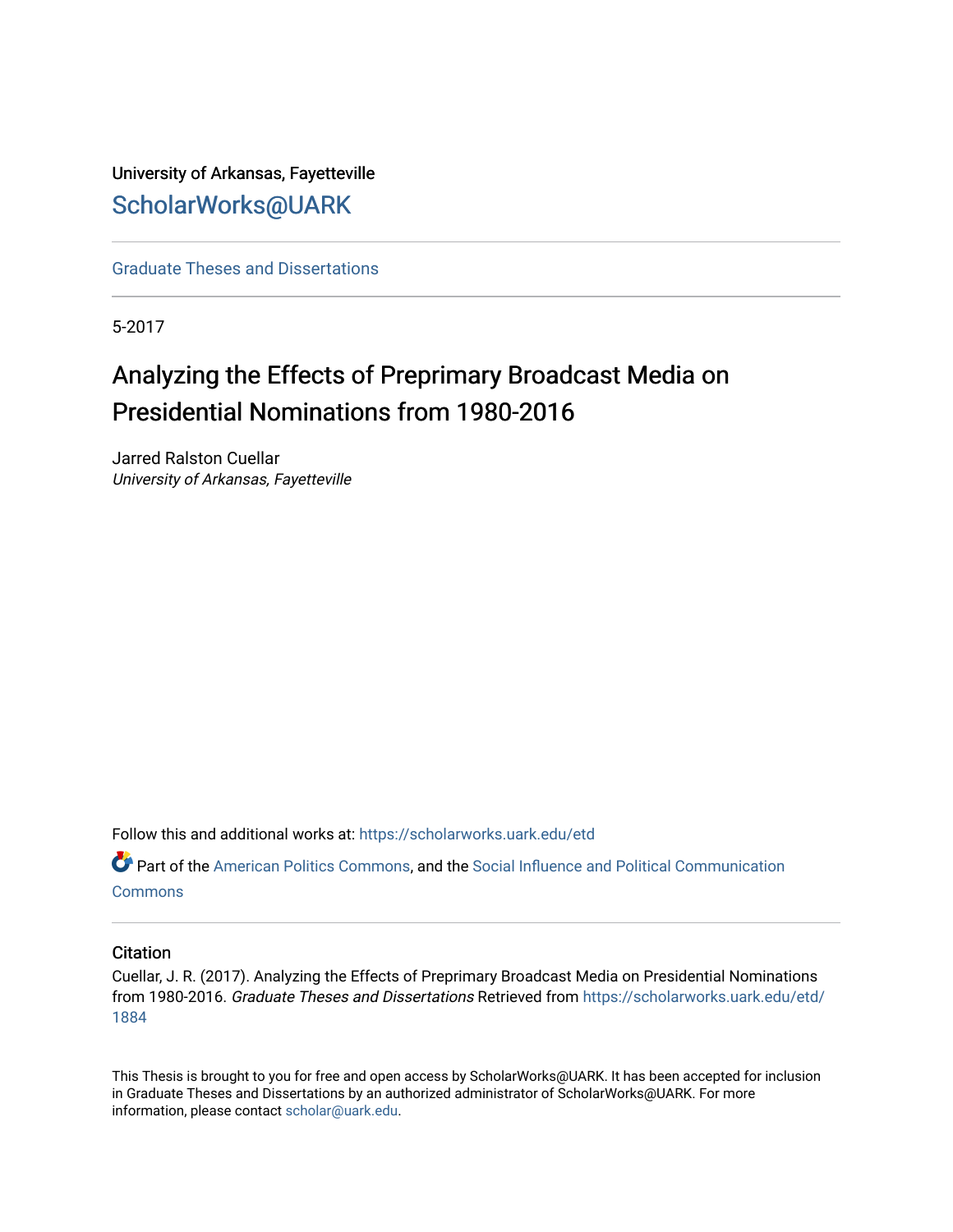Analyzing the Effects of Preprimary Broadcast Media on Presidential Nominations from 1980-2016

> A thesis submitted in partial fulfillment of the requirements for the degree of Master of Arts in Political Science

> > by

Jarred Cuellar University of California Irvine Bachelor of Arts in Political Science, 2015

# May 2017 University of Arkansas

This thesis is approved for recommendation to the Graduate Council.

\_\_\_\_\_\_\_\_\_\_\_\_\_\_\_\_\_\_\_\_\_\_\_\_\_\_\_\_\_\_\_\_\_\_\_\_\_\_

Dr. Andrew Dowdle Thesis Director

\_\_\_\_\_\_\_\_\_\_\_\_\_\_\_\_\_\_\_\_\_\_\_\_\_\_\_\_\_\_\_\_\_\_\_\_\_\_ \_\_\_\_\_\_\_\_\_\_\_\_\_\_\_\_\_\_\_\_\_\_\_\_\_\_\_\_\_\_\_\_\_\_\_\_\_\_ Dr. Pearl Dowe Dr. Joshua Mitchell Committee Member Committee Member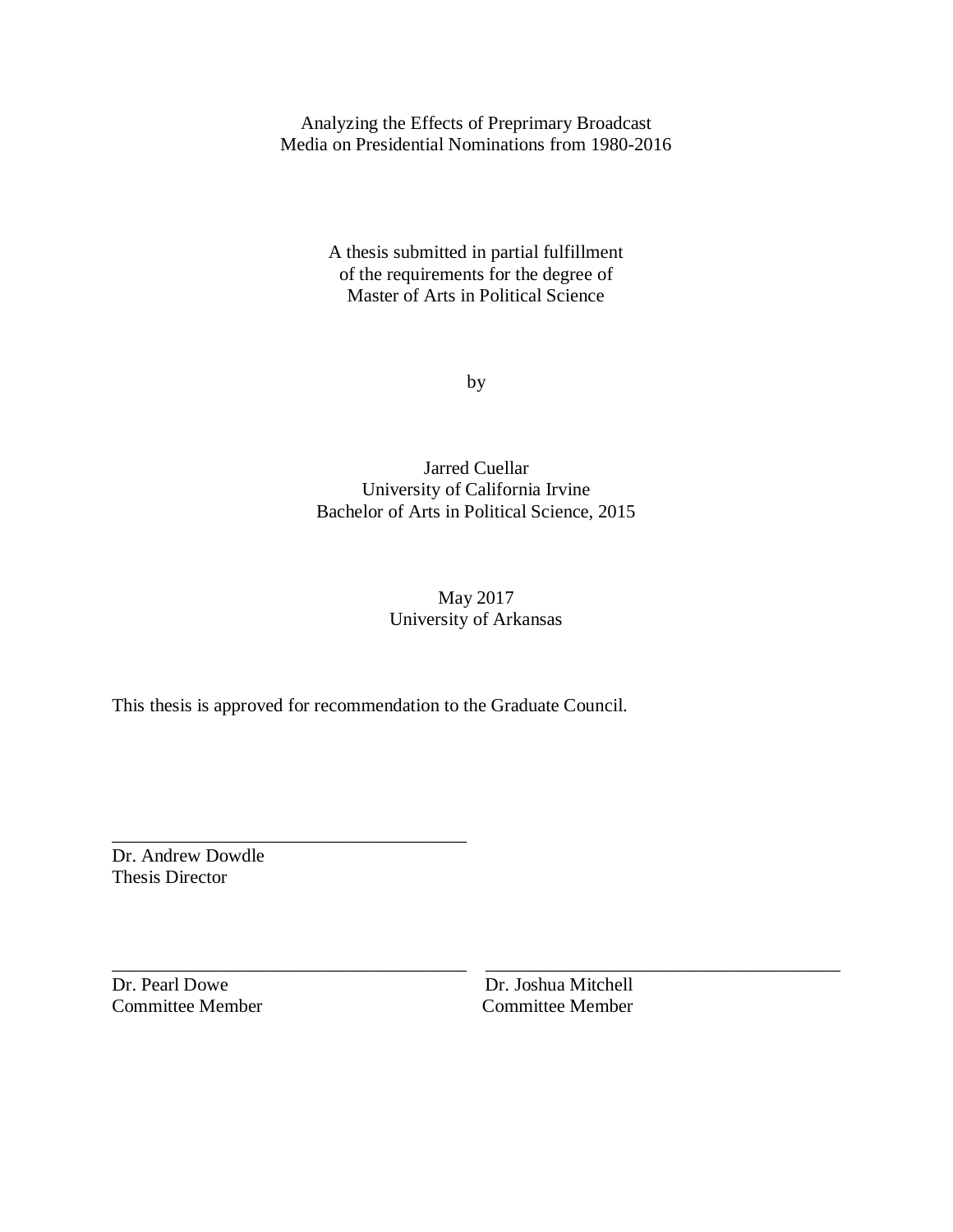# **Abstract**

This study attempts to discover if broadcast media released during the preprimary period has an effect on the Presidential nomination process, and if so in what way? Several OLS regression models, based on Randall Adkins and Andrew Dowdle's Presidential nomination forecasting models, were created as an attempt to not only find a statistically significant effect between broadcast media and aggregate vote percentage, but also in an effort to create more effective forecasts. I have drawn my sample from every open nomination race dating back to 1980, and used both cable and network broadcasting sources. I have covered not only the effects of broadcast media on forecasting, but its effects on the preprimary and primary process as a whole.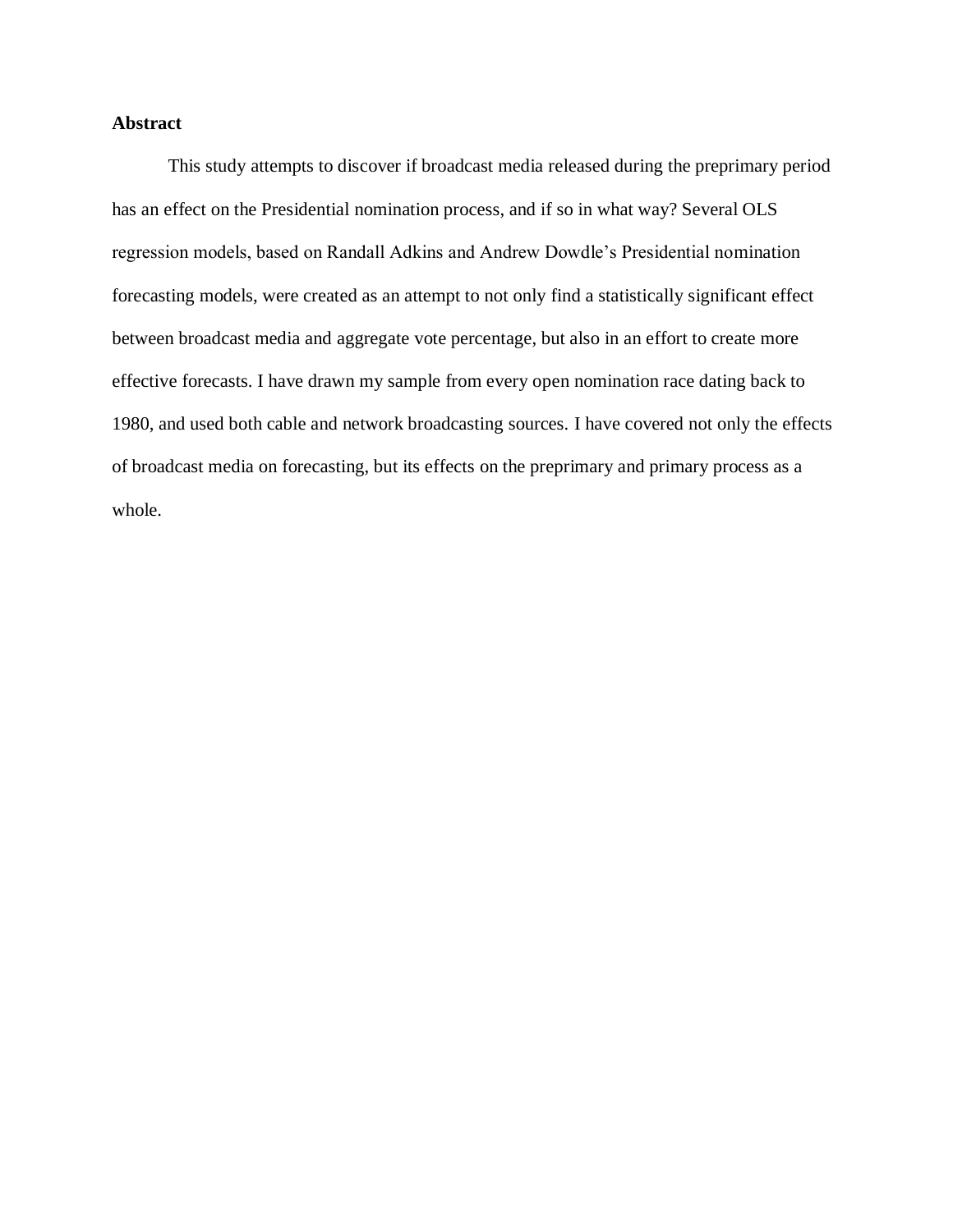# **Acknowledgements**

I would first like to acknowledge and thank Dr. Joshua Mitchell, who agreed to serve on this committee and helped me on my quantitative short comings. Second, I want to send a special thanks and acknowledge Dr. Pearl Dowe, who not only served on this thesis committee, but who's door was always open when I needed it. I also would like to extend a very special thank you to Dr. Andrew Dowdle, who served not only as my thesis director, but as my mentor and friend during my time here at the University of Arkansas.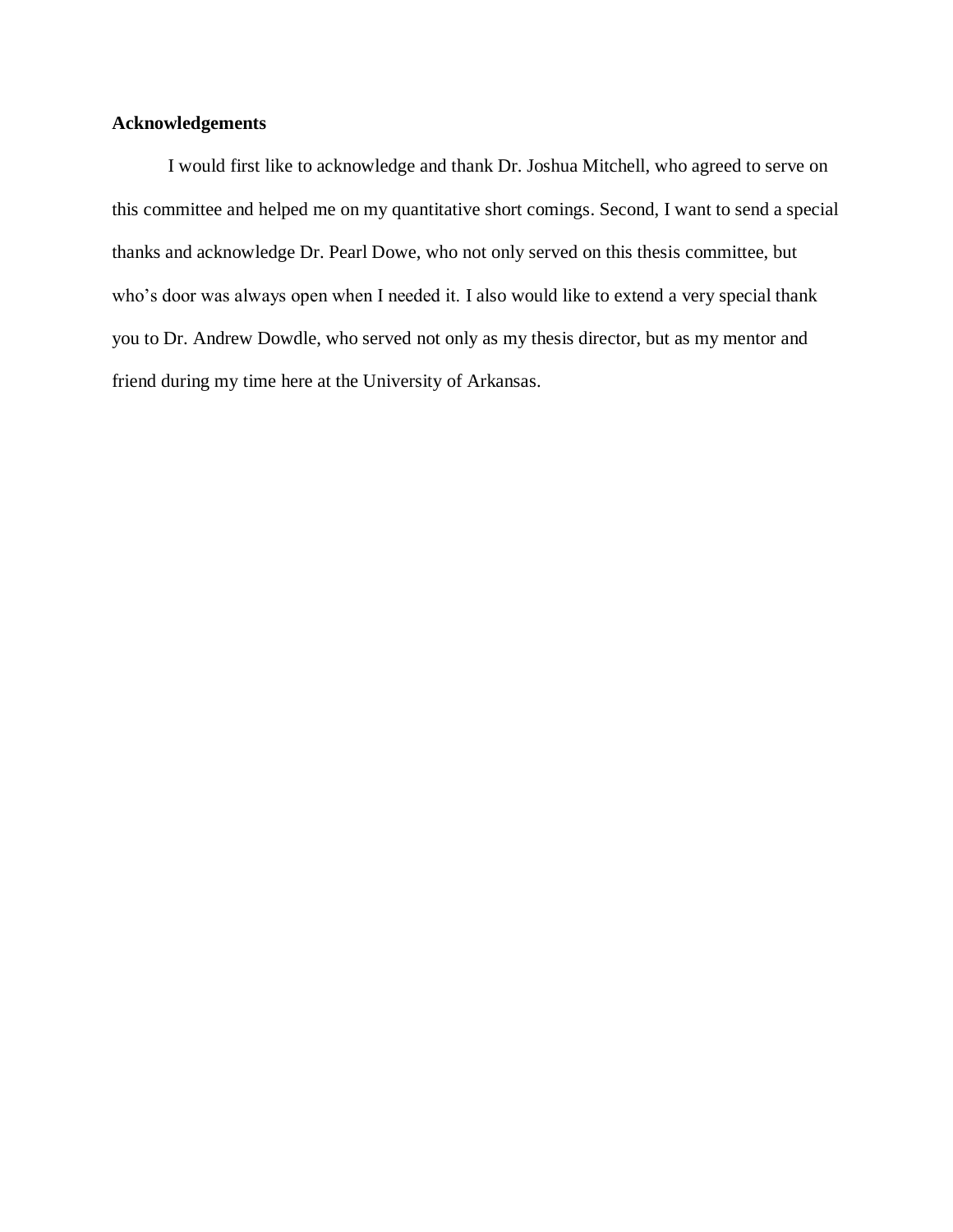# **Dedication**

To the loving memory of my father, Ermilo "Milo" Cuellar.

*Those we love don't go away, they walk beside us every day, unseen, unheard, but always near,* 

*still loved, still missed, and very dear.*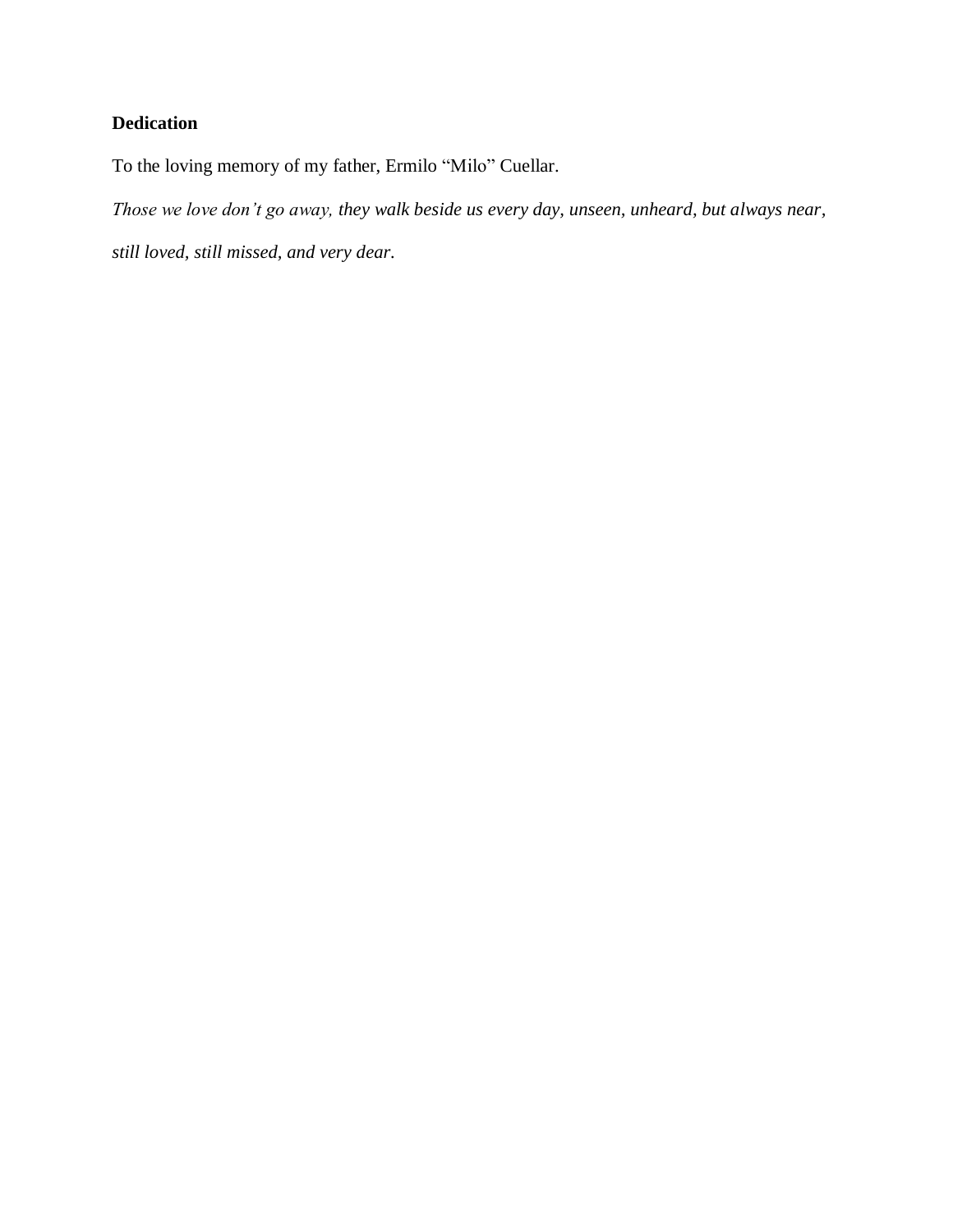# **Table of Contents**

| I.        |  |
|-----------|--|
| II.       |  |
| A.        |  |
| <b>B.</b> |  |
| III.      |  |
|           |  |
| V.        |  |
| A.        |  |
| <b>B.</b> |  |
|           |  |
|           |  |
|           |  |
|           |  |
|           |  |
|           |  |
|           |  |
| VI.       |  |
|           |  |
|           |  |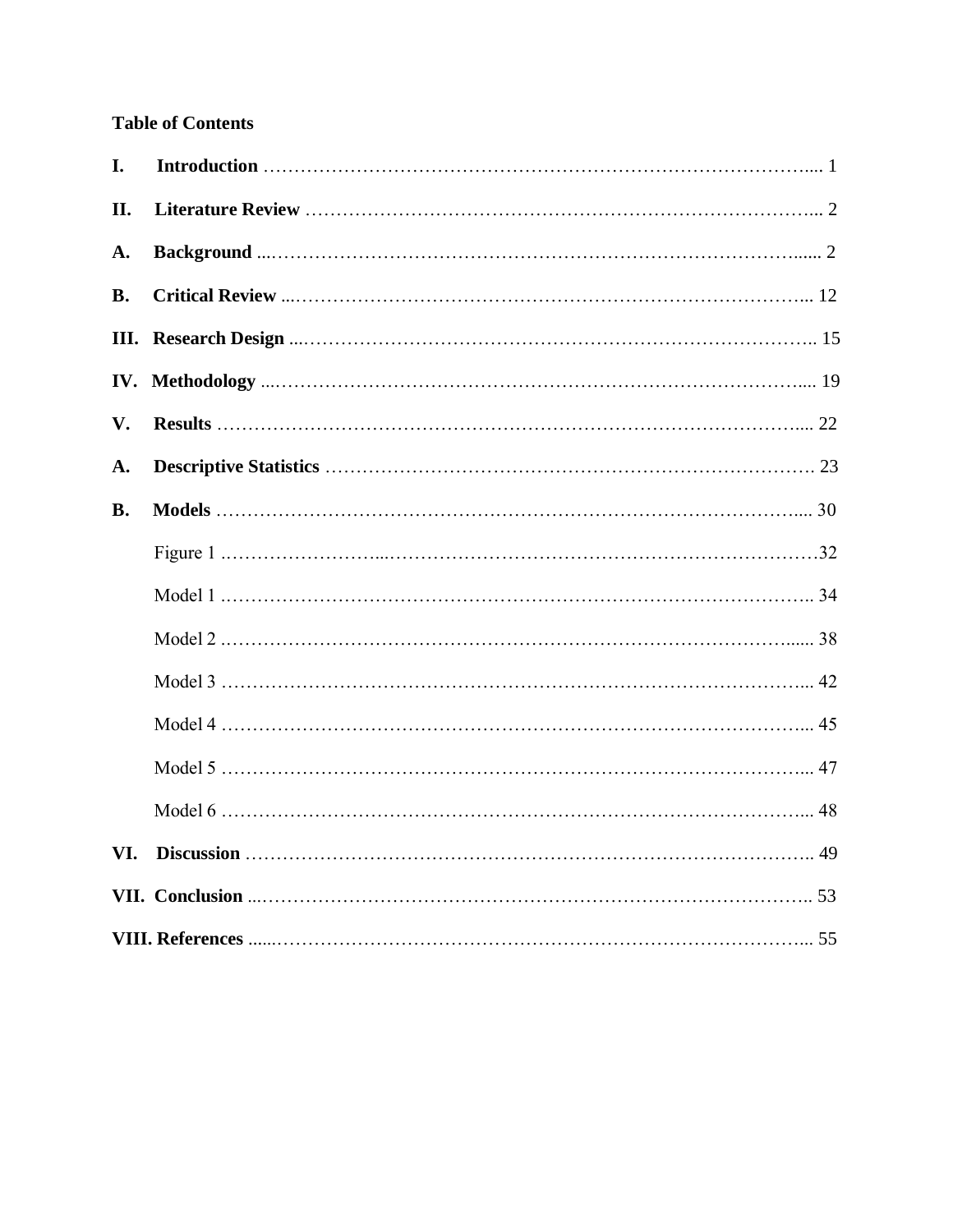# **I. Introduction**

In recent years scholars have garnered the ability to forecast presidential nominees using regression analysis and a mix of several types of variables. This mix has been different for each of the four well known models, with Mayer (1996) relying on poll standings and funds raised; Adkins & Dowdle (2001) testing poll standings and cash on hand; Steger<sub>1</sub> using elite endorsements and party interaction, and Steger<sub>2</sub> (Steger et al. 2012) testing elite endorsements and competitiveness (Steger et al. 2012). These models were successful in determining the outcome of the primaries until the outcome of the 2004, 2008 Democrat and Republican nominations were incorrectly forecasted (Steger et al. 2012). It was at this point that momentum models were created, which accounted for the outcomes of the Iowa Caucuses and the New Hampshire Primary. This modified model caused the Steger models to only incorrectly forecast an Obama loss, and the Adkins & Dowdle model to do the same plus Clinton in 1992 (Cuellar 2016).

While a reworking of the model to include for momentum has appeared to fill the holes with regards to which factors are most impactful early on, one important variable has remained unaccounted for in all three of these models, broadcast media. After the implementation of McGovern-Fraser print was the primary form of dispersing political information, it remained so until 1985 (Kendall 2000). Once broadcast media surpassed print it made the presidential primaries more important in the eyes of the American people (Wattenberg 1985; Cuellar 2016). Even though America is beginning to see the rise of social media and internet journalism, the rise of Donald Trump through broadcast media may prove that it is as relevant as ever. Ultimately, if the consensus was that primaries became more important due to broadcast media it is plausible to argue that pre-primary broadcast media has a significant impact on the aggregate primary vote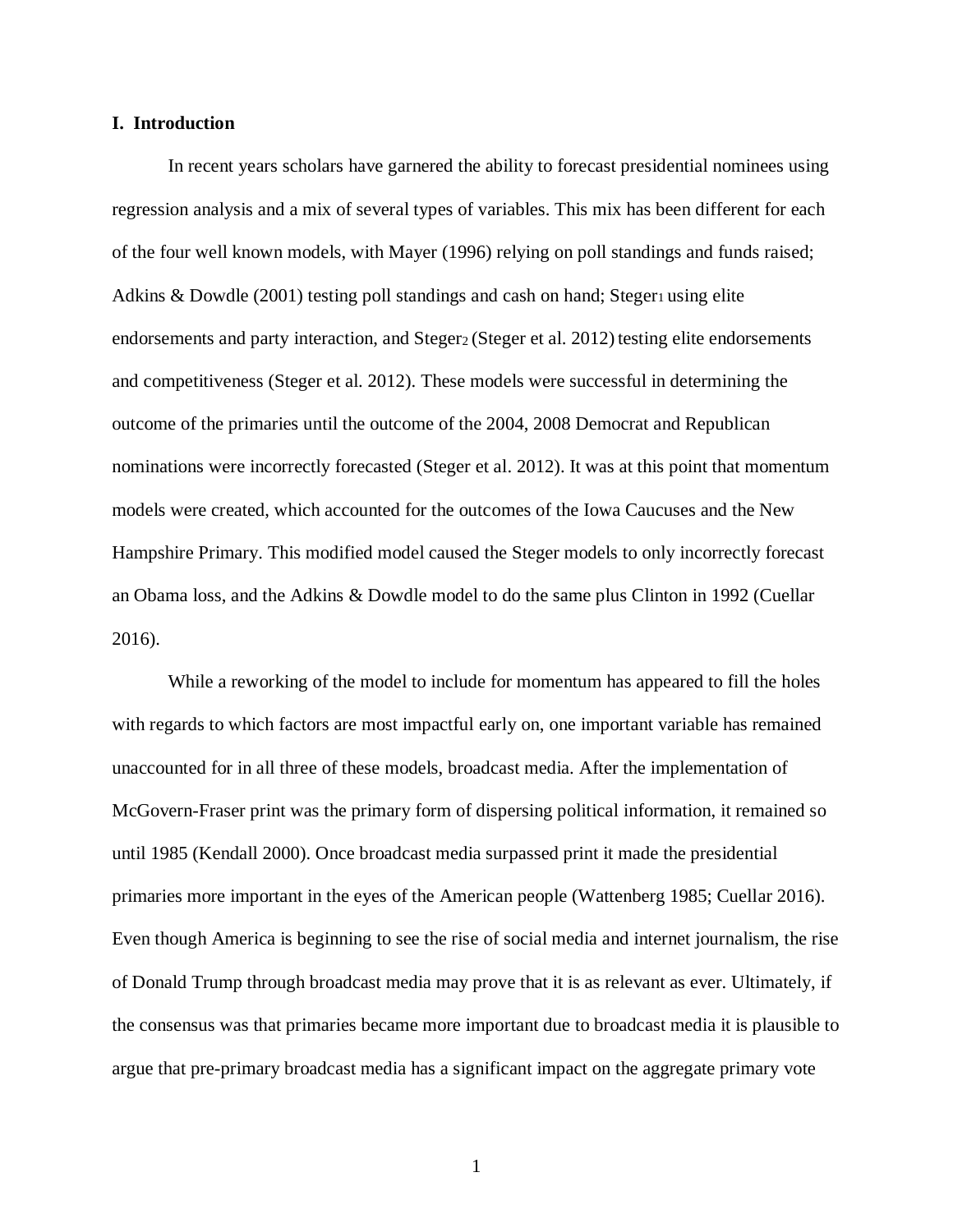percentage. In this thesis I will attempt to discover whether this is the case, and by using every open primary from 1980 to 2016 as my sample I should gain the ability to discover whether broadcast media is a significant predictor of aggregate vote percentage for presidential nominations. However, not only will the introduction of broadcast media into forecasting models provide greater forecast accuracy, but will present a greater understanding of the US presidential nomination process.

# **II. Literature Review**

#### **A. Background**

As I described above, certain political scientists practice presidential nomination forecasting, notably Andrew Dowdle,, Randall Adkins, Wayne Steger, and William Mayer. Earlier work from Adkins and Dowdle (2001) attempted to answer the question as to whether the preprimary season is increasing in importance by creating a preprimary forecast model and a post-New Hampshire model and drawing comparisons from previous models. Their findings prove that as time progressed the preprimary season has gained prominence in the eyes of the voters. This being shown through several preprimary variables that gained significance, and a larger adjusted R-squared.

Adkins and Dowdle (2001) illuminated the growing importance of the preprimary season with their forecasting models, however some of variables used in their model are not used in models today. It appears as though there are a certain set of variables that have become prototypical to forecast models; them being Gallup Poll results, cash on hand, cash spent, elite endorsements, Iowa Caucus results, and New Hampshire Primary results (Adkins and Dowdle 2001; Adkins and Dowdle 2005; Steger 2009; Steger et al. 2012; Dowdle et al. 2016). When momentum variables (Iowa and New Hampshire) are excluded, literature has found Gallup Poll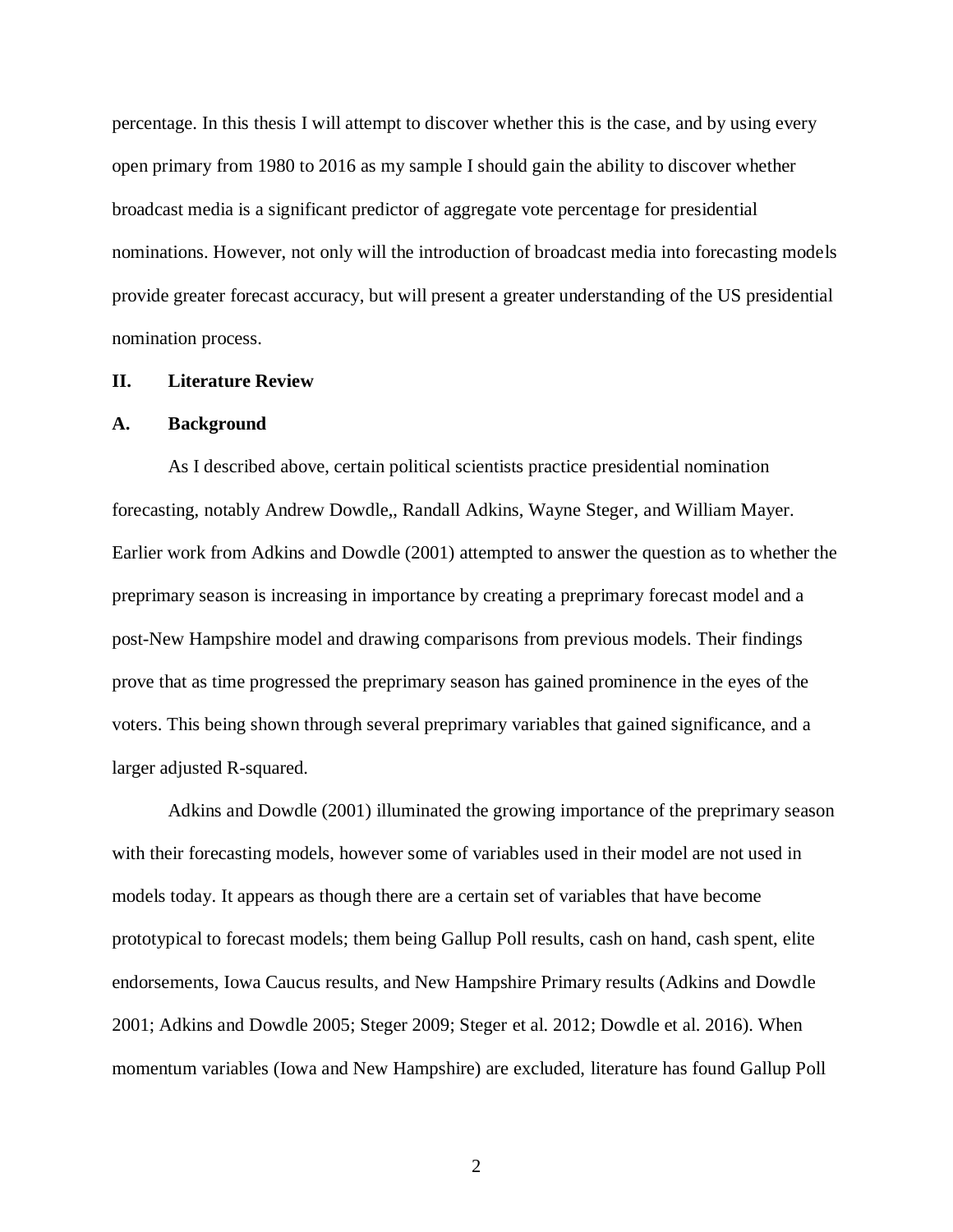results to be the most stable predictor of the aggregate primary vote, as it consistently reaches statistical significance. A momentum model, which included the results of Iowa and New Hampshire, shows these variables to be the strongest predictors. Dowdle et al. (2016) shows that the inclusion of Iowa and New Hampshire have also caused cash on hand to reach statistical significance, showing those candidates who do not need to spend in the preprimary season are more competitive heading into the primaries.

It has been argued by Cohen et al. (2008) that, despite nomination reforms, elites still control the outcomes of the primaries. Their argument rests on the premise that the people rely on the endorsement heuristic when heading to the polls, thus allowing the elites to still be the deciders. An example being when Bill Clinton garnered a larger amount of endorsements than any other Democrat proving him to be the most viable candidate. The authors also state that parties have a veto power through elite endorsements as well as party donations to end the campaigns of candidates that they do not approve of.

While Cohen et al. connote the most with elites controlling nomination outcomes, others have introduced elite endorsement variables into their models as well. Wayne Steger (2008; Steger et al. 2012) joined Cohen et al. using elite endorsements as a primary independent variable. The logic behind Steger and Cohen et al.'s models being that the "attentive public" will be swayed by the cues provided by these powerful political insider (2012).

This proved to be sound logic, with Steger's model yielded not only statistically significant results, but a positive beta value. With elite endorsements as one of his primary independent variables Steger (2008) garnered the ability, with his momentum model, to correctly forecast 10 of 11 open nomination contests from 1980-2008, and 11 of 11 if one counts Hillary Clinton as winner as of the primary vote.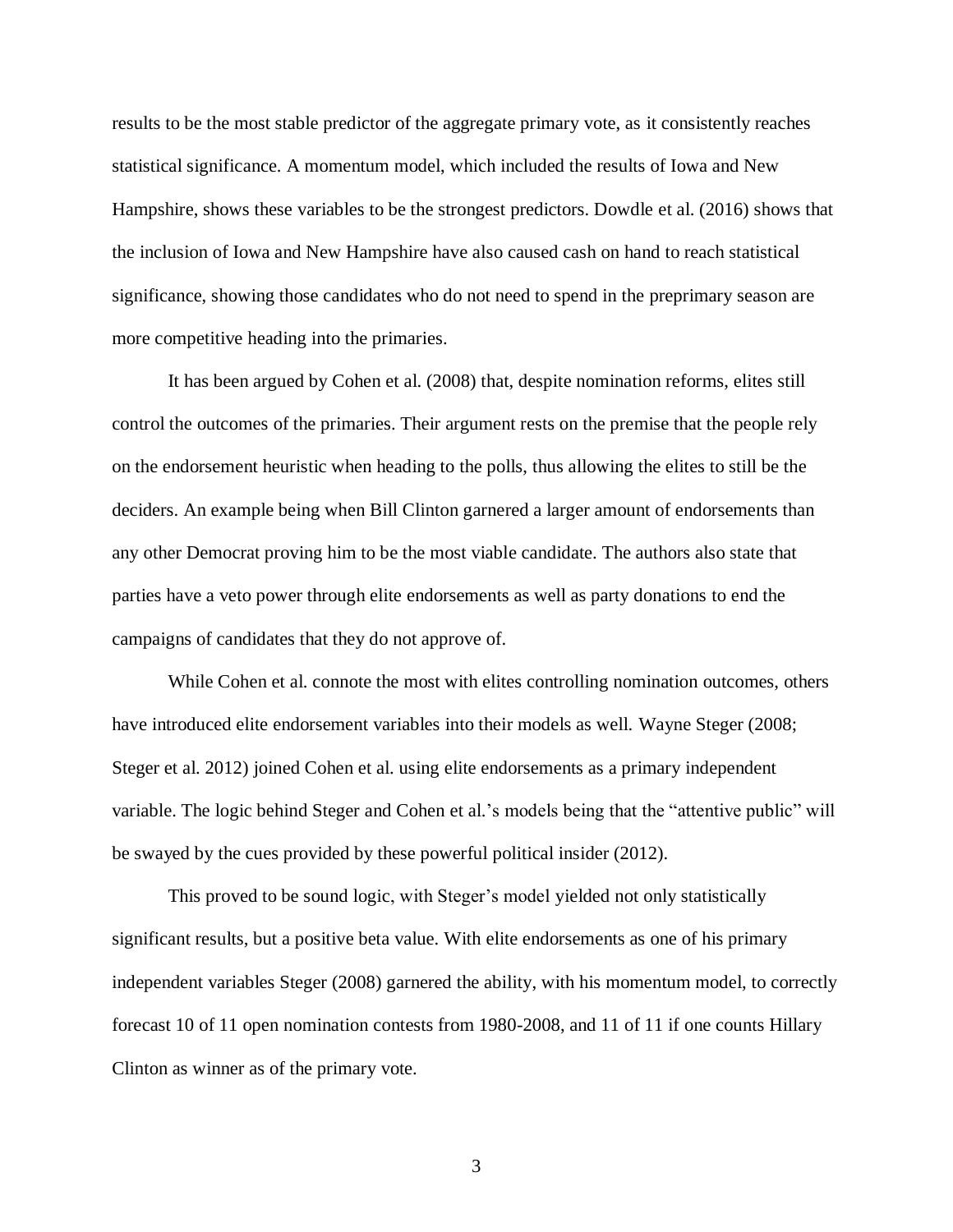With this type of success, the *Adkins-Dowdle* model was updated to include for the potential impact of elite endorsements on the aggregate vote percentage (Dowdle et al. 2016). This study followed the status quo, finding the elites to continue to be players in the nomination process. This is especially insightful given, Donald Trump did not receive any elite endorsements during the preprimary period.

What set Donald Trump apart in this most recent nomination cycle was his standing in preference polls (Dowdle et al. 2016). With a general definition of preference polling being the use of survey data to measure a candidate's standing in an election (Niemi et al. 2011). Preference polls have proven to be one of the best measurements of candidate strength in electoral politics, and modern history has shown Gallup to be the most reliable preference poll for presidential races.

Polling data was first used in a forecasting model when Mayer (1996) created the first modern presidential nomination forecasting models. Mayer (1996; 2003) argued that using only two variables, with Gallup polls being one, was sufficient when it came to forecasting, given the pre-primary favorite is greatly advantaged heading into the primary season. He goes on to justify (2003) his reasoning of using Gallup polls even further by stating that "7 of the last 10" preprimary poll leaders went on to become the nominees.

When they began to create forecasting models, Randall Adkins and Andrew Dowdle also made the conscious decision to include poll standings (Adkins & Dowdle 2001). When replicating Mayer's (1996) method, they were able to capture support for a candidate communicated through poll results (Steger et al. 2012; Adkins & Dowdle 2001). They too made the discovery, contrary to Mayer's findings, that there are differences among the parties when it comes to how poll standings effect forecasting. The Republican party has been significantly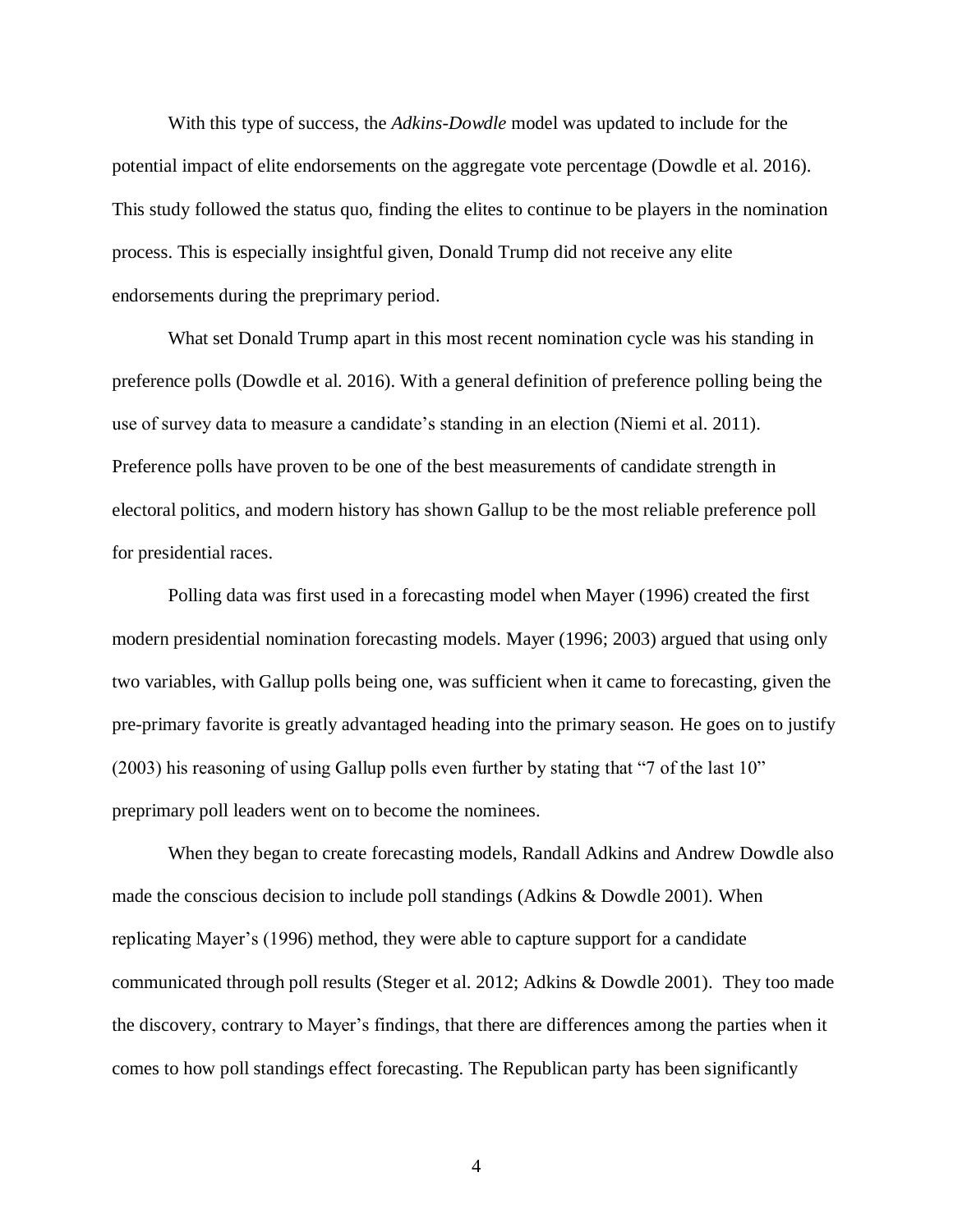affected by preprimary standings, while it only has had a minor effect on the Democrats. Nevertheless, in every model created to date (Mayer 1996; Adkins & Dowdle 2001; Mayer 2003; Steger 2008; Dowdle et al. 2016) with poll standings as a variable, it has yielded statistical significance and proven to be a rather strong predictor of the aggregate primary vote.

Yet, it has remained unclear as to the effect preprimary campaign spending has on the aggregate vote percentage. Candidate spending is associated with a successful campaign, however when Adkins and Dowdle placed spending into their forecasting model (2005; Steger 2008; Dowdle 2016) results never reached statistical significance. Haynes, Gurian, and Nichols (1997) asserted that candidates who spend more "relative" to their fellow competitors will receive a larger share of the primary vote. When looking back at Haynes 1993 article it appears that spending is not as clear-cut as the latter assertion makes it appear.

Spending is highly different when looking across the spectrum of candidates, as front runners have the freedom to focus strictly on winning delegates, while others must focus their spending on simply getting the public's attention (Haynes 1993). Regardless Haynes et al. (1997) is justified in their assertion given, their study did not look at the preprimary but the sequential process as a whole.

When attempting to discover what makes for viable candidate Dowdle et al. (2008) tested for spending, among several other variables, only to again find it lacking statistical significance. In their study, Dowdle et al. (2008) tested spending in a variety of ways, such as whether an increase or decrease from one quarter to another has an effect and if outspending opponents has an effect, however neither were shown to statistically increase or decrease viability. When Dowdle et al. (2016) performed their most recent forecast they too received an insignificant spending coefficient, but this time their momentum model yielded a negative coefficient. Dowdle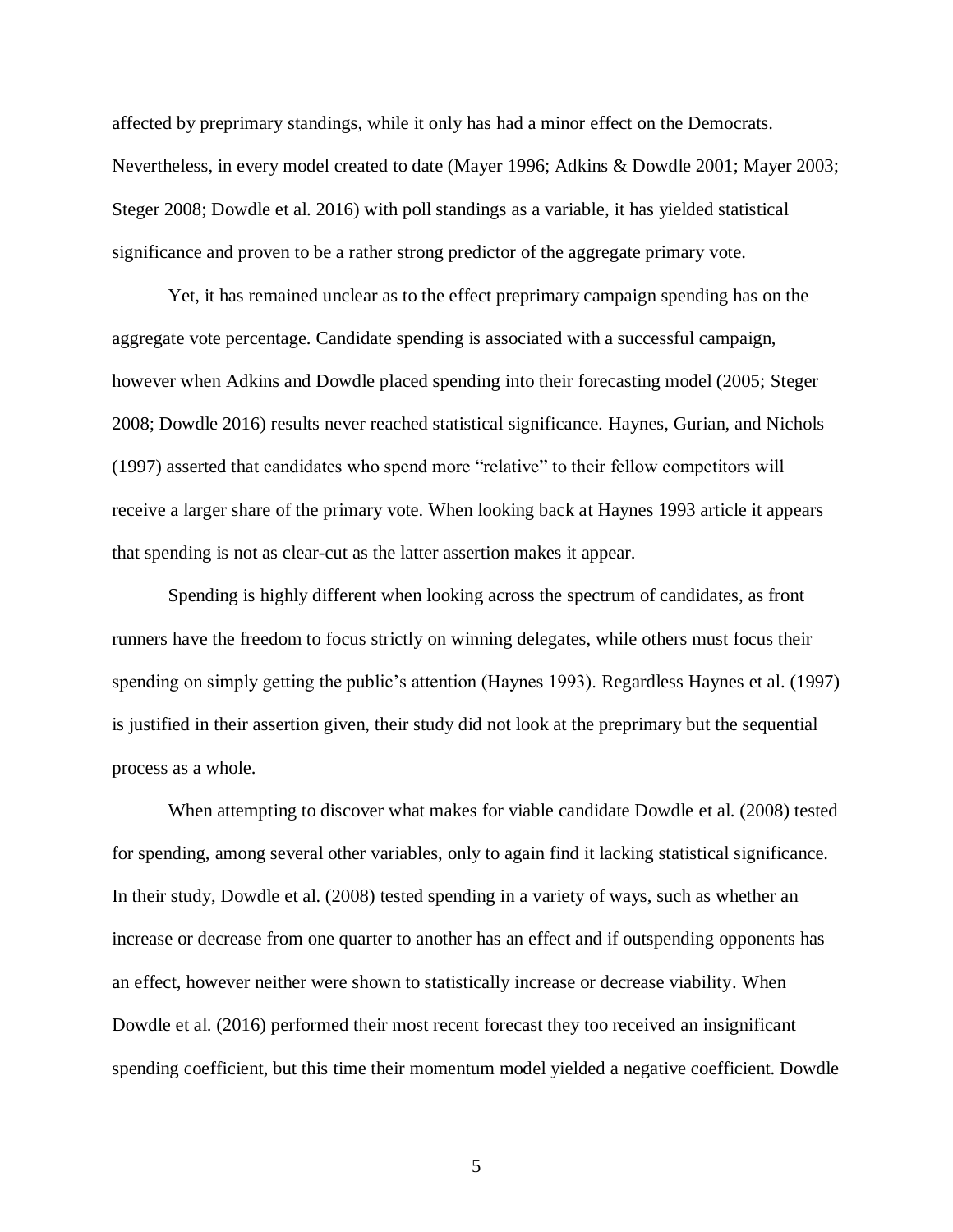et al. (2016) went on to remind readers that spending may not be the best predictor, and the best example is most likely 1996's Phil Gramm.

On hand cash heading into the primary season, however, has greater clarity in terms of predictive power. As I previously stated, Mayer began the nomination forecasting trend with his 1996 model that included Gallup poll standings and funds raised. Adkins and Dowdle (2000) decided to adjust this model by exchanging funds raised for the amount of cash a candidate has heading into the primaries. They argue that while it may be important to observe strength through funds raised, one must remember that much of this is spent during the preprimary on staff and strategy. When Adkins and Dowdle place cash on hand into a model, it not only yields statistical significance, but a positive beta coefficient. Which is contrary to the results of their funds raised variable.  $<sup>1</sup>$ </sup>

More in depth research into these results began to show that the premise behind having funds raised as a primary independent variable was highly flawed. A candidate can receive mass sums in donations, but can also spend this money as a means to remain or become a viable candidate (Steger et al. 2012). Cash on hand provides much more insight, as it allows one to not only to see the amount of monetary support a candidate is receiving from partisans, but it provides the power to observe which are the strongest candidates (2012). Stronger candidates being viewed as those who are able to garner a comfortable lead in the preprimary and by doing so have the luxury of spending less, and therefore able to head into the primaries with large war chests.

 $\overline{a}$ 

<sup>&</sup>lt;sup>1</sup> This Adkins and Dowdle added several new variables to this model which also have attributed to the results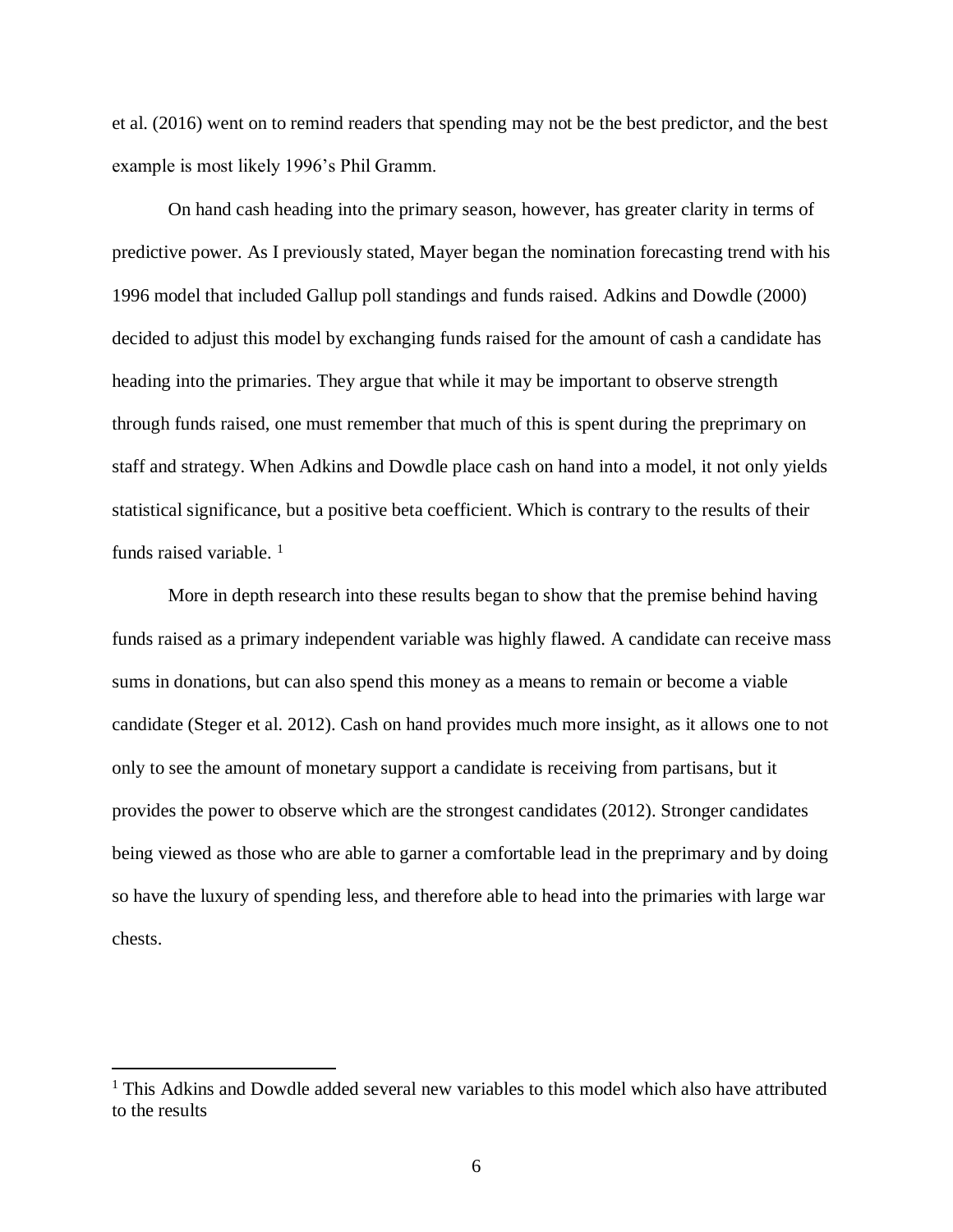Recent forecasts have continued to find cash on hand to be a statistically significant predictor, including the most recent forecast performed by Dowdle et al. (2016). This recent study produced results that showed cash on hand to be a statistically significant predictor when included in a momentum model.

Prior to the creation of these momentum models, forecasting did not include for the effects of Iowa or New Hampshire (Mayer 1996; 2003; Adkins & Dowdle 2001; Steger 2004). However, momentum variables slowly became part of traditional forecasting using various New Hampshire variables (Askins & Dowdle 2001; Steger 2008; Steger et al. 2012). However, it was the 2004 primaries that caused Iowa variables to be introduced (Steger 2008; Steger et al. 2012). That year sparked a change due to Howard Dean being forecasted to win the primary in all established models, none of which accounted for the Hawkeye state (Steger et al. 2012).

Redlawsk et al. (2011) and Christopher Hull (2008) make the argument that Iowa's role in momentum building essentially revolves around media. As the preprimary comes to a close, the fourth quarter poll and fund raising leaders are expected by the voters to do well in Iowa due to the high expectations set down by the pundits (Redlawsk et al. 2011). Redlawsk et al. continue on with the assertion that those who win the Caucuses, or do better than the media expects them to, receive a bump in coverage. Hull's (2008) argument rests in the fact that Iowa receives vastly more media coverage than any other contest during the primary season, and given this media attention Iowa has the power not only bump the winners poll numbers, but winnow the field as a whole.

While still believing that Iowa is a momentous state, forecasters have found evidence showing the state to only be rewarding for winners. Adkins and Dowdle dispute Redlawsk et al.'s (2011) notion that Iowa can have beneficial effects for candidates who do not win the state.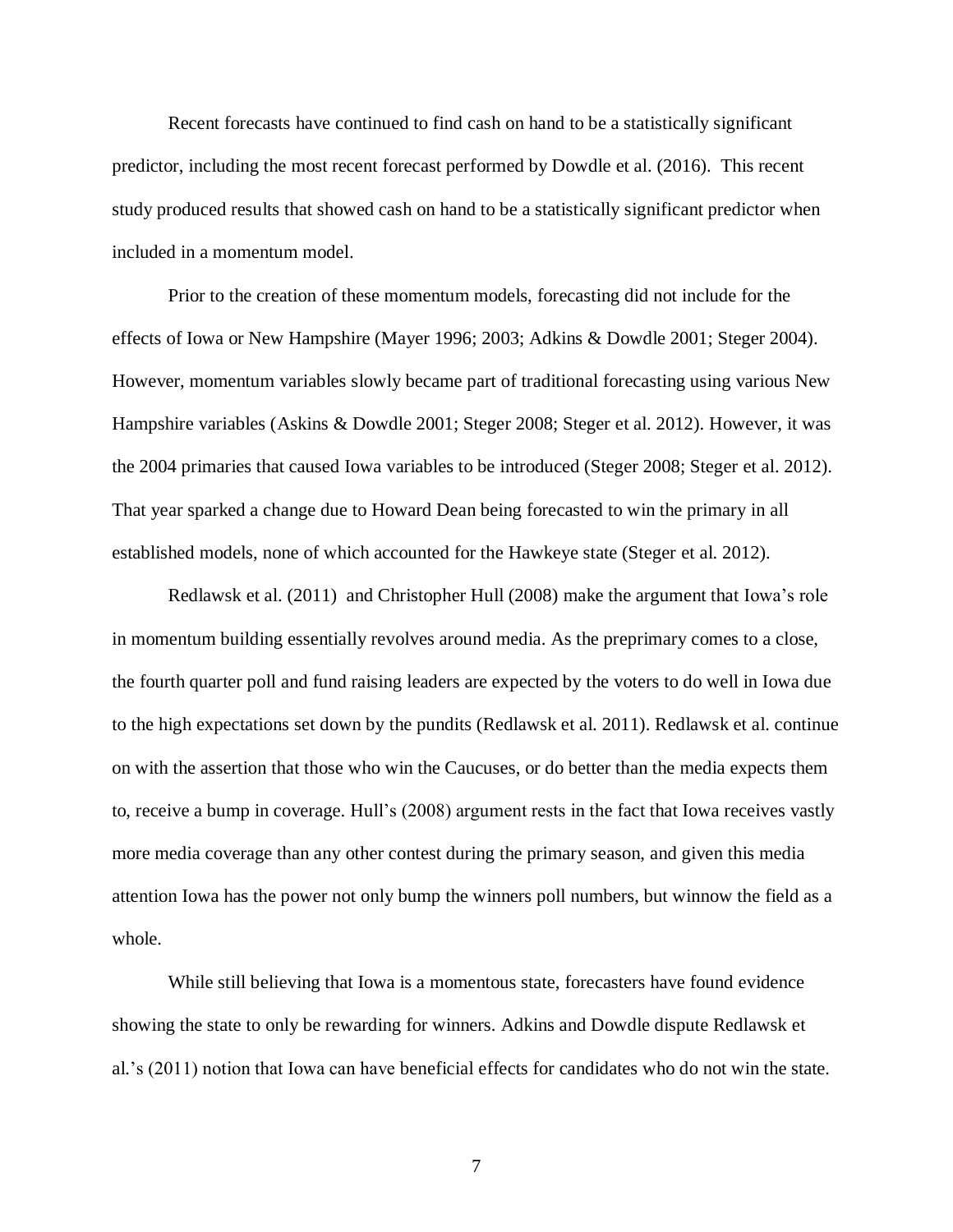While their original look (2001) into the significance of Iowa on the primary vote showed the Caucus to not be too impactful on the aggregate vote, more updated studies by Adkins and Dowdle (Steger 2009; Steger et al. 2012; Dowdle et al. 2016**)** have found Iowa to yield significant results. However, when placing a binary dummy for winners and losers into an OLS regression along with a variable for percentage of vote won, only the dummy variable yielded statistically significant results. Steger (2008) finds comparable results to that of Adkins and Dowdle, with his *Party Interaction* with momentum accounted for, only finding the dummy to be significant at the .05 level.

New Hampshire, also, has been found to be significant the dummy (Adkins & Dowdle 2001; Steger et al. 2004; Steger et al. 2008; Steger et al. 2012; Dowdle et al. 2016). Historically, chances of winning the nomination rise dramatically if one wins the Granite State, given the winners of the nomination have usually been New Hampshire winners (Adkins & Dowdle 2001). While this is not always the case, as with Clinton in 1992, and Obama in 2008, there is a pattern of success that accompanies the winners of New Hampshire (2001).

Unlike with the Iowa Caucuses, the share of the vote earned in New Hampshire has yielded significant results in previous forecasting models (Adkins & Dowdle 2001; Steger et al. 2004; Steger et al. 2008; Steger et al. 2012; Dowdle et al. 2016). Forecasters for years had believed New Hampshire to be the more impactful of the bellwether contests, and therefore included it in their models as a tool for better ordinal forecasts (Adkins & Dowdle 2001). However, it can be more than a tool for better ordinal measures, as its statistical significance tells political scientists that how one performs in New Hampshire can have an effect on their potential nomination. Bill Clinton's label as "The Comeback kid" came as a result of his second place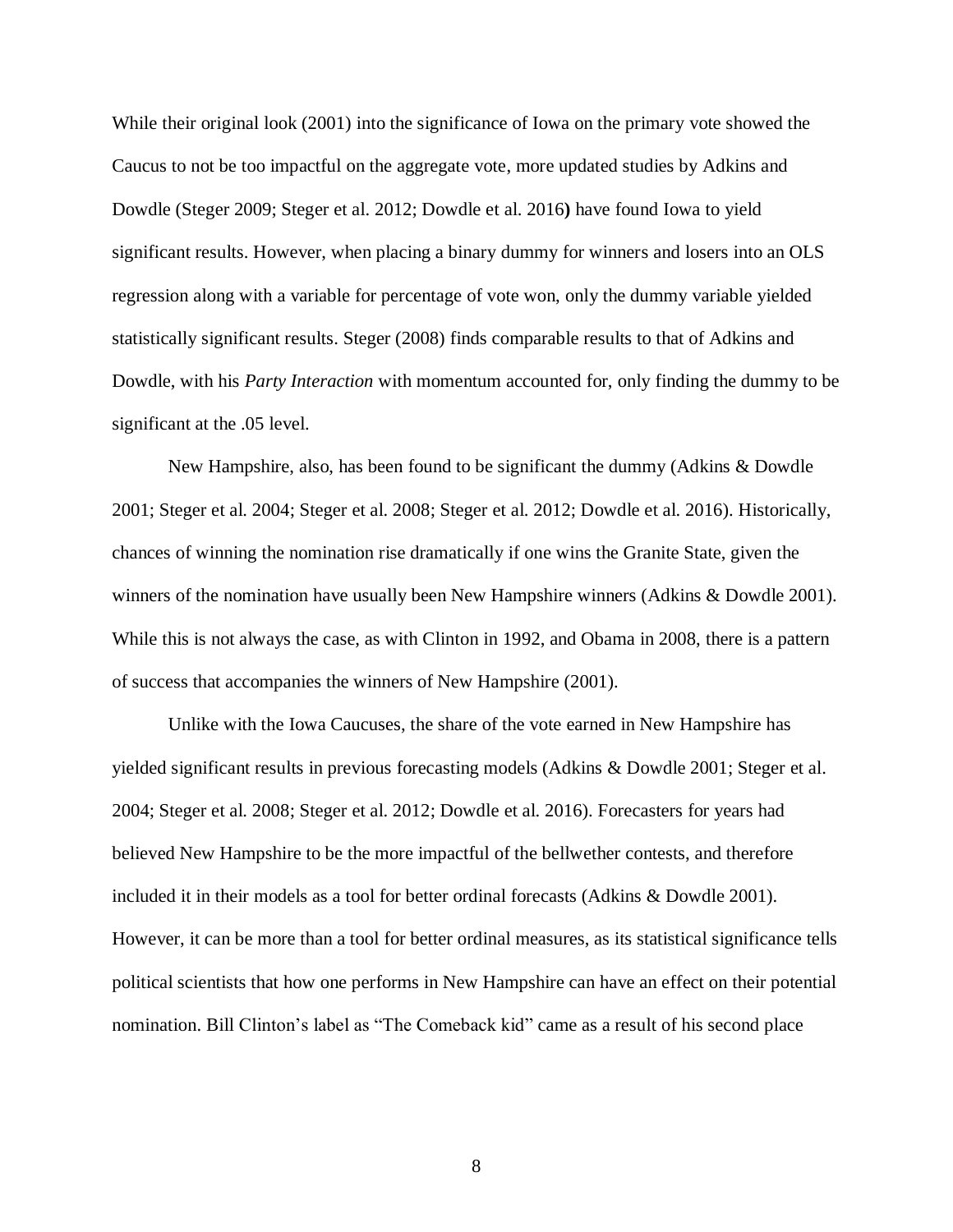finish in the primary, which the media portrayed as a victory for the Clinton Camp (Redlawsk et al. 2011).

Ultimately these momentum variables allow for two different types of models. The first being a model solely made of preprimary variables which allows for an earlier forecast. The second being a more accurate model which includes for the effects of Iowa and New Hampshire. The addition of variables provides greater insight into the predictive power of the preprimary variables, as in many studies statistically insignificant variables reach significance once these momentum variables are included (Steger et al. 2012).

When turning to the effect of media, I must media viewed prior to the primary season would have a significant outcome on the aggregate vote. My argument is rooted in the minimal effects model (Katz & Lazarsfeld 1964), which asserts that campaigns have relatively little effects on vote choice, and that media only reinforces the underlying beliefs of voters (Finkel 1993). The premise being that this model does not take into account the preprimary/primary phase of the presidential election cycle. Candidates in the primaries all come from one party, share essentially the same ideology, and are relatively unknown to the voters (Steger et al. 2012). With this being said, the campaign does matter during the primaries, but so does media.

The argument made by Martin Wattenberg (1985) that once broadcast media surpassed print it made the presidential primaries more important in the eyes of the American people, cannot be stressed enough. As time went on, it was shown that when media treats primaries as large events they create discourse and cause the primary season to take on greater significance in the eyes of the American voter (Kendall 2000). Media's power to help the American people pay greater attention to primaries has, by diffusion, not only made the primary season more important, but the preprimary season more important as well.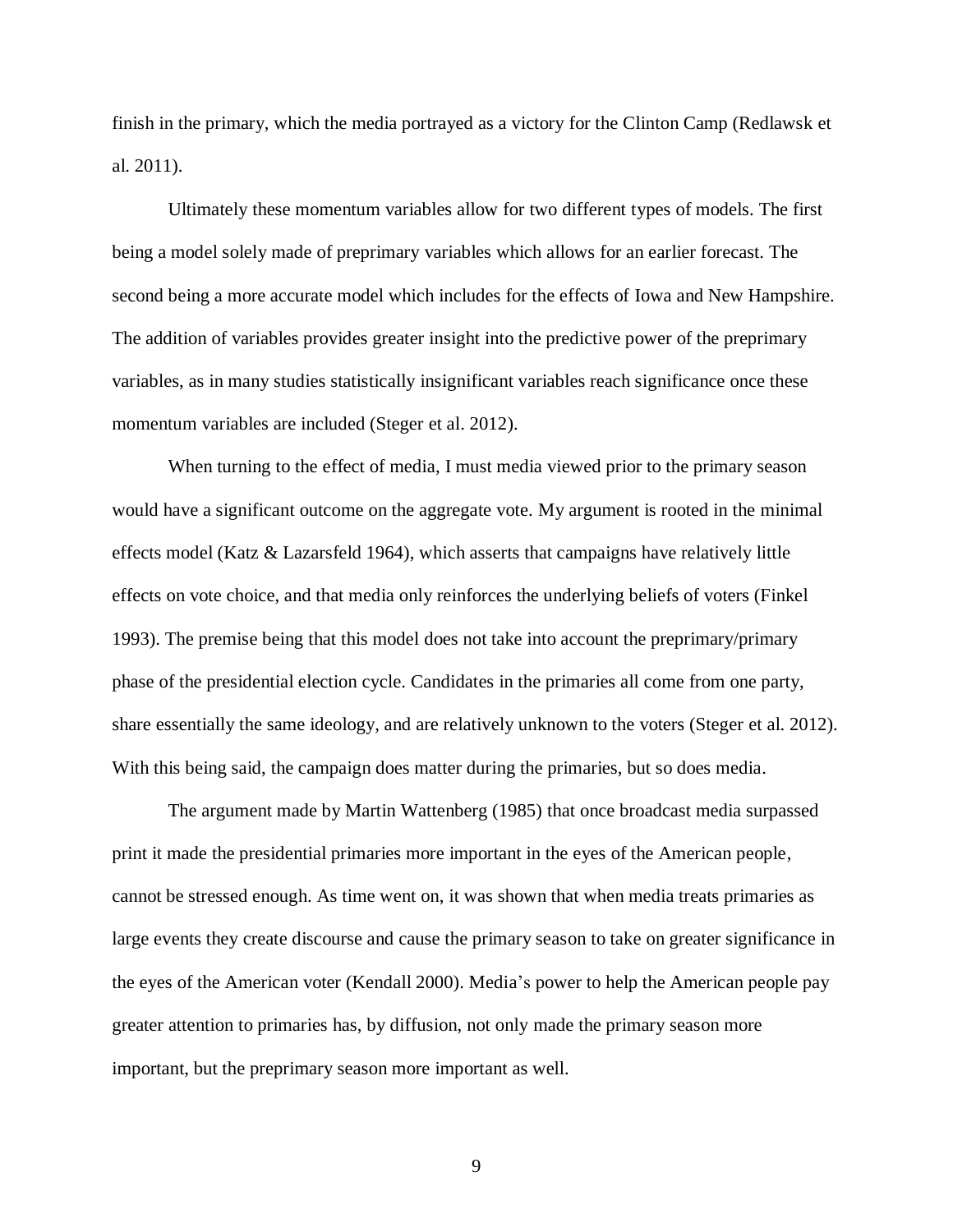Studies regarding media effect on electoral politics is nothing new. Previous studies have indicated that attention to media via broadcast increases voter turnout (Prior 2005), and this is not secluded to just general elections. This is a result of the greater political knowledge that those who watch broadcast media have versus those who do not (2005). Prior (2005) also asserts that in a "high choice" environment there is greater electoral participation, and when thought of in context of broadcast, this means that once cable news emerged, more voters began to turnout.

This high choice broadcast media environment means the most to viewers when selecting a presidential nominee (Farnsworth & Lichter 2012). Media becomes a type of crutch for voters who must decide amongst candidates which they know little to nothing about. However, it is argued by many researchers (2012) that media is "misdirected" in their coverage of the candidates, due to their lack of policy coverage and greater focus on the horserace. Free media can, however, have a reverse effect for candidates who are not doing well in the polls during the preprimary, raising their poll numbers and helping with the money primary (2012).

Another common complaint by political communication researchers is that coverage has decreased over the years (Farnsworth & Lichter 2011). This is not necessarily without reason, given an incumbent or a vice president had run in every presidential race from 1952-2008 (2011), with coverage spiking dramatically in 2008 when this was not the case. With this being said, nomination contests in the pre-2008 years may not have been as salient, but this cannot discount the potential effect it plays in decision making.

Broadcast media as the agenda setter in the political world carries over to the nomination process. Candidates for nomination must receive free media coverage to stay alive, however the media is not the lone decider (Steger 2015). Yet, despite not being the lone decider the argument that it is a necessity for a candidate's survival causes researchers to wonder what the predictive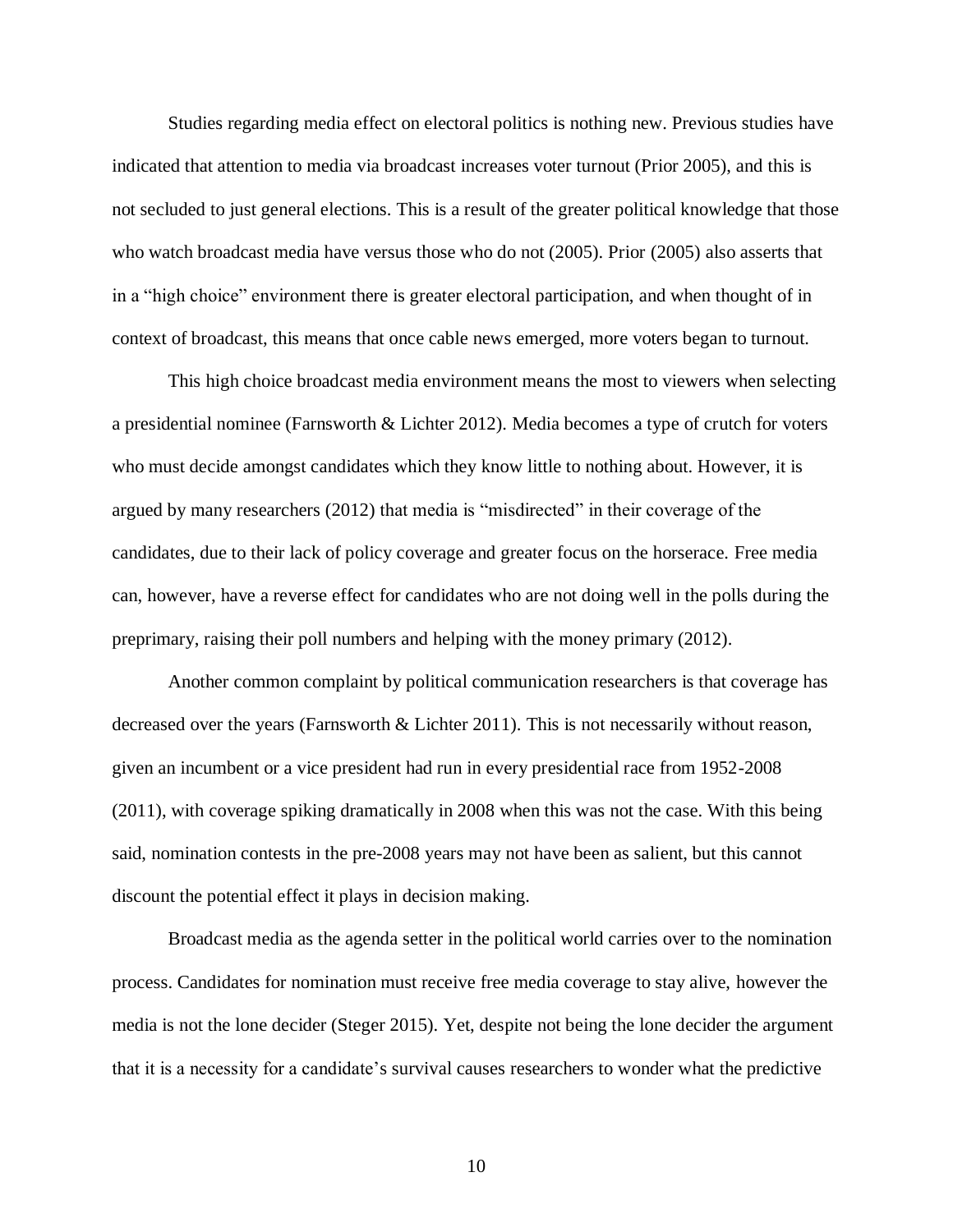power of broadcast media may be when placed in a forecasting model. Tone generally does not have to matter when receiving coverage (Farnsworth and Lichter 2008), as it appears through the research that any press comes across as good press. With these findings regarding tone, it allows present day researchers, such as myself, to exclude the tone of broadcasters from their studies.

The significance of broadcast media is reinforced by findings which show that those who are tuning in without a college degree have a higher chance of turning out to vote. This being so given, broadcast media provides them with the political information that they would not receive elsewhere (Prior 2007).

Research also tells us that voters often rely on cues or heuristics when heading to the polls. The key heuristic is party affiliation during general elections, and many have found that it is endorsements when it comes to nominations (Cohen et al. 2008). However, broadcast coverage provides a sense of notoriety and visibility like no other, in which candidates can become practical competitors by gaining the support of those watching from their living rooms (Dowdle et al. 2008). Thus, broadcast media from the pre-primary should cause a heuristic amongst its viewers which should impact their vote choice.

A lead in coverage heading into the two most influential competitions can deliver a large advantage (Redlawsk et al. 2011). With the command of the airwaves, the ears, and the eyes of the voters the media has the ability to frame the preprimary season to portray a once viable candidate as a no longer feasible option (2011). By doing so, a candidate generates momentum heading into the primaries through the power of broadcast media, and as a residual effect receives the momentum from the first-in-the-nation states.

A reverse effect can occur in certain circumstances when a candidate controls the airwaves. The most prominent circumstance being scandal (Farnsworth & Lichter 2011). When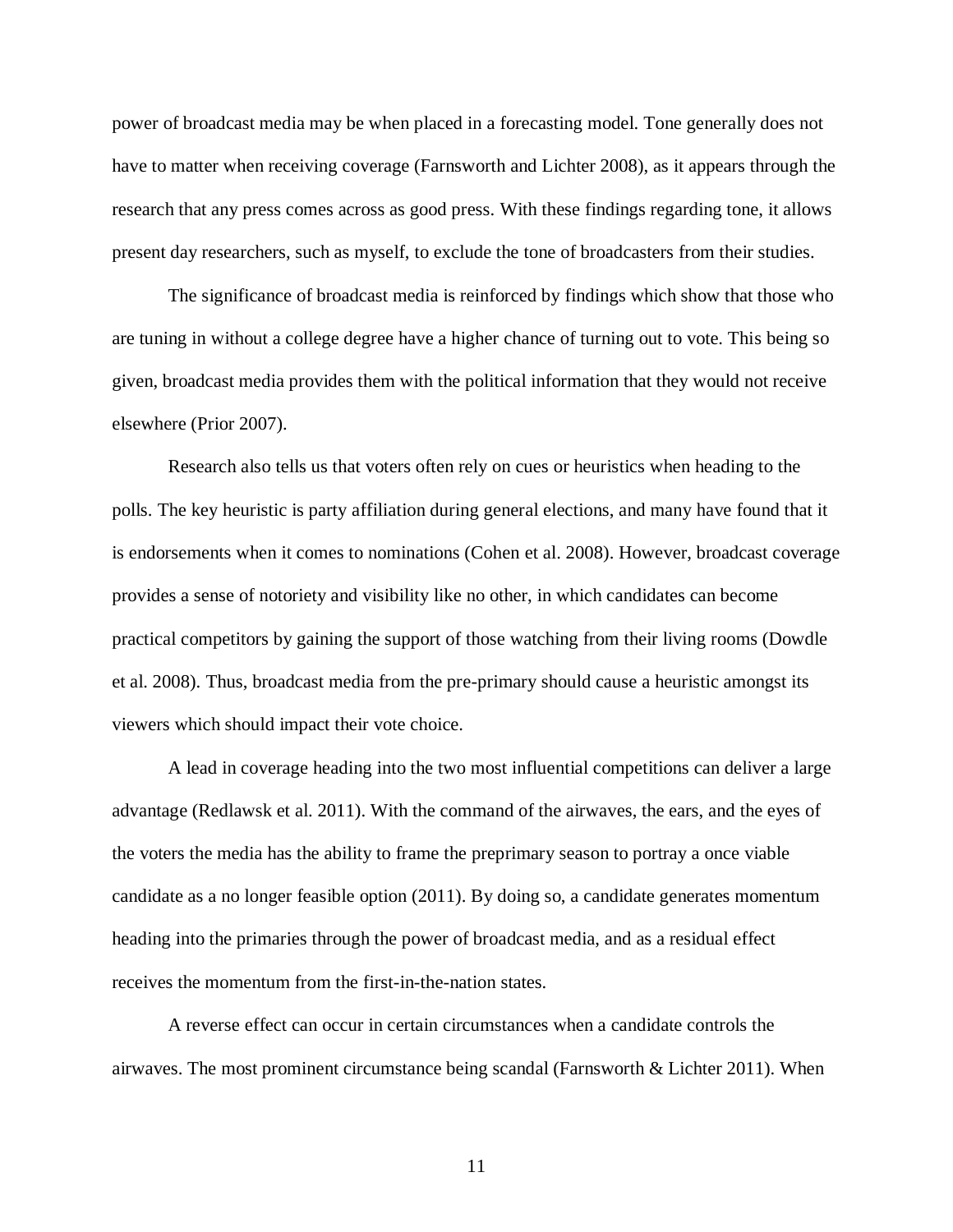scandals arise during races, broadcast media has a trend of skewing their coverage which can lead to the death of a campaign (2011). While this is not always the case, such as with Bill Clinton and allegations of an affair with Gennifer Flowers in the 1992 race, but it is seen quite often when scandals arise.

Ultimately it should become clear that the minimal effects model does not play well with nomination races. Broadcast provides the tools for voters to learn about candidates in ways that nothing else has the capability of doing. Elite endorsements may provide the most powerful heuristic during the primary season, but all information regarding candidates is released via media.

# **B**. **Critical Review**

While these works have set the groundwork for the addition of a media variable in future forecasting models, each have their own strengths and weaknesses. In this section I will provide a critical evaluation of the literature.

Beginning with forecasting, it is evident that forecasting models have changed over time, specifically Adkins and Dowdle's work. In their earlier forecasting work, it was evident that Adkins and Dowdle were testing which variables would be constant predictors of the aggregate primary vote percentage. I argue Adkins and Dowdle (2001) furthered forecasting accuracy with their continued use of Mayer's 1996 method of OLS regression as a tool for forecasting. This methodology has continued to be a tool used by Adkins and Dowdle to correctly forecast the 2016 nominees.

While political scientists have not introduced media into a forecasting model, Dowdle et.al (2008) made a great contribution to advancing the understanding the role of preprimary media in the nomination process. Dowdle et al.'s discovery that preprimary media coverage is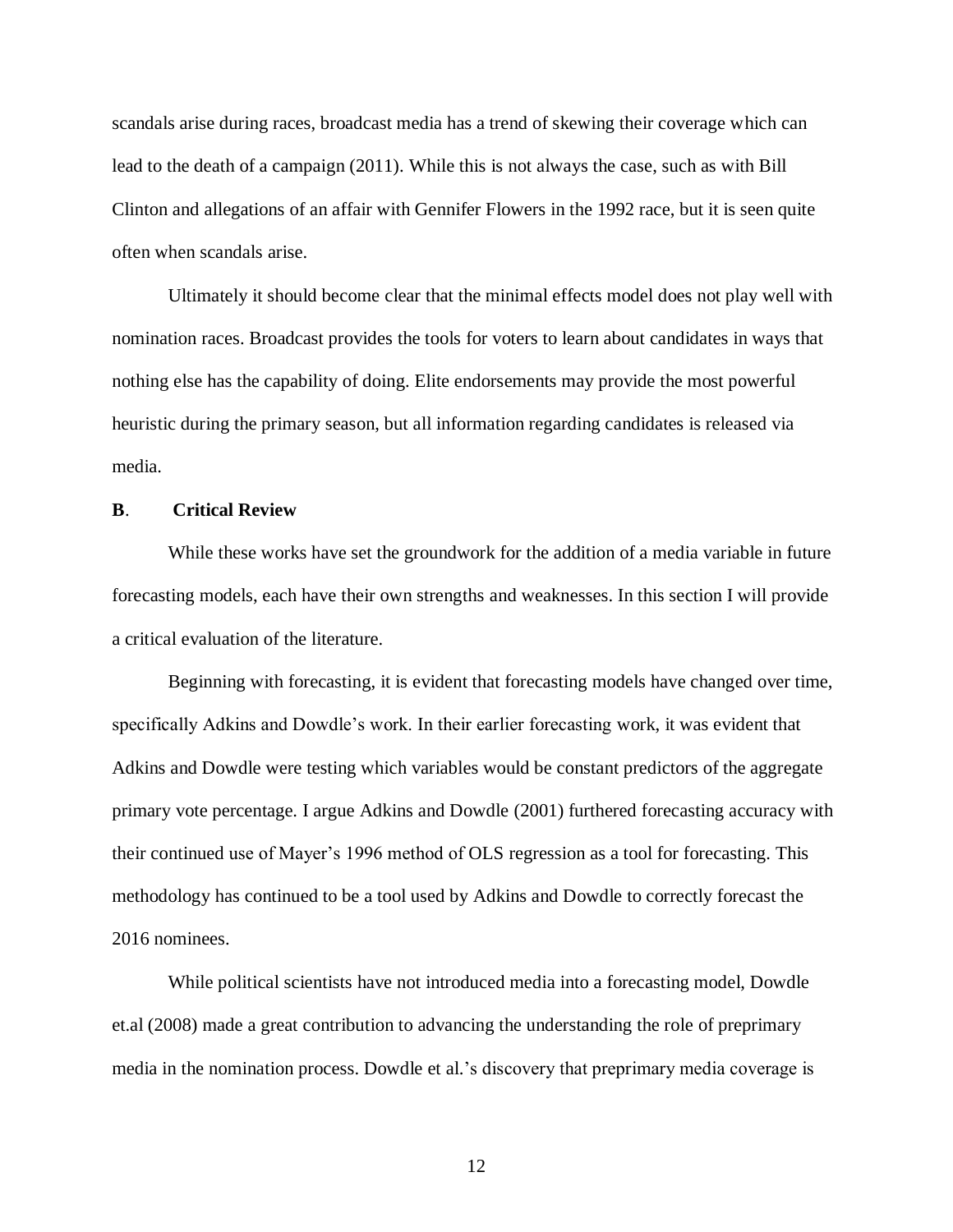highly influential in gaining support as a candidate, brought new light to the power of preprimary media. With this discovery it became evident that media in the preprimary must be included in future forecasting models. Unfortunately, Dowdle et.al did not go this route when they chose to forecast the 2016 primaries, which may have been influenced more by media than any other modern presidential primary.

When it does come to those who focus on media, the biggest names, Farnsworth and Lichter, provided a compelling study of the institutional effect on the electoral process (2007). They provide key arguments and empirical evidence in favor of the influence of preprimary media, through actual case studies done at the Center for Media and Public Affairs at the University of Virgina. I must, however, disagree with Farnsworth and Lichter when they make the claim early on stating that media is continuing to cover politics less and less. This may be so on local and network news, but Farnsworth and Lichter must remember we live in a world of 24 hour cable news, and almost all of this cable news coverage is regarding politics.

Prior (2007) would state that this 24-hour coverage had the potential to engage and teach the uninformed/uneducated voter. Although I argue that in this day in time many who are not partial to politics will not be inclined to watch political news, I agree this never ending news cycle does captivate its audience of educated voters. Despite being informed/educated, these voters still use broadcast media as a cue during the primaries to a larger extent, due to the lack of partisan cues and diversity among ideological stances.

Starting in the preprimary, candidates begin campaigns to persuade the voters who will make up the aggregate primary vote (Kendall 2000). Kendall and Wattenberg (1985) hit on how broadcast media revolutionized the primaries, by making them exciting through the power of agenda setting. These points are particularly relevant to the most recent primaries, as print media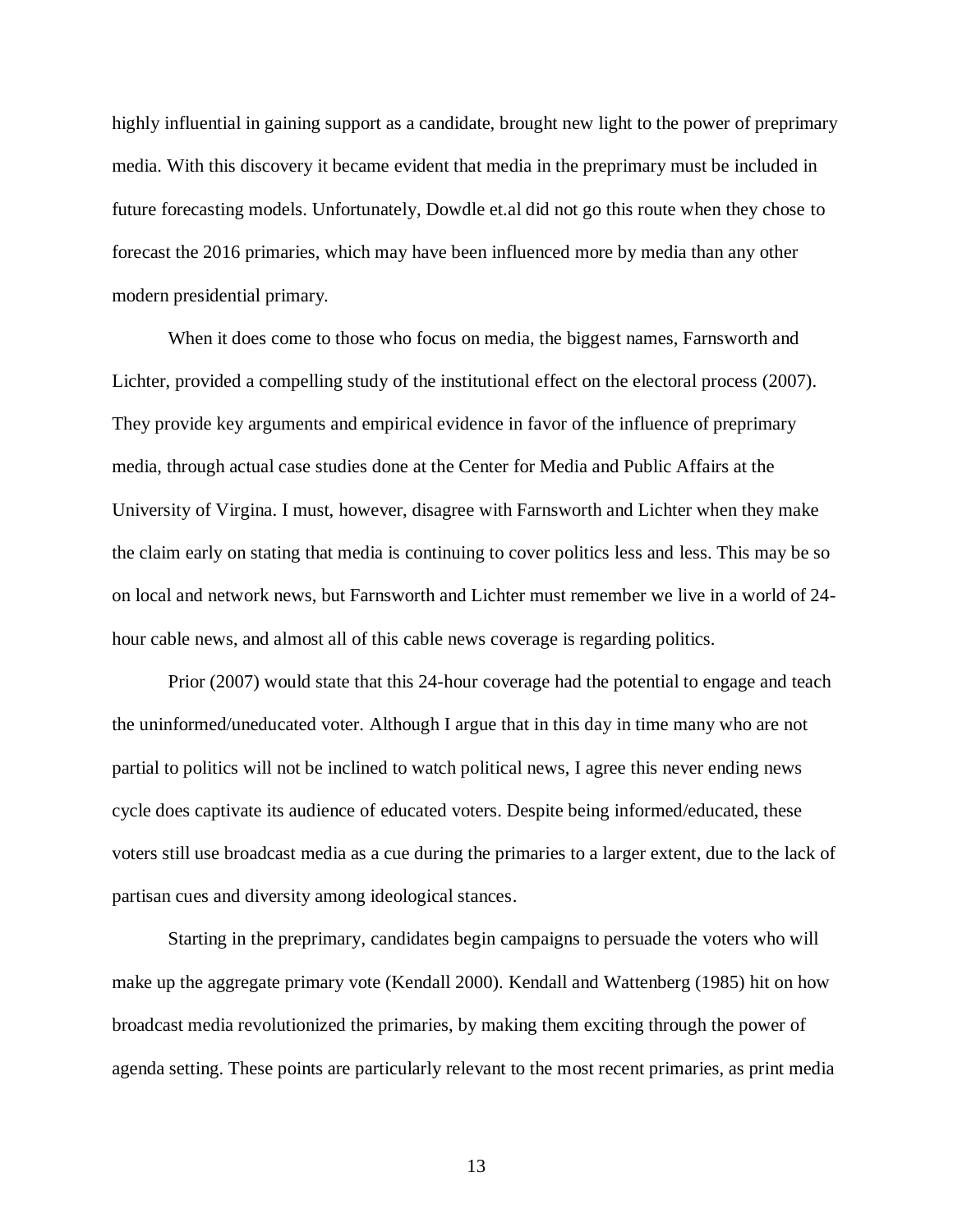could not have done what cable television did for Donald Trump. Fox News set Trump up to be the non-establishment frontrunner, and this cue stuck with many people. Kendall also was correct when she stated that media has the power to make primaries significant, such as they did with the 2008 Democratic primaries. I do disagree with Wattenberg (1991) when he states that divisive primaries can hurt a party. Looking back again to the 2008 Democratic primaries, the competition between Hillary Clinton and Barack Obama may be labeled as divisive, yet Barack Obama won the presidency with the backing of Clinton and she went on to become Secretary of State in his administration.

I agree, control of the airwaves heading into the first-in-the-nation states provides a great advantage (Redlawsk et al. 2011). Gaining this control begins in the preprimary season, and carries over into January of the election year. Redlawsk et al.'s discussion of control over the eyes and ears of the voters paints a powerful picture of what preprimary media coverage can do for a candidate, and gives backing to Wattenberg's claim that broadcast media makes primaries exciting.

I have provided much evidence in favor of broadcast media being a contributing factor in aggregate primary vote, but there are some noteworthy political scientists who believe the elites still decide it all (Cohen et al. 2008). Cohen et.al argued the power to nominate still lies in the hands of the elites. Dowdle et al. (2016) has shown that elites do play a significant role in the decision process, however it is widely held that they are no longer the make or break deciders. It became evident when Donald Trump was forecasted to be, and went on to win the GOP nomination with zero elite endorsements during the preprimary. I therefore argue two points. First, media holds a large amount of power in the decision making process. Second, the power of the media has been under researched and must be looked into in greater depth.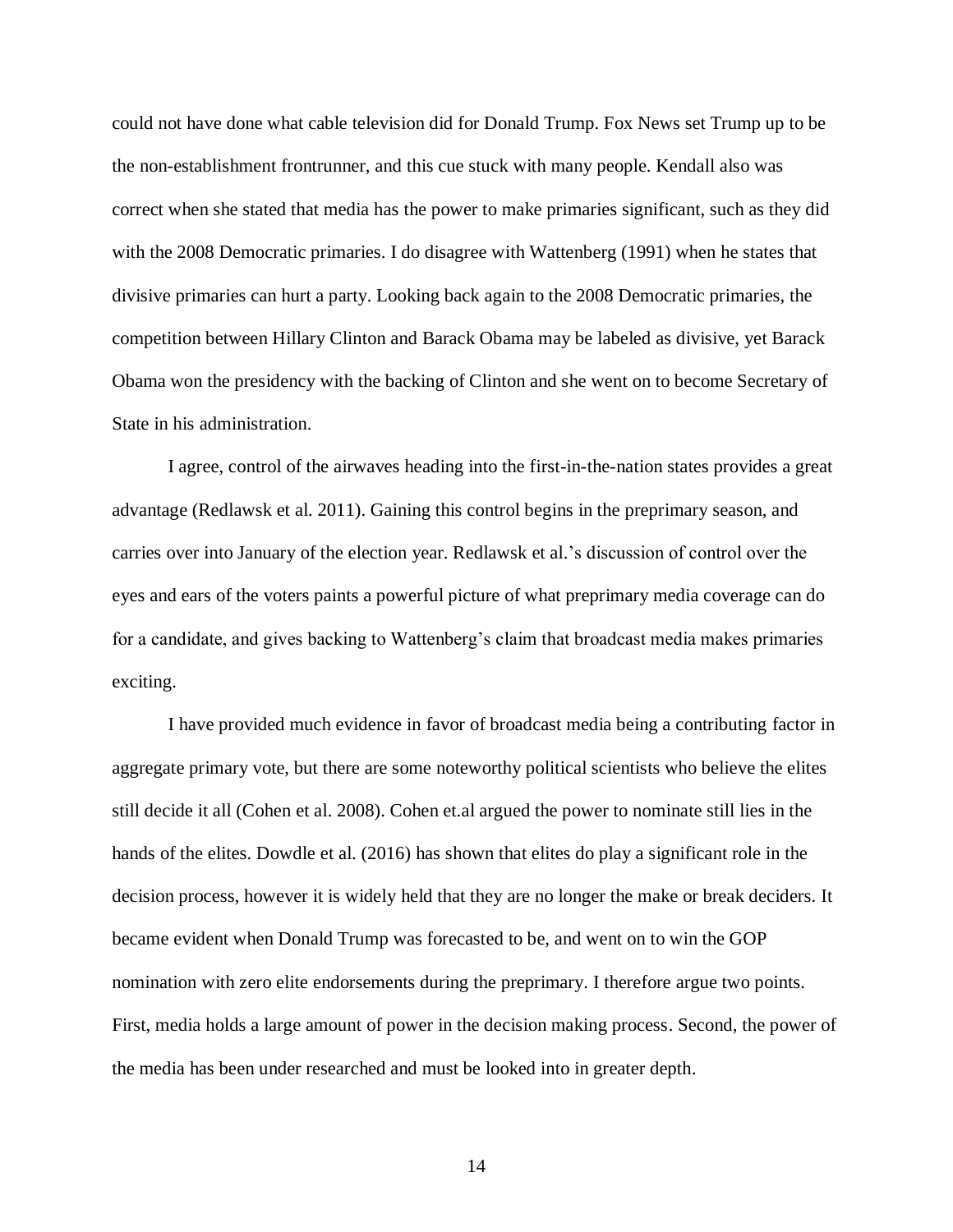# **III. Research Design**

With this realization that elites no longer hold all the power and broadcast media may be a source of excitement (Wattenberg 1985), I posit the theory that coverage during the preprimary is a statistically significant predictor of aggregate vote percentage. The literature I have laid out above has hinted at this hypothesis, yet no empirical testing has been put forward to discover if this is so. I therefore put forward my key hypothesis:

# $H_1$

*The greater the percentage of pre-primary broadcast media a candidate earns during the preprimary, the greater their share of the aggregate primary vote percentage will be*

I argue that broadcast media is the major agenda setter of electoral politics, and presidential candidates cannot survive without the coverage it provides (Steger 2015). While media has expanded out to multiple mediums, broadcast allows for candidate visibility like none other (Dowdle et al. 2008). This type of visibility, ultimately should create cues among broadcast viewers, which impact vote choice.

I will be including several other independent variables familiar to the Adkins & Dowdle forecasting models in my own explanatory models. First of which being elite endorsements, which has been a consistent predictor of aggregate vote percentage. This being so due to the heuristic that is traditionally provided by party leaders giving their support in an intraparty competition (Steger et al. 2012; Cohen et al. 2008). For endorsements I posit that:

# *H<sup>2</sup>*

*The greater the percentage of elite endorsements a candidate earns, in relation to his/her fellow candidates, the greater their share of the aggregate primary vote percentage will be*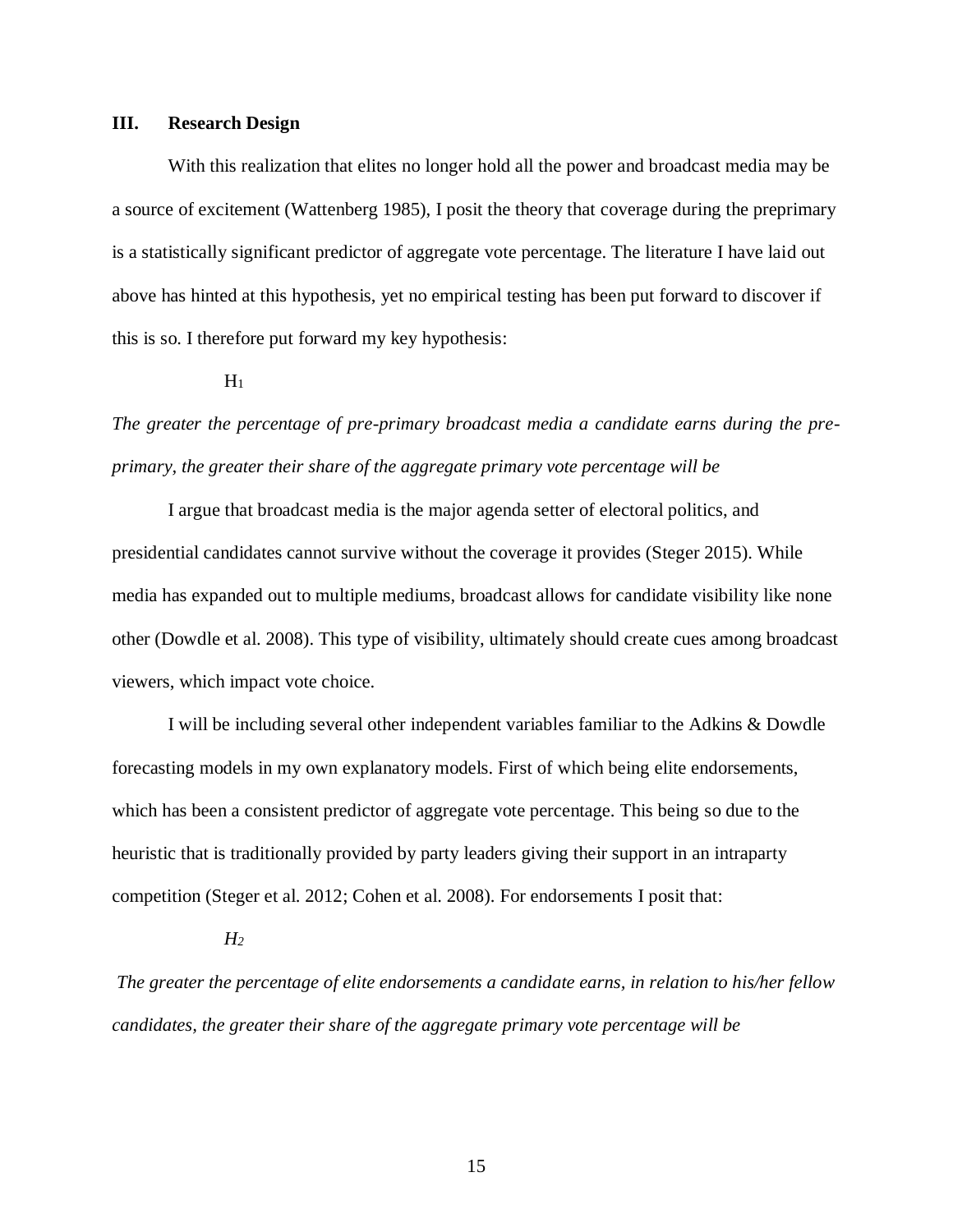It must be noted elite endorsements have had more influence in Republican competitions in the past, given the GOP tendency to provide more endorsements during the preprimary period (Dowdle et al. 2008). Nevertheless, it continues to hold in models as a significant predictor.

Fourth quarter Gallup Poll data has consistently been the best preprimary predictor of aggregate vote percentage for Adkins and Dowdle (Dowdle et al. 2008). With this being historically so, I put forward the following:

#### *H<sup>3</sup>*

*The higher a candidate is polling at the end of the last quarter of the pre-primary, the greater their share of the aggregate primary vote percentage will be*

Fourth quarter data allows primary voters to decide which candidates are viable heading into the first-in-the-nation contests. Front runners are seen to be more viable than others with the help of constant horserace coverage in the media (2008).

Contrary to widespread belief spending in the preprimary has not been found have a significant effect on vote percentage (Dowdle et al. 2016). Given these past findings I argue:

#### *H<sup>4</sup>*

*The more a candidate spends in the pre-primary, in relation to his/her fellow candidates, the less their share of the aggregate primary vote percentage will be*

Spending has been found to be associated with candidates which are not faring well during the pre-primary and therefore have a tendency to spend the most as an act to keep their campaigns afloat, which results in a decrease in viability. It has been shown that those who are polling well and garnering a fair amount of media exposure have the privilege of spending less during the pre-primary and preparing a larger war chest for the primary season (Steger et al. 2012).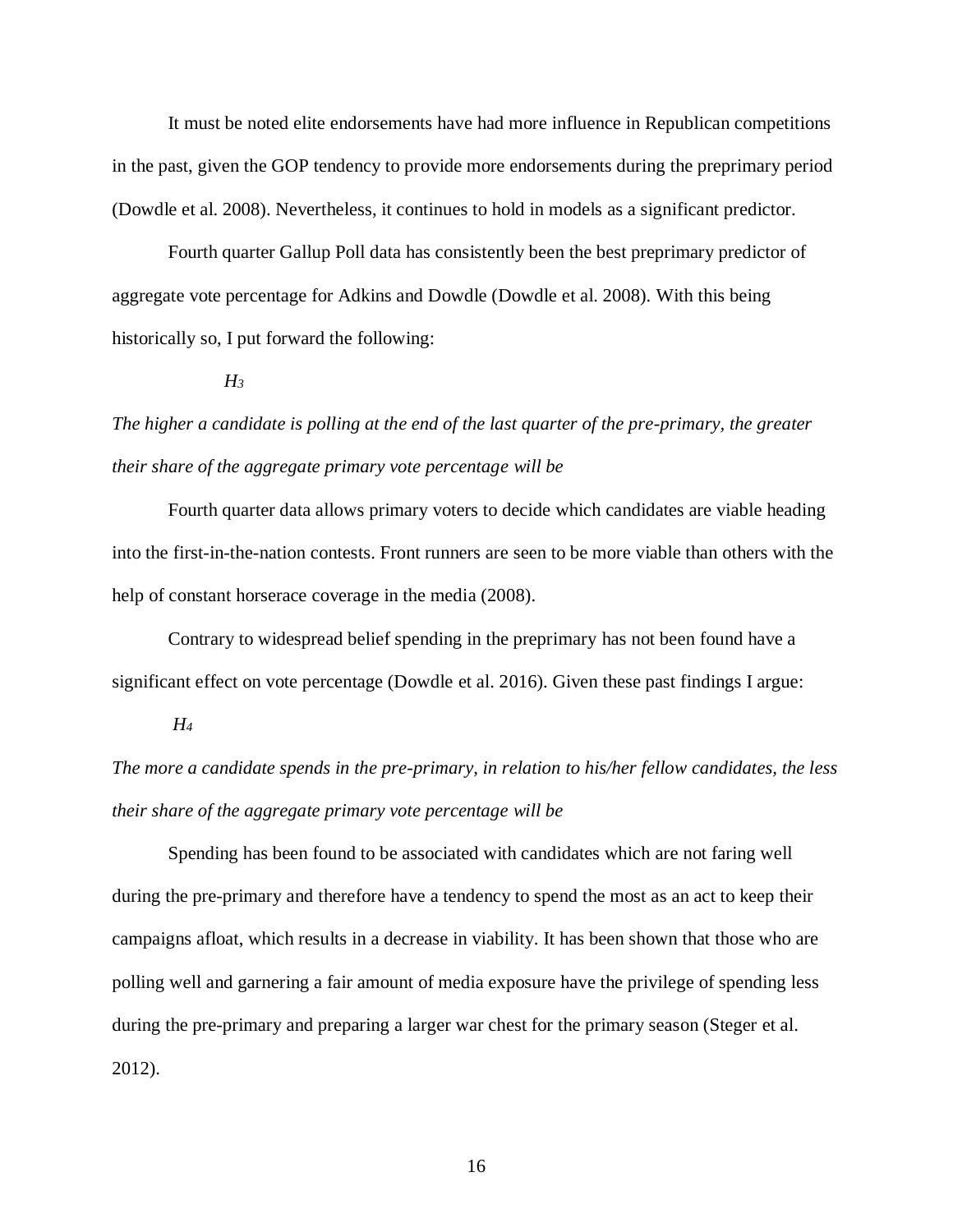As with the general election, candidates for their party's nomination must build up sizable cash reserves in order to be considered viable or competitive. Consistently Adkins and Dowdle (2001; 2005; Dowdle et al. 2016) have found cash reserves to be a statistically significant predictor in past forecast models. With this prior evidence I argue:

# *H<sup>5</sup>*

*The greater the amount of unspent cash a candidate has at the end of the pre-primary, in relation to his/her fellow candidates, the higher their share of the aggregate primary vote percentage will be*

Political scientists have begun to create two models when forecasting, a preprimary model and a momentum model. The prior is a regression made up of variables such as those I have mentioned above, which are all collected during the preprimary period. The momentum model uses the same methodology, yet contains variables from the first-in-the-nation contests.

The Iowa Caucuses make up the first contest in the sequential nomination cycle. It receives a large amount of broadcast coverage, and the winner is immediately proclaimed viable by media outlets (Redlawsk et al. 2011). Jimmy Carter was the first candidate to recognize the power of the Iowa Caucuses, and this relatively unknown southerner rode his momentum from Iowa all the way to the Democratic Convention. Therefore, the state of Iowa has the power to provide a type of momentum that one cannot attain during the pre-primary, which allows for the argument:

#### *H<sup>6</sup>*

*The larger the percentage of the vote a candidate receives in the Iowa Caucuses, the greater their aggregate primary vote percentage will be*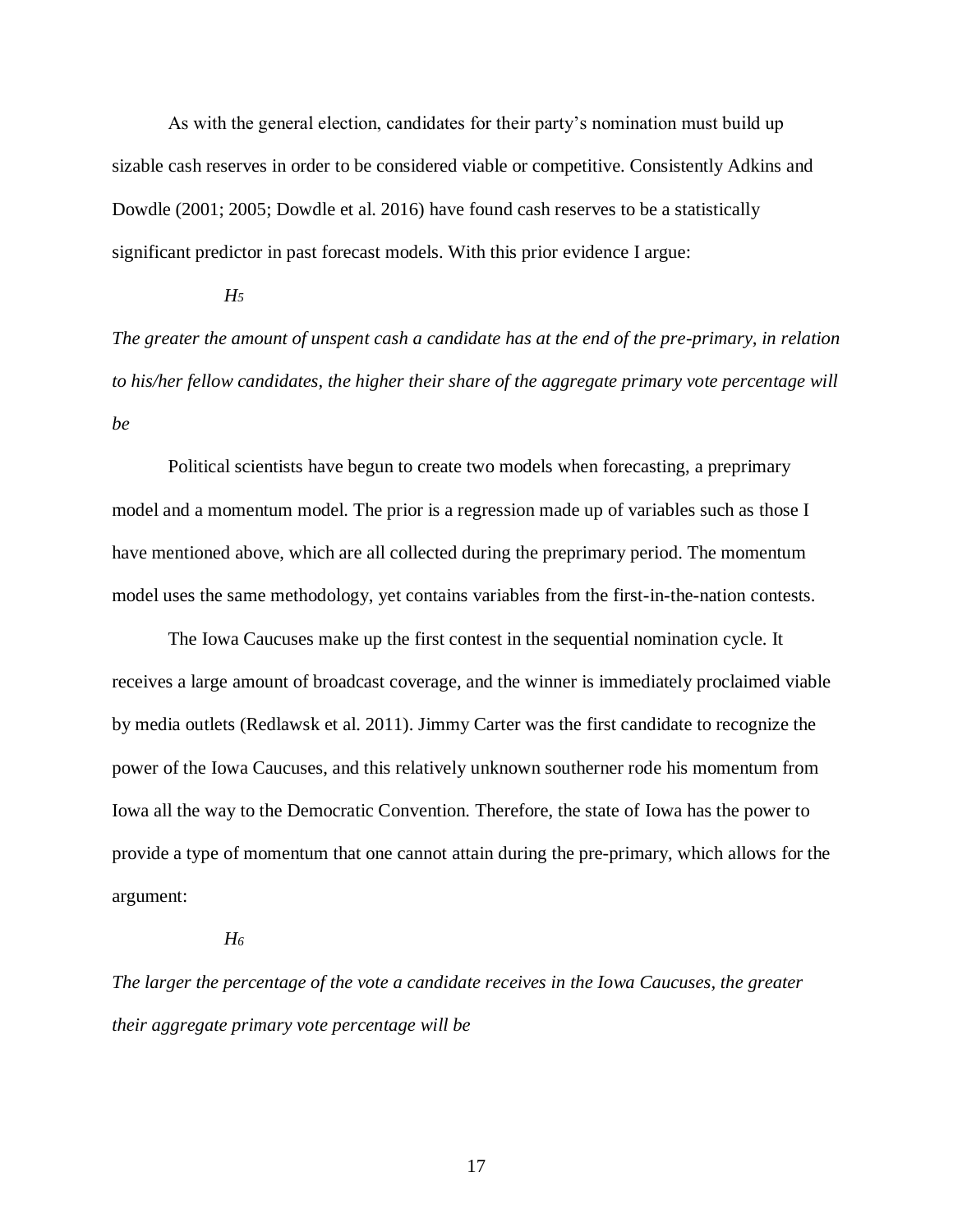Forecasters have not yet found statistical significance for the vote share of candidates in the Iowa Caucuses (Dowdle et al. 2016), however with the inclusion of broadcast media in this new study it is possible that statistical significance can be reached.

*H<sup>7</sup>*

*The winner of the Iowa Caucuses will receive a greater percentage of the aggregate primary vote.* 

Contrary to vote share, statistical significance has been reached for "winner of Iowa" every time it has been included in a forecast. I therefore, have no reason to assume broadcast media would change this outcome.

Along with Iowa, New Hampshire is considered key for momentum. New Hampshire receives a high amount of media coverage, giving the winner, or even a second place finisher the power to head into following primaries with viability (Redlawsk et al. 2011). It too has been shown in previous models that New Hampshire has a greater impact than Iowa, which tends to have a strong impact on momentum (Dowdle et al. 2016).

# *H<sup>8</sup>*

*The larger the percentage of the vote a candidate receives in the New Hampshire Primary, the greater their aggregate primary vote percentage will be*

New Hampshire vote share, unlike Iowa, has been found in past studies to be a stable predictor of aggregate vote percentage. Consistent with Iowa, past studies have found the winner of the primary to be a statistically significant predictor. Therefore, I offer this second argument:

# *H<sup>9</sup>*

*The winner of the New Hampshire Primary will receive a greater percentage of the aggregate primary vote.*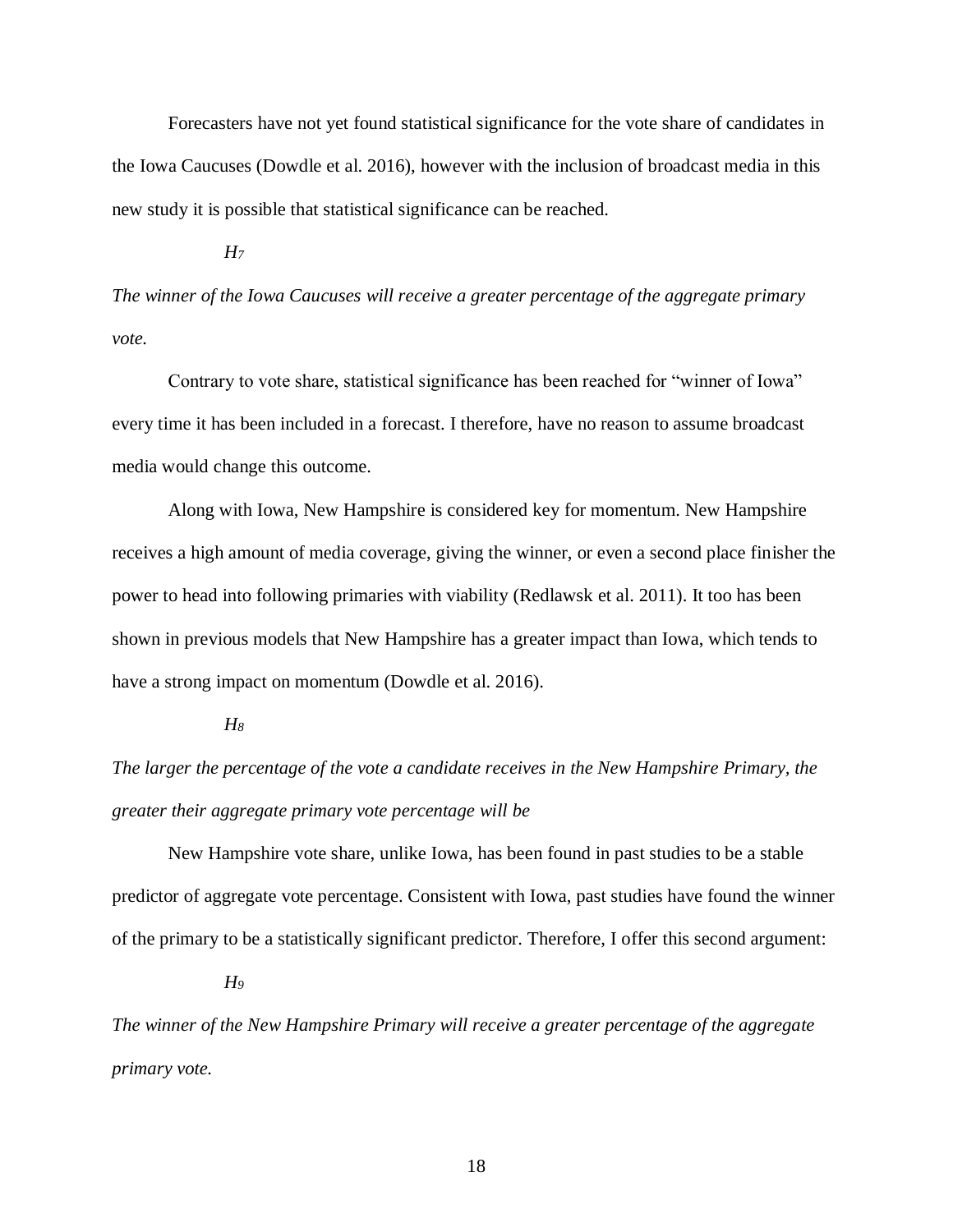# **IV. Methodology**

The variables included in past models have changed over the years, with the removal of variables, such as "Southern Democrat", (Adkins & Dowdle 2001; Steger 2009) and the addition of momentum variables. Nevertheless, the methods behind model creation have remained constant. These models have used open races dating back to 1980, with open defined as those in which a sitting president is not running for reelection. I have made the decision to use open primaries dating back to 1980 as my sample also, given these past models have yielded successful results to this point. While I have used OLS models, I have slightly deviated from the norm by using lag models for some of my analyses.

For my dependent variable I will be using the aggregate vote percentage each candidate received at the end of the nomination process. This is a noted method from past nomination forecasting models (Adkins & Dowdle 2005; Dowdle et al. 2016), which has allowed for successful predictions as well as attempts at ordinal forecasting. While I am not creating a forecast model, I argue maintaining this successful method will lead to more successful models.

My key independent variable, *broadcast coverage*, has been collected from the Vanderbilt Media Archives. I have operationalized television news coverage from CNN, Fox News, MSNBC, NBC, ABC, and CBS into a single percentage of total coverage each candidate receives in relative to the total field of candidates during the year of the preprimary. I have counted coverage as any mention of a candidate's name, however debates and town halls were excluded given they provide viewers with advanced knowledge of the coverage which will be provided. While computing percentages, I chose to use the natural log for Gary Hart in 1988, whose coverage revolved around scandal, and Wesley Clark whose coverage resulted from his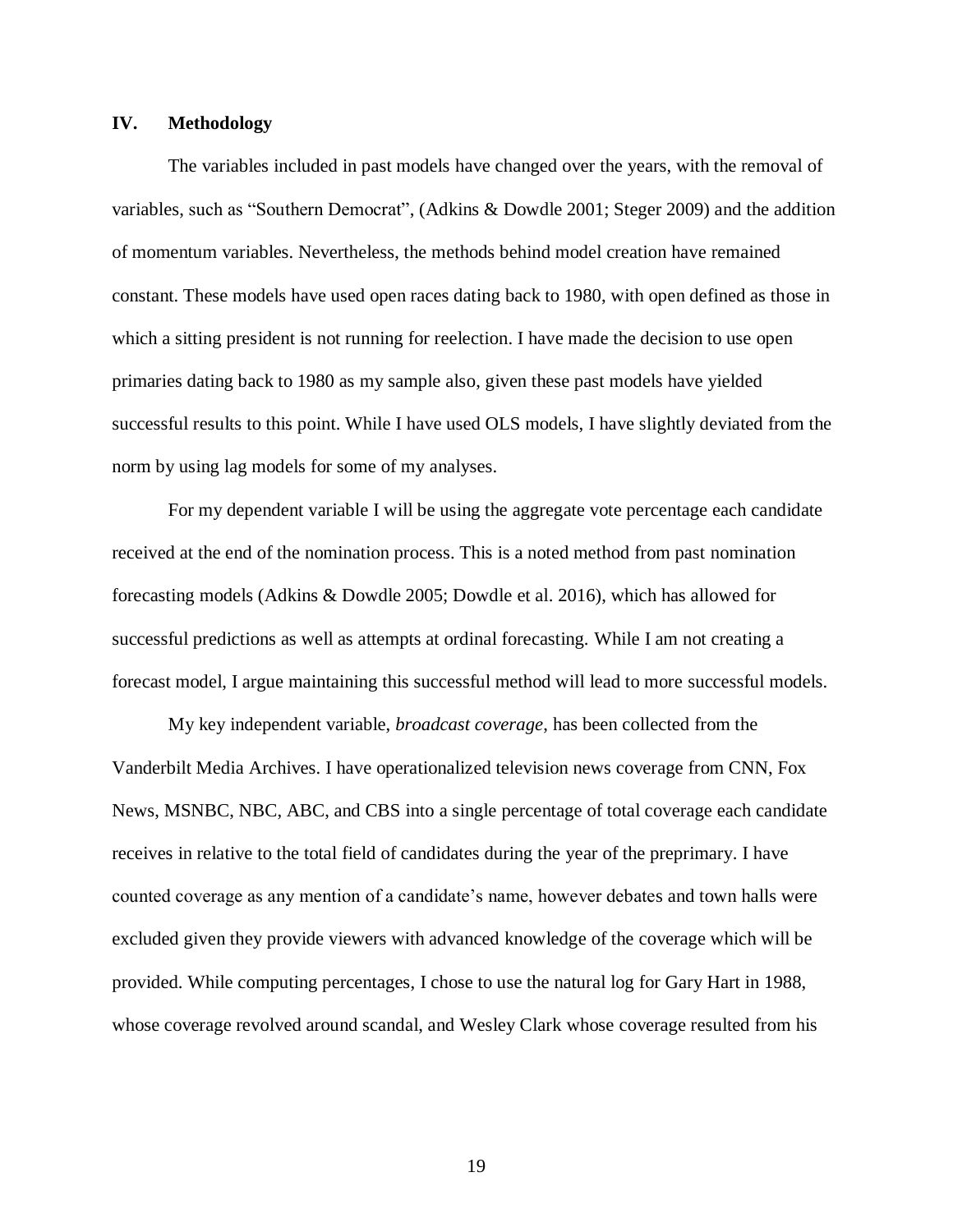position as a CNN analyst until his campaign began. This decision should allow for a more accurate depiction of preprimary broadcast media influence on aggregate vote percentage.

All of my secondary independent variables have been collected from the most recent forecasting study which was conducted by Dowdle et al. (2016). Below I will describe how I have operationalized each of these tertiary variables.

*Elite endorsements* is represented as the total number of House, Senate and gubernatorial endorsements a candidate receives prior to the first quarter of the year of the general election. Like *broadcast*, it is operationalized as the percentage of endorsements one receives in relation to the total number of endorsements received by all candidates during the preprimary period.

I used Gallup Poll results from 1980-2012 to determine a candidate's support levels among self-declared partisans in preference polls during the fourth quarter of the year prior to the start of the nomination from 1980-2012. Gallup's traditional preprimary polling was discontinued after the 2012 cycle; I have therefore used CNN's preference poll for the 2016 nomination cycle.

Rather than use the percentage of funds spent in relation to competitors to determine spending, I have defined *spending* as the percentage of campaign funds that a candidate spends during the preprimary season relative to the total amount raised by all candidates in that competition.

I have coded *cash on hand* as the percentage of unspent capital candidate has in heading into the primaries. This provides a proper means to control for inflation over the period of 1980- 2016.

I have included four momentum variables in my study, two identical variables from each of the first-in-the-nation competitions. Vote share defines the percentage of the vote a candidate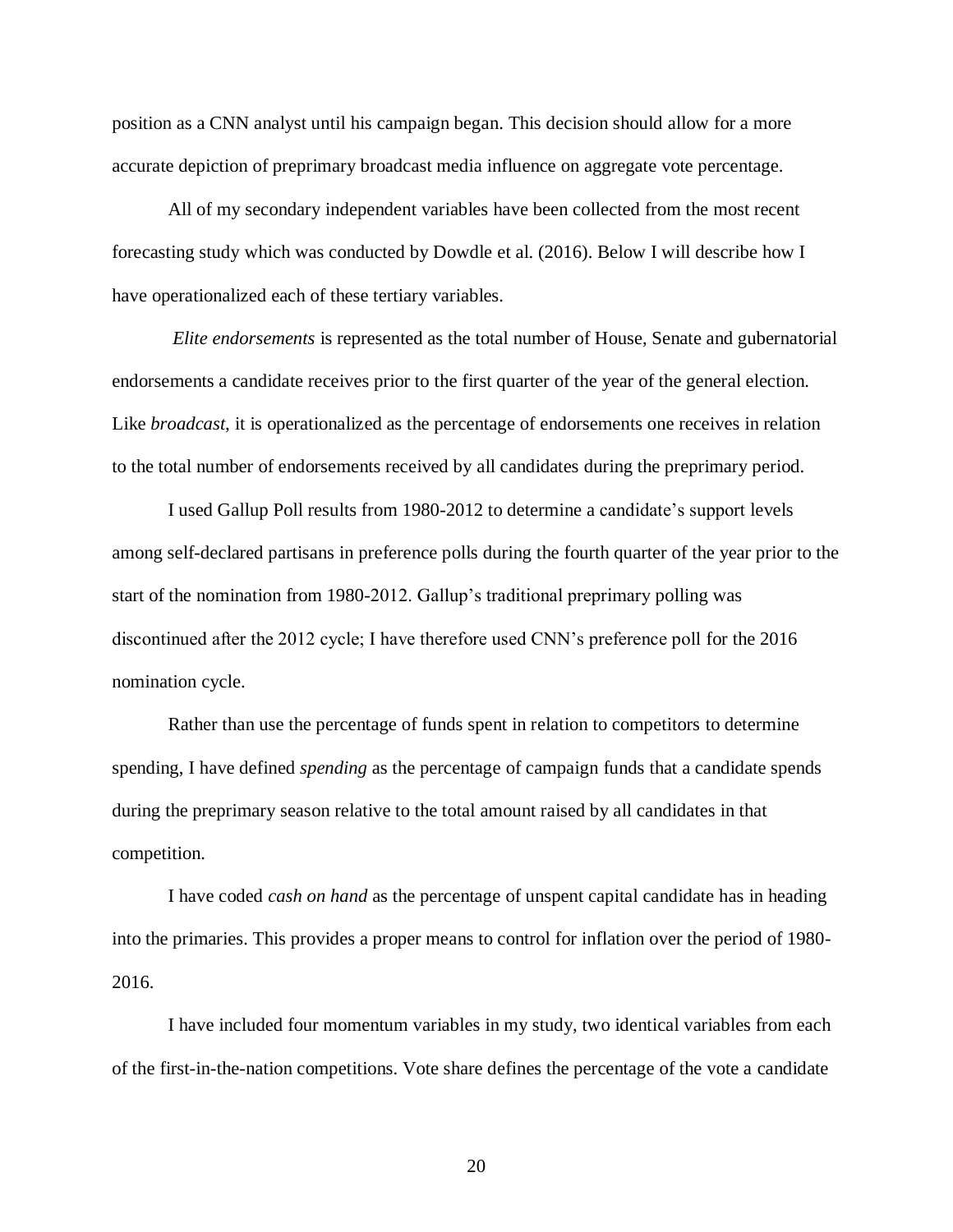receives in these contests, while winner is a binary dummy with 0 representing those who lost the state and 1 representing those who won.

With this data I have run a Pearson's R correlation which then led to the creation of several explanatory models using, as mentioned above, both basic OLS regression analysis as well as lag models which have been created in STATA. All of these models provided a means to describe how preprimary media coverage along with other factors can directly affect the aggregate primary vote.

The use of a Pearson's correlation was based on the attempt at discovery of model fit for these variables. With such a test, I was given the ability to uncover whether it was truly accurate to place these variables, especially broadcast which has not been used previously in such a model, in my study.

My first OLS model is a replica of the more traditional model used by Dowdle et al (2016), as I used only independent variables collected during the preprimary period in an attempt to discover the significance of *broadcast coverage* without the great impacts that come with the Iowa Caucuses and the New Hampshire Primary. The same can be said of my second model, in which I include my Iowa and New Hampshire variables as a means to determine what effect preprimary coverage has once momentum is taken into account.

Differentiating from traditional forecasting models, I have made the decision to lag certain variables given the collection of many variables took place during the year prior to the collection of the dependent variable. The process of doing so includes lagging the dependent variable along with the broadcast variable. I have taken the time to create these lag models because the information broadcast television delivers in the preprimary period may have a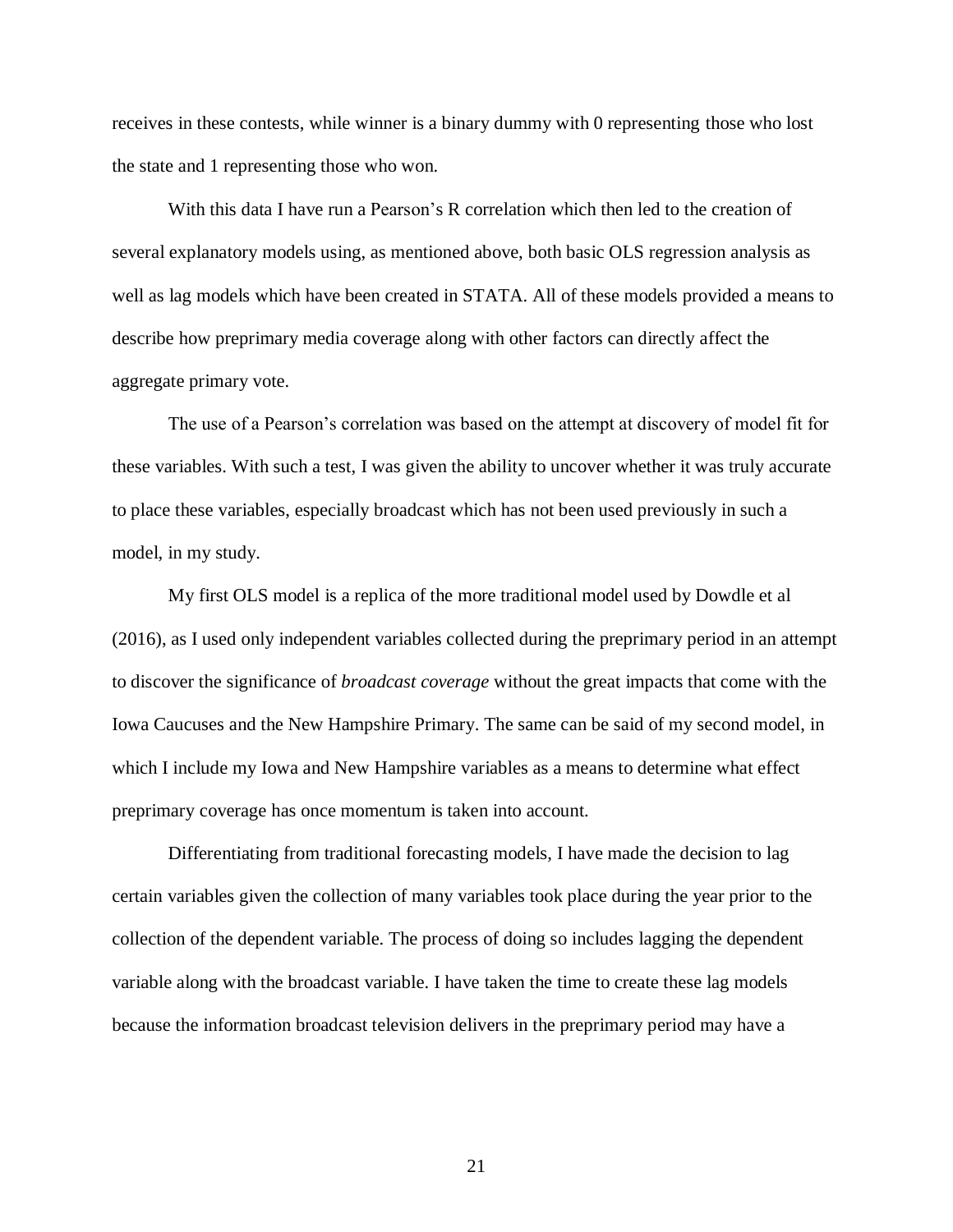delayed effect, which causes it to have consequences throughout the sequential nomination process.

After my models continuously returned statistically insignificant results for my primary independent variable, I ran multicollinearity diagnostics which returned high VIFs. Media have a tendency to follow the horserace, therefore it would be redundant to include both in a single statistical model. As a result, I creating further models in hopes of eliminating this heavy multicollinearity.

In an attempt to create more parsimonious models in terms of the effect of broadcast media on aggregate vote percentage I account for multicollinearity. To do so with my third preprimary model I simply chose to exclude Gallup polling. This new momentum model focused solely on the influence of preprimary coverage and momentum on the aggregate vote percentage, which has allowed for an accurate depiction of how preprimary broadcast coverage plus momentum can affect nomination outcomes.

**V. Results**

In an effort to provide the clearest and most concise definitions of my results I have laid out my models in the order described in the previous section, and provided commentary after each as a means to describe what the results from each regression tell. I argue that while this appears tedious, it allows for a proper discussion of preprimary broadcast coverage's significance and effect on the aggregate vote percentage. I will be placing my correlation model as well all OLS and lag models in this section for explanation, this will first set up the argument in favor of my chosen variables followed by the arguments of why preprimary broadcast media coverage is or is not a significant predictor.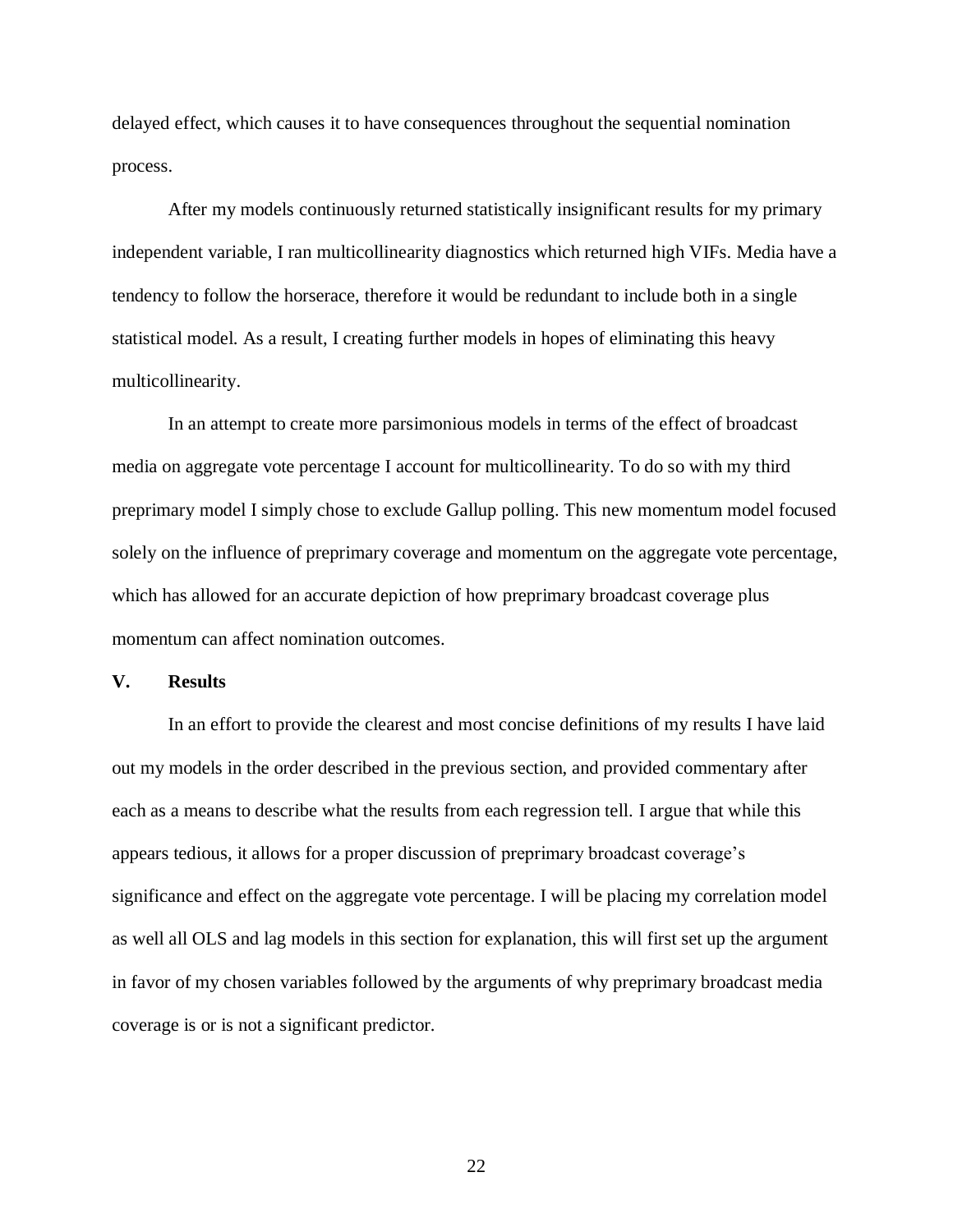# **A. Descriptive Statistics**

Before I delve into the models I will run through the descriptive statistics of each variable as a means to provide a more in depth look of what the variables in these models are and how they are distributed, beginning with the dependent variable. With this being a heavily quantitative study I will begin with the most basic of quantitative analysis, the mean. Looking to the mean of 14.2 would not be appropriate for this study for one primary reason, it is severely impacted by the extremes. In this study the extremes are those few candidates who manage to win a larger vote share, which drives the mean up from what would be a much smaller average to 14.2.

Looking to the standard deviation it holds greater than the mean, at 19.8 percent. At a higher standard deviation becomes easier to visualize the greater stray away from the mean.

 I argue the median provides more insight into how candidates will fare with regards to the outcome of the nomination season. With the median showing fiftieth percentile of candidates garnering only 3.2 percent of the vote share, this allows for a much greater understanding of how vote share is truly allocated. This is especially true in this sequential system in which there is typically two contenders per party at best.

In many cases mode can prove to be the better statistic to look to as a means of frequency, however in this study I argue that is not the case. One can make the case that mode may be a better means to measure vote percentage with because one of the modes is under 1 percent which is what a plurality of the candidates won. However, this is not so, given it is multimodal and one of the other modes is zero. Therefore, I affirm the median as the best frequency to garner insight on vote share.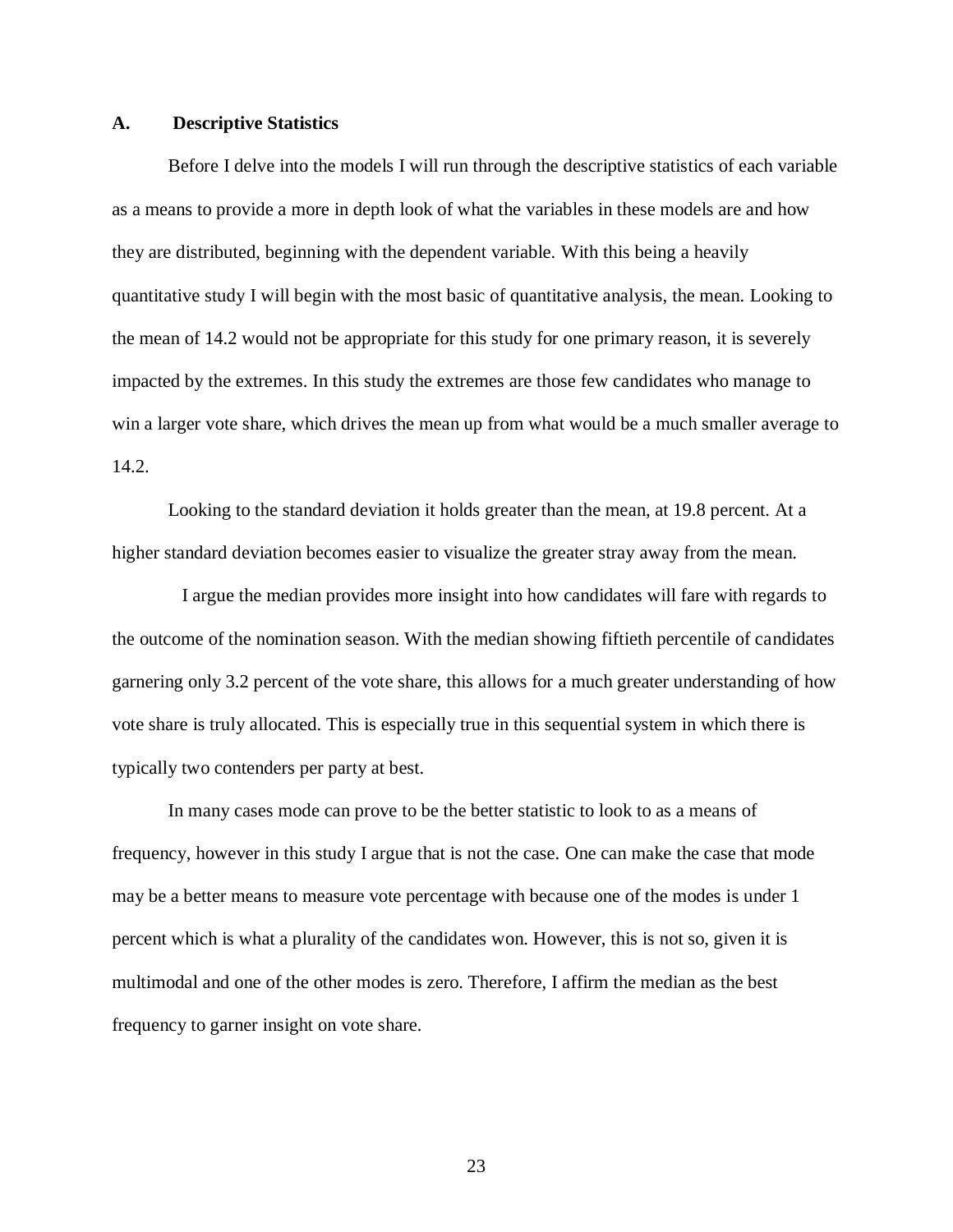Lastly for the aggregate vote percentage, it can be seen using a Jarque-Bera test in STATA for skewness and kurtosis that this variable is not normally distributed, but kurtosis was not an issue. The right skew was to be expected given the heavy amount of candidates who achieved little success come the start of the primaries.

Shifting now to my primary independent variable, broadcast has 97 observations as well. I again make the argument that the arithmetic mean of 14. 0 would be inappropriate to use as an approximation of the amount of broadcast coverage candidates receive during the preprimary. It too allows for the same problems as *aggregate primary vote percentage*, as it is influenced too greatly by the front runners who receive a bulk of media attention.

The standard deviation, which stands at 14.6, is once again larger than the mean. For the average candidate the mean is a larger amount of broadcast coverage, yet a standard deviation larger than the mean provides a greater amount of deviation from the mean.

Mode was easily eliminated due to it being zero, which in no way was representative of the sample.

Finally, when testing for normality, I again use a Jarque-Bera test which discovers that the null hypothesis of normality cannot be rejected. I do further testing to discover that the skew is to the right, which again is to be expected with front runners receiving the bulk of coverage while those who trail fight for media attention. I also find that *broadcast* it also slightly leptokurtic, with it having a slightly more pronounced right tail and a kurtosis at 8.8, again due to the large gap between front runners and those who trail.

With this lack of normality, I argue that the median again is the best measure. The median for *broadcast* is 9.2, which up until the 2016 primary provides a proper measure of central tendency.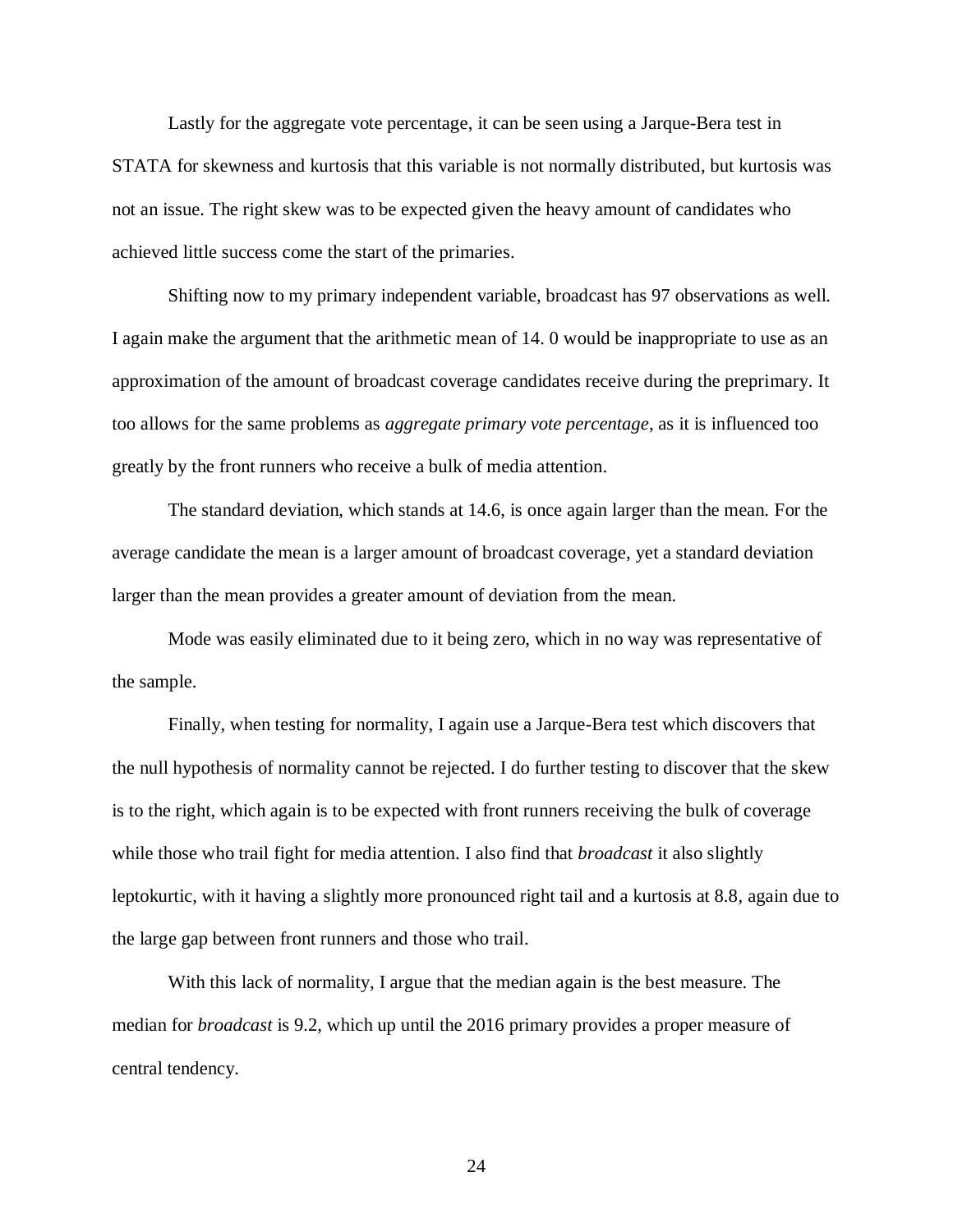Like the previous two variables it is not in one's best interest to use the mean as the primary measure of central tendency for *Gallup*. This being due to, like *aggregate vote percentage* and *broadcast*, its lack of normality. With the Jarque-Bera test returning P values less than .05, I must reject the null hypothesis that *Gallup* lacks skewness or any excess kurtosis and as a result I am unable to use the mean of 11.5 as the primary central tendency.

Looking further into the skew and kurtosis, I tabulate further descriptive statistics on STATA. With this tabulation I find *Gallup*, like the previous variables, to have a right skew as a result of so few candidates heading into the primary season with higher poll numbers. There is a leptokurtic effect as well, however it is not as pronounced as it is with *broadcast*.

As a result of this lack of normality, one must use the median as the primary means of central tendency. The median holds at exactly 7 and is unaffected by the outlier numbers achieved by the frontrunners.

The mode is not a plausible measure in this situation for two reasons. First, the mode generally is used as a measure for nominal variables, and *Gallup* is ratio. Second, the mode of 2 represents the lower part of the n.

Lastly, when looking at the standard deviation of 13.7 for *Gallup* it becomes apparent once more that there is a large distribution of poll standings within the fourth quarter. This can be seen especially when comparing this number to the mean.

When looking to *endorsements*, I have first tested for normality as a means to discover which measure of central tendency is best. My Jarque-Bera test for skewness and kurtosis did not allow me to reject the null hypothesis that *endorsements* was distributed normally. With this being the case, I tested further to discover that this variable does have a right skew, being caused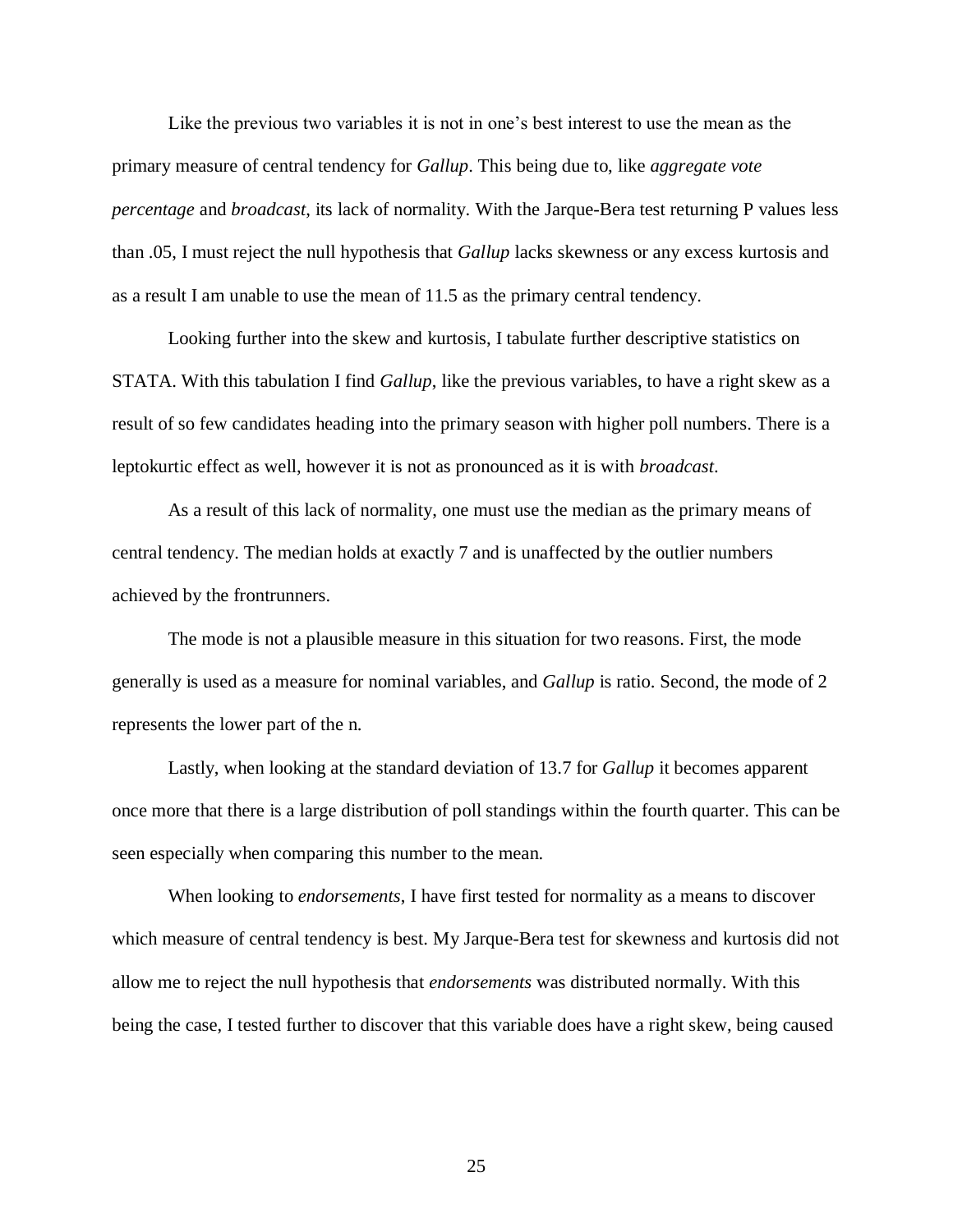by front runners and more viable candidates receiving the bulk of elite endorsements. This testing also reveals the distribution to be leptokurtic with a kurtosis statistic of 8.1.

With the discovery that *endorsement* lacks normality, it is logical to use the median as the central tendency by which to measure the sample. Sitting at 6.6 percent, the median allows for a favorable estimation of the typical candidate's share of endorsements during the preprimary season.

It is this lack of normality that sends the signal to disqualify the mean, which is affected by outliers. In this sample the mean sits at 14. 5 percent, which is unrealistic to expect from most candidates when one takes into consideration front runners have received 21-98 percent of endorsements in past contests.

One must also take into account the standard deviation of *endorsements*, which sits at 20.8. With a standard deviation that much larger than the mean, it becomes easier to understand how much the data is able to veer away from the mean.

Before turning to the next variable, I will mention that the mode for *endorsements* is zero, and while many fail to garner preprimary endorsements the mode remains inappropriate for a ratio variable.

Turning now to *spending*, it is immediately revealed in the test for normality that this sample does not fit neatly into a normal curve. With this being said, the test for skewness reveals opposite of what previous variables have shown, for *spending* there is a skew to the left. Which is very understandable, considering front runners have historically needed to spend less during the preprimary period. Given, the immediacy of front runner status this leftward skew is created. With regards to kurtosis, the Jarque-Bera test does yield statistically significant results signifying excess kurtosis, however it is very slight at a value of 4.6.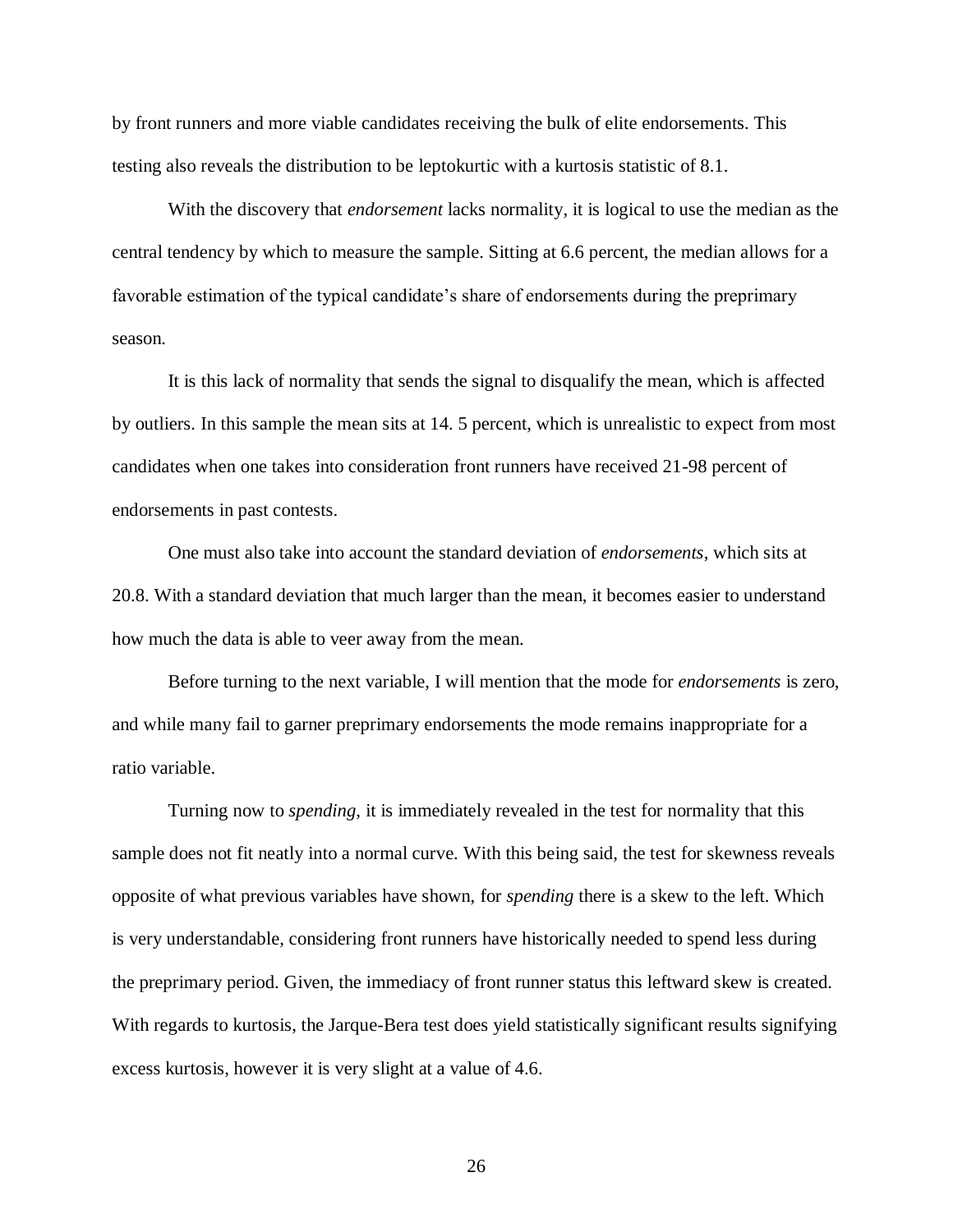Given this lack of normality, it is unwise to use the mean of approximately 14 as the primary means of central tendency. Like the previously discussed variables it is affected too greatly by the extremes, however unlike the latter variables the outliers that affects it are not those caused by front runners. It is the candidates who trail by large amounts who pull the mean up with their excessive spending, which is used as a last resort to stay viable prior to the start of the primary season.

Spending is the one of the few variables to have a standard deviation smaller than that of the mean, which is worth discussing. With several of the prior variables, the mean was larger indicating that the data was distributed further away from the mean. With *spending* the standard deviation of 12.6, reveals that the data is clustered closer to the mean.

Yet, with the mean being affected by outliers, the best method of measuring central tendency once again falls to the median. *Spending* yields a median of 9.7, while this will not give one much knowledge of what a frontrunner or a failing candidate may be spending it provides better insight into what the average candidate spends during the preprimary season.

Although *spending* yields a mode which is not equal to zero, I reiterate that it would be inappropriate to use as a measure of central tendency. With this being due to the use of mode being employed primarily with nominal variables.

When observing the descriptive statistics for *cash on hand*, one can immediately see that they are very similar to that of *endorsement*. When first testing for normality the null that *cash on hand* is distributed normally is rejected with a P value of 0.00 for skew and 0.013 for kurtosis. Further testing into normality shows that there is a positive skew due to what I will from here on call the front runner effect. This front runner effect can also explain the excess kurtosis which sits at 5.6, and while this is not severe it is enough to create a leptokurtic curve.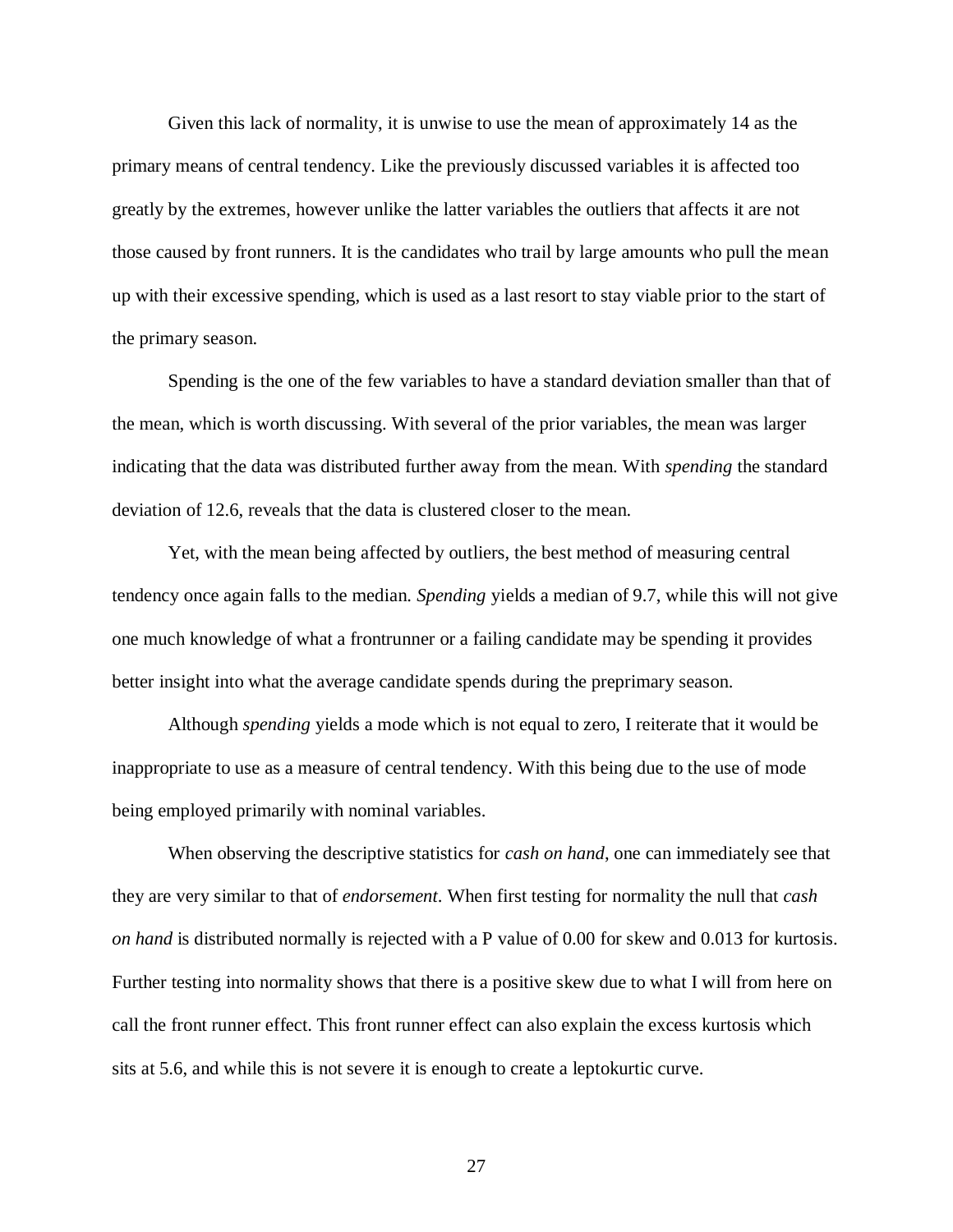With a non-normal distribution, it is best to not use the mean of 14.3 as the primary measure of central tendency. As with all prior variables *cash on hand*'s mean has been severely affected by the extremely large amount of cash front runners have when heading into the primary season. The lack of normality caused by the front runner effect requires the median to be called upon as the measure of central tendency.

The median sits at 5.9 percent, and unlike the mean, is unaffected by the front runner effect. Due to it being unnafected by the front runner effect, this measure provides a more accurate estimate of the cash a candidate can expect to have heading into the primaries.

Taking a quick look at the standard deviation of 20.8 also allows one to have a better understanding of just how greatly the data is spread away from the mean. With this being the case, the mean can be affirmed as not the best choice for the measure of central tendency.

Lastly the mode of zero, is once again not a contender as a measure of central tendency due to this also being measured as a ratio variable. 2

I will now move on to my momentum variables, and for the sake of brevity and not wanting to sound too repetitious I have condensed some of the explanations of the descriptive statistics for these variables. Although binary variables typically differ from cardinal variables in the sense that the descriptive statistics are not as telling I have provided some explanation on tendency and normality for *Iowa win and New Hampshire win.* 

Beginning with *Iowa win* variable, I have tested for normality using the Jarque-Bera test. The results signify both skewness and kurtosis are present in the sample. Given this is a binary variable, with only one candidate being able to win the caucuses each year, the positive skew is

 $\overline{a}$ 

<sup>&</sup>lt;sup>2</sup> The argument could be made that cash cannot be a ratio variable given the ability to use credit during campaigns, however for the purpose of this study I have opted to make it ratio, given cash can technically reach zero, and have coded it as such.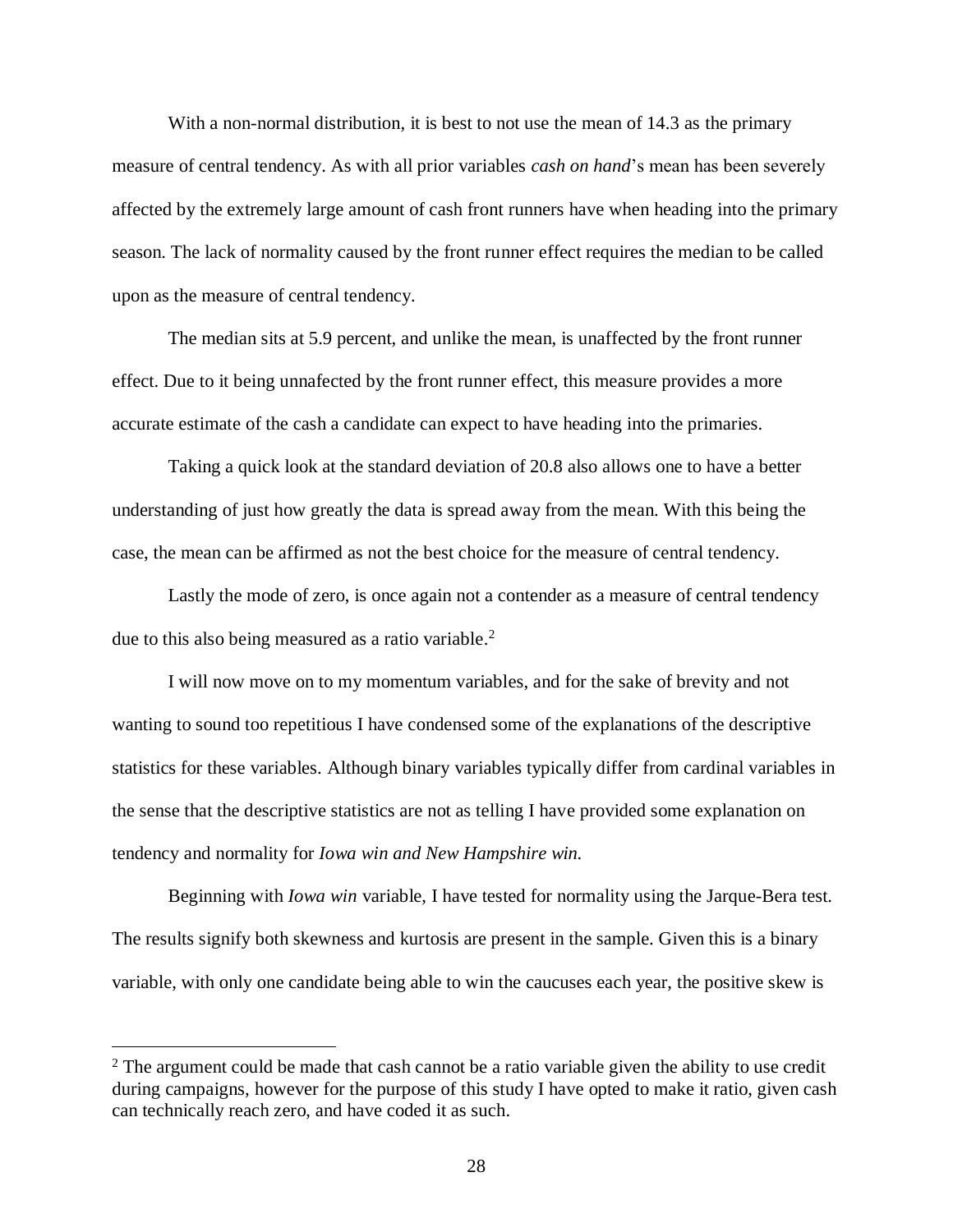to be expected. With a kurtosis statistic at 5.1 there is a more pronounced right tail due to the winners of the caucuses.

This lack of normality gives one cause to discount the mean of 0.14 as the measure of central tendency. The proper measure, despite it not being nominal, is the mode. The mode is viable, given it is based off of recurring tendencies, which is appropriate for wins and losses. Therefore, the mode of 0 provides an accurate estimate of how the average candidate will fare in Iowa.

Continuing with the Hawkeye State, I move to *Iowa vote share*. Which takes the form of a ratio variable that is positively skewed and leptokurtic. This being a result of larger amounts of the vote share going to a small share of candidates, which allows for the more pronounced tails. The curve is being pulled to the right creating a positive skew by a mean which is equal to approximately 14.0. This mean is creating the skew as a result the caucus' top finishers, these candidates who do far greater than their opponents are not representative of the sample as a whole and drive the mean to the right causing this positive skew.

Like with most of my variables, this causes the median to be the best measure of central tendency. At exactly 9 percent, the median allows for a much better depiction of what percentage of the vote candidate can expect to earn heading into Iowa.

Unlike with *Iowa win*, the mode is not appropriate, given this too is a ratio variable which cannot be looked at by measures of recurrence.

Taking a quick look at the standard deviation, which stands at 15.7, one has the ability to observe that the *Iowa vote share* data has room to stray rather liberally from the mean.

Moving now to *New Hampshire win*, I reiterate that I will only provide normality results as well as tendency preferences given its operationalization as a binary variable. With regards to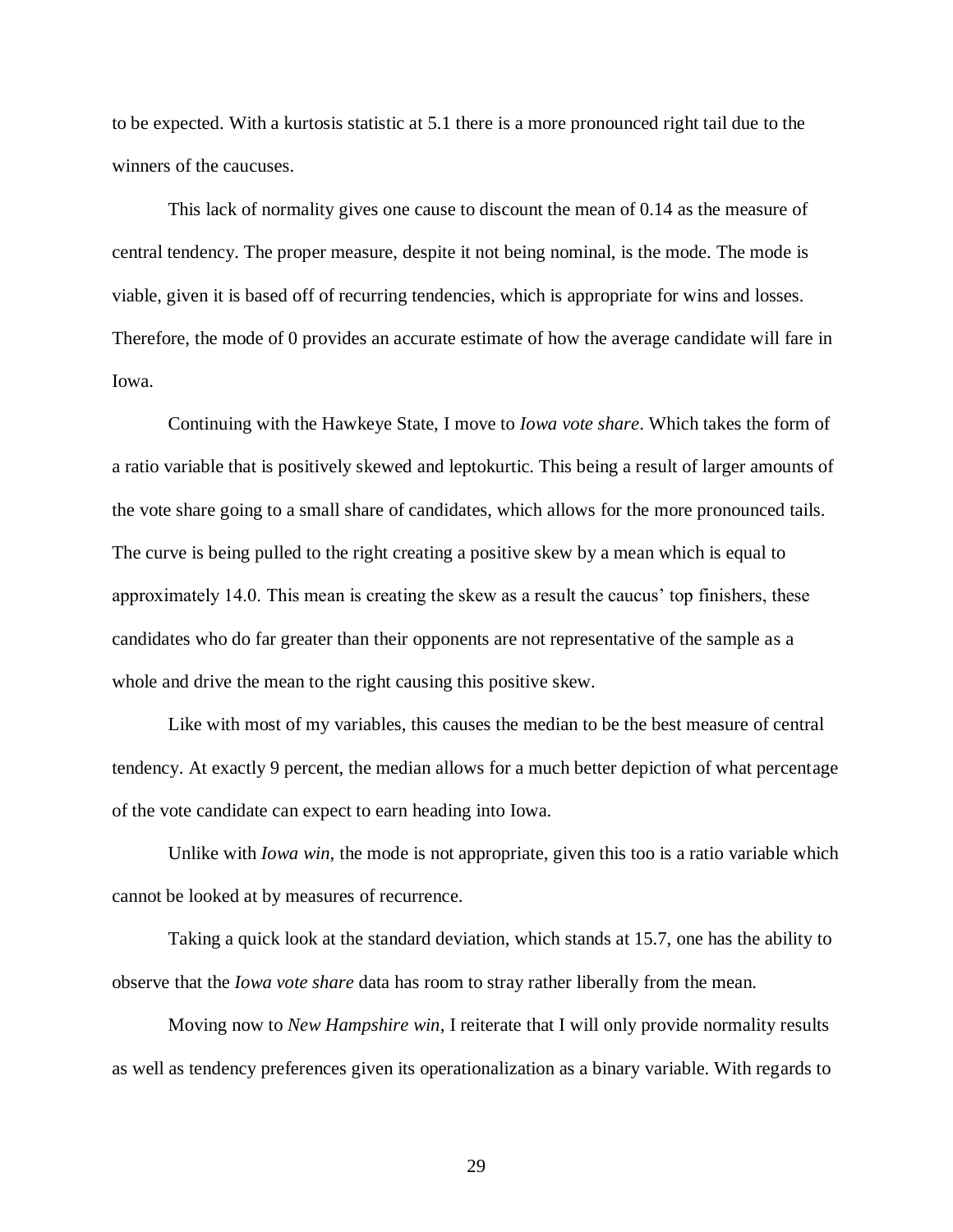the former, the null of normality is rejected with the Jarques-Bera test. I test further to find there is a positive skew, as a result large amounts of losers and few winners. Kurtosis testing reveals a leptokurtic curve with a kurtosis statistic of 5.6.

With these issues, the mean is discounted as a method of central tendency. Therefore, it falls to either median or mode. As with *Iowa win*, this is a binary variable representing "wins and losses" therefore I argue the best method of measuring central tendency would be mode.

*New Hampshire vote share* might be imagined to be similar to *Iowa vote share*, however there are several significant differences, which prominently can be seen with normality. As, when initially testing for normality using the Jarqua-Bera test, skew is still detected, however kurtosis is not. As with all previous variables, except *spending*, the skew is positive due to the mean being pulled up by those who have fared better in the Granite State's primary.

Due to this skew it is best to turn to the median, 9 percent, to measure central tendency. This will provide a more accurate estimate of how an average candidate can expect to fare in the New Hampshire primary.

The standard deviation, like in most of these variables, is larger than the mean, which gives one the knowledge that the data points are more spread away from the mean.

#### **B. Models**

Those who I am basing my models after (Dowdle et al. 2016, Adkins & Dowdle 2005; Steger 2009) have set the foundation for my tertiary independent variables by placing them in OLS models, however my main independent variable has yet to be tested in such models. I therefore must first discover if it correlates properly with the dependent and other independent variables as a means to test for fit, therefore I have laid out Pearson's R bivariate correlations for each variable. Bivariate correlations without the *broadcast* variable have yielded statistically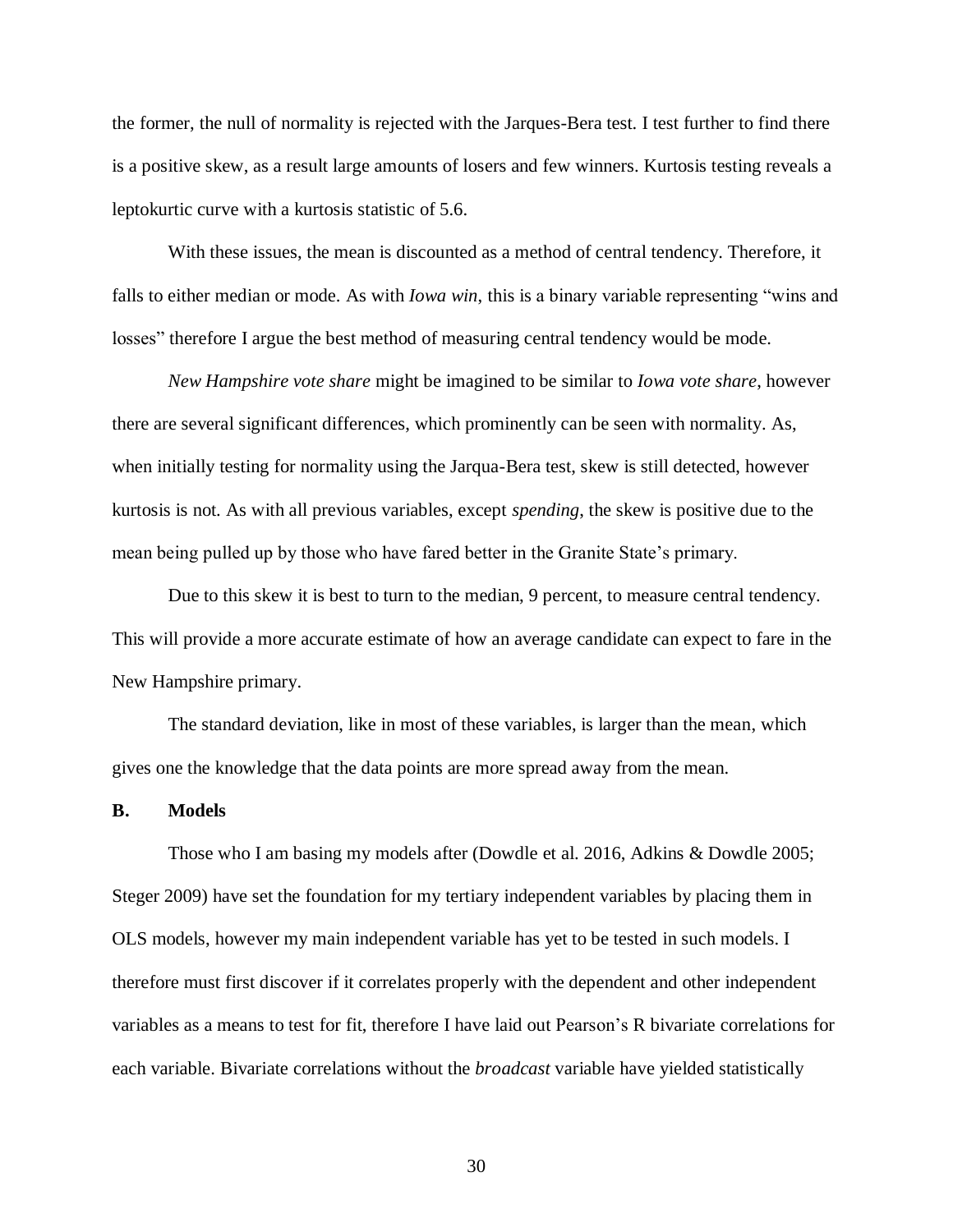significant correlations for each pairing, therefore, I use this updated model to discover if the addition of *broadcast* causes any two variables to fail to meet a P-value equal to, or less than .05. My finding show that the addition of *broadcast* does not have an effect on the statistical significance of any correlations as they all maintain statistical significance at the .001 level. Specifically looking to *Broadcast*, it too yields statistical significance at the .001 level, which provides the first step towards a successful linear model.

Next I look to see how strong these correlations are when *broadcast* is added. Looking to the above model it can be seen that all of the secondary independent variables hold positive values above .5, which depicts relatively strong correlations overall for these variables. With the strongest preprimary variable being *Gallup* and the strongest overall being the percentage a candidate wins in New Hampshire. *Broadcast* has a stronger value, being just slightly under *Gallup* providing additional evidence that it may be an accurate predictor when placed in an OLS model.

What does this mean about preprimary broadcast coverage and primary aggregate vote percentage other than it can be placed in an OLS model? For these variables when taken in the aggregate it means that they all have strong connections to the aggregate vote percentage, some more than others. For my dependent variable it ultimately it means there is a significant connection between broadcast and aggregate vote percentage, one that is rather strong. When one watches television during the preprimary period which gives coverage to candidates it does appear to be impactful on the voters, yet this model is unable to tell us if it can help predict the aggregate primary vote.

This bivariate model also allows me to identify potential multicollinearity. Multicollinearity is an issue derived from placing two highly correlated independent variables in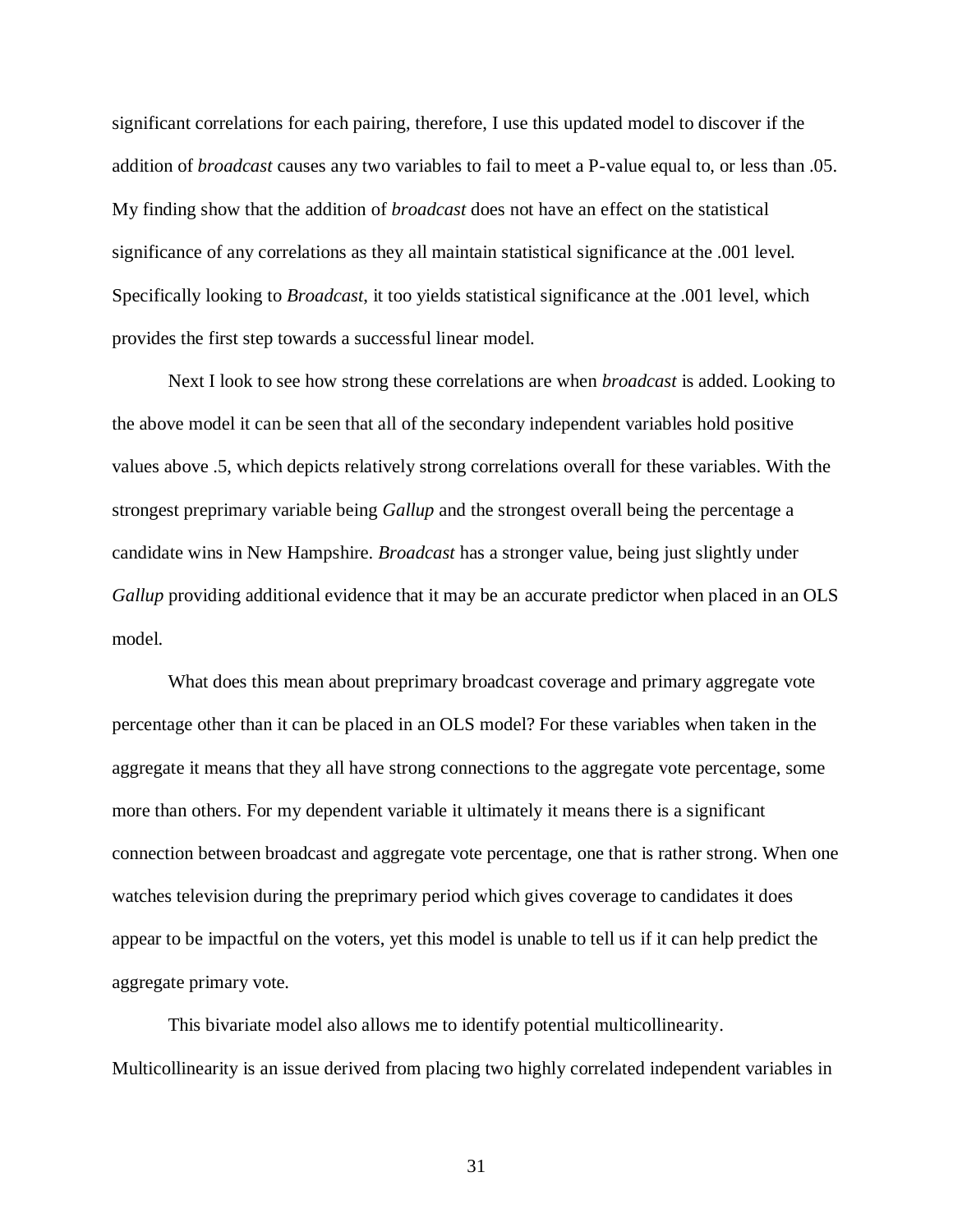|                                               | <b>Aggregate</b><br><b>Vote</b><br>Percentage |       | Broadcast Endorsement Gallup |       | Cash<br>on<br>Hand | <b>Spending</b> | Iowa<br>Win | Iowa<br><b>Vote</b><br><b>Percent</b> | <b>New</b><br>Hampshire<br>Win | <b>New</b><br>Hampshire<br><b>Vote</b><br><b>Percent</b> |
|-----------------------------------------------|-----------------------------------------------|-------|------------------------------|-------|--------------------|-----------------|-------------|---------------------------------------|--------------------------------|----------------------------------------------------------|
| <b>Aggregate</b><br><b>Vote</b><br>Percentage | 1.000                                         |       |                              |       |                    |                 |             |                                       |                                |                                                          |
| <b>Broadcast</b>                              | 0.719                                         | 1.000 | $---$                        |       |                    |                 |             |                                       |                                | $---$                                                    |
| <b>Endorsement</b>                            | 0.676                                         | 0.773 | 1.000                        | $---$ | ---                | ---             |             |                                       | ---                            | ---                                                      |
| <b>Gallup</b>                                 | 0.758                                         | 0.834 | 0.737                        | 1.000 | $---$              | ---             | ---         | ---                                   | ---                            | $---$                                                    |
| <b>Cash on</b><br>Hand                        | 0.672                                         | 0.719 | 0.747                        | 0.759 | 1.000              | ---             |             |                                       | ---                            | $---$                                                    |
| <b>Spending</b>                               | 0.588                                         | 0.728 | 0.668                        | 0.702 | 0.674              | 1.000           | ---         |                                       | ---                            | $---$                                                    |
| IA Win                                        | 0.471                                         | 0.481 | 0.477                        | 0.406 | 0.395              | 0.401           | 1.000       | $---$                                 | ---                            | $---$                                                    |
| IA vtpct                                      | 0.527                                         | 0.571 | 0.507                        | 0.646 | 0.446              | 0.646           | 0.694       | 1.000                                 | $---$                          | $---$                                                    |
| <b>NH Win</b>                                 | 0.646                                         | 0.376 | 0.269                        | 0.345 | 0.241              | 0.247           | 0.011       | 0.247                                 | 1.000                          | $---$                                                    |
| <b>NH</b> vtpct                               | 0.823                                         | 0.657 | 0.502                        | 0.660 | 0.540              | 0.680           | 0.325       | 0.517                                 | 0.665                          | 1.000                                                    |

*Figure 1: Bivariate Correlation*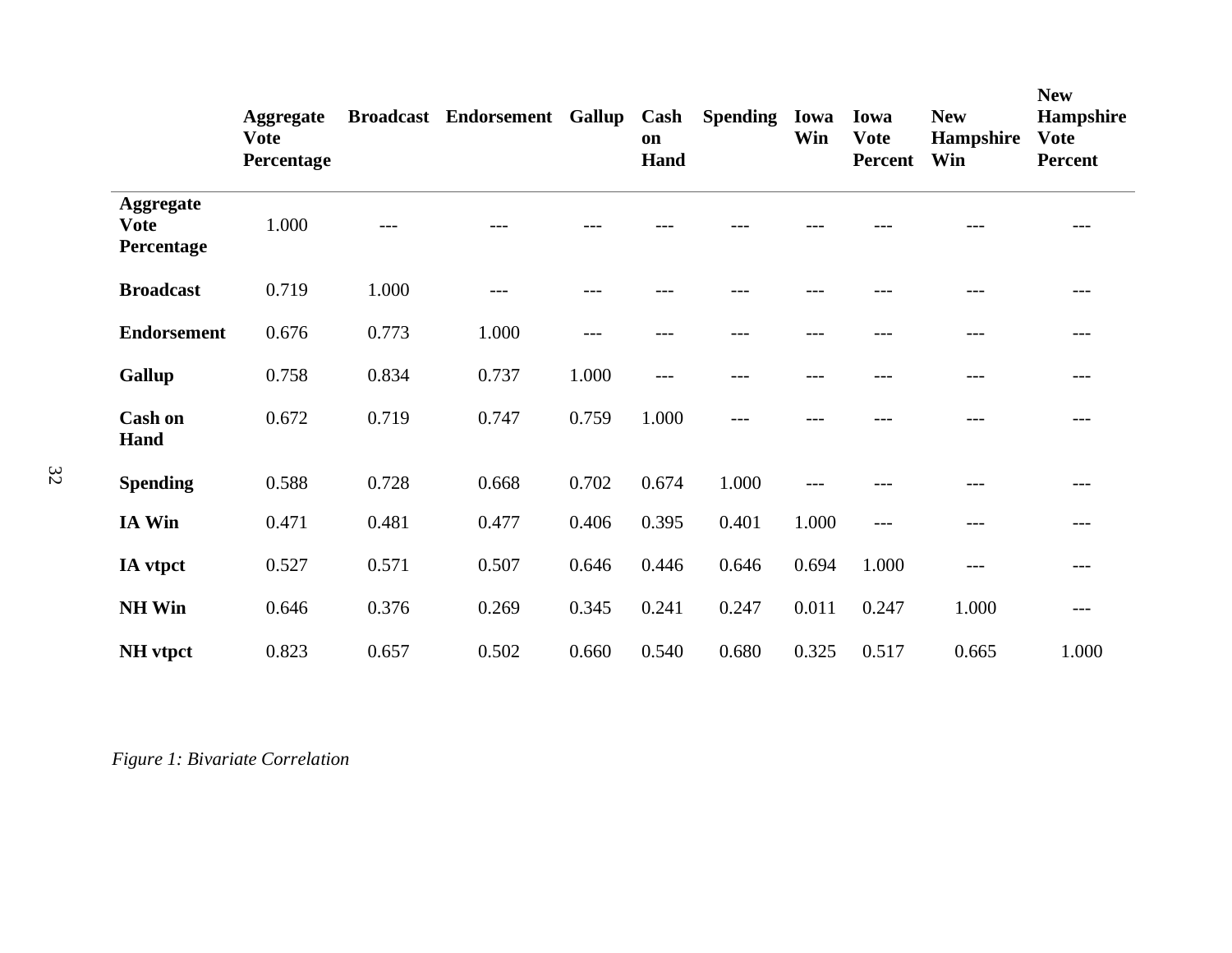a linear model, and by doing so the results can be dramatically affected. By looking at this bivariate correlation I am able to predict that there will be multicollinearity issues with *Gallup*  and *broadcast* due to their correlation coefficient of .864, which signifies a very strong correlation between these two independent variables. VIF testing must be done to observe whether there truly will be multicollinearity issues with the models, and whether the exclusion of *Gallup* can fix them.

Nevertheless, with all the independent variables significantly correlating to the dependent variable it is safe to assume that the models I have chosen will be a good fit and move forward with them. The following model uses the approach put forward by Dowdle et al. (2016), by using OLS analyses on preprimary variables. What can initially be seen in this model is that the *endorsement* variable loses its statistical significance as a result of the *broadcast* inclusion, causing my  $H^2$  to fall to the null. This may come as striking, given elite endorsements had continuously been a reliable predictor for prior forecast models, and Cohen et al. (2008) built a sound argument that elites remain in control of nomination outcomes due to their endorsement power. However, endorsements have been the variable which historically take into account the amount of knowledge passed on to the voters about the candidates in a competition where heuristics become key for success. In this study I have included broadcast media, which has been argued to give people greater ability to identify differences between candidates (Palfrey & Poole 1987; Prior 2005). With the inclusion of broadcast media, there is a variable which takes into account the possibility that voters may attain their knowledge of candidates in a method other than elite endorsements, and even use broadcast media as a source for which they ascertain information regarding endorsements, which may explain the lack of significance.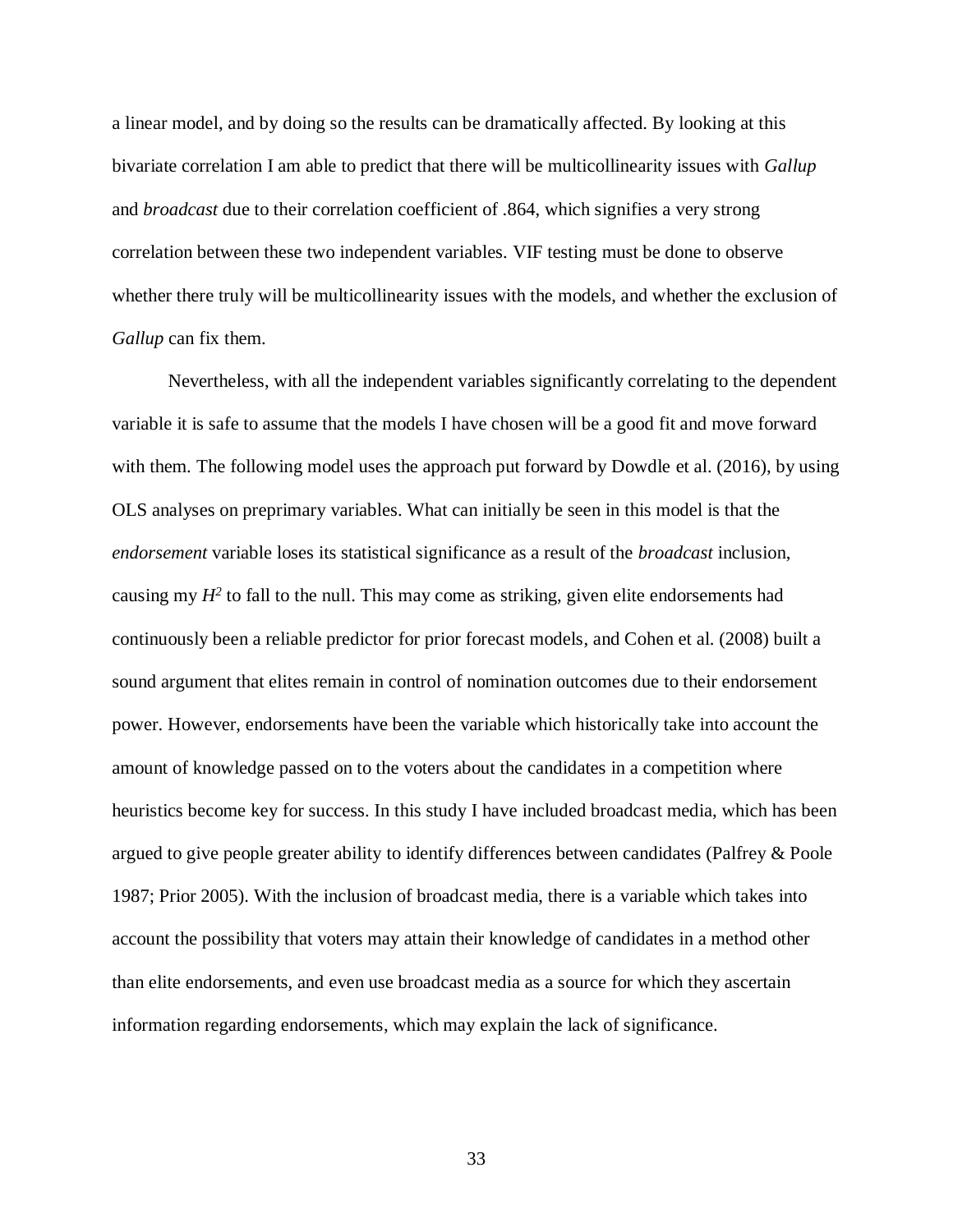|                        | <b>Beta</b><br>coefficient      | <b>Standard</b><br>error | t-statistic |  |  |
|------------------------|---------------------------------|--------------------------|-------------|--|--|
|                        |                                 |                          |             |  |  |
| <b>Broadcast</b>       | 0.247                           | (0.183)                  | 1.35        |  |  |
| Endorsement 0.139      |                                 | (0.109)                  | 1.28        |  |  |
| <b>Gallup</b>          | 0.598                           | (0.190)                  | $3.16**$    |  |  |
| <b>Cash on</b><br>Hand | 0.127                           | (0.107)                  | 1.19        |  |  |
| <b>Spending</b>        | $-0.034$                        | (0.107)                  | $-0.22$     |  |  |
| <b>Constant</b>        | 0.449                           | (1.957)                  | 0.23        |  |  |
| $N=97$                 | <b>Adjusted R-squared=0.598</b> |                          |             |  |  |

 **\*\****P<.05*

*Model 1: Ordinary Least Squares Regression: Preprimary Variable Effects on Aggregate Vote Percentage*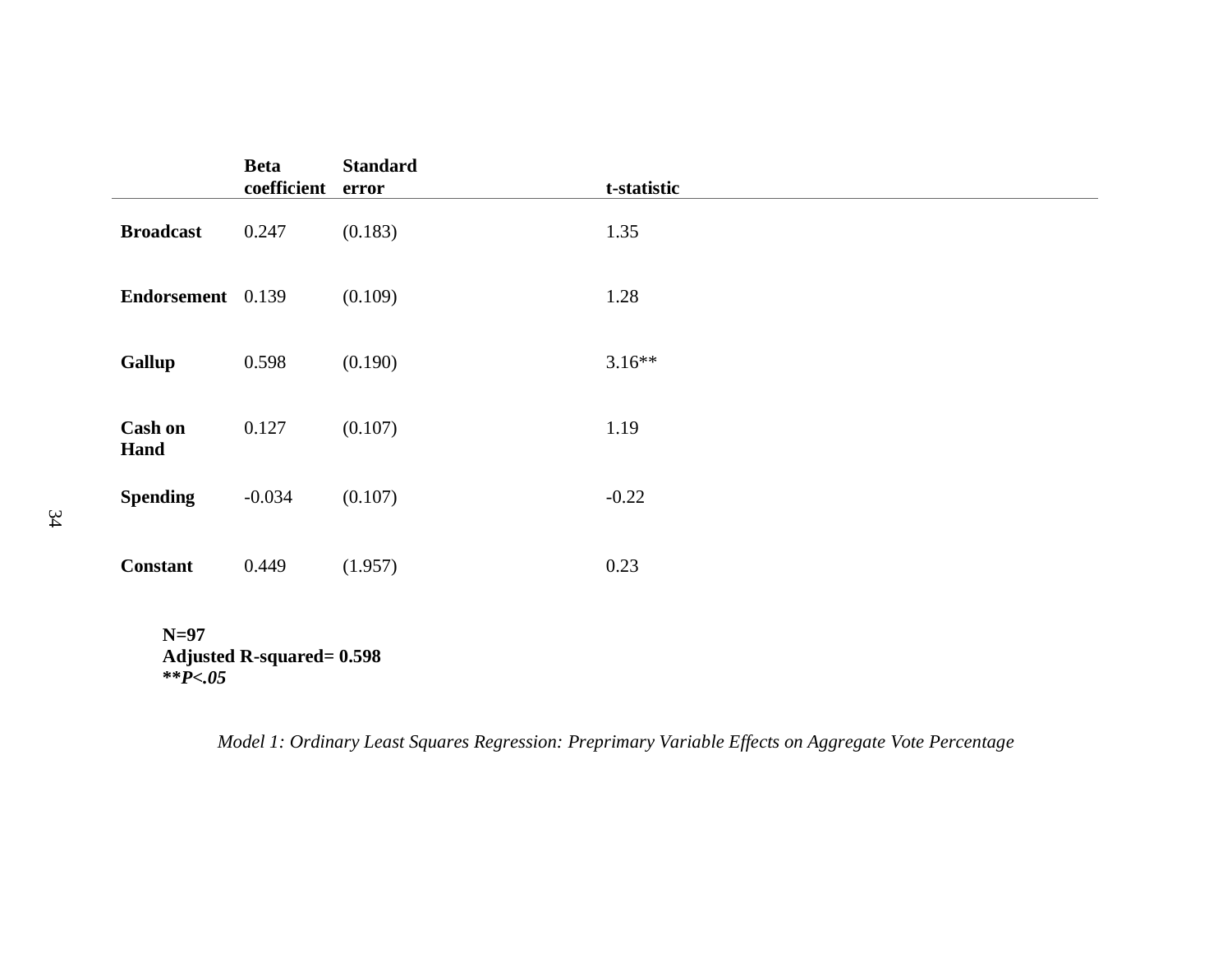One may question this defense of the *broadcast* variable, given it too fails to reach statistical significance. However, the lack of significance for the primary independent variable is a result of several issues, the key being multicollinearity. I tested for multicollinearity prior to running this model, yet I felt there was importance in showing the effects of simply adding *broadcast* to an already existent, time tested model. I will address the multicollinearity in future models, which will provide a more accurate depiction of broadcast media's effect on the aggregate vote percentage. What I have done here is attempted to discover the results of including *broadcast* in an otherwise unchanged forecast model created by Dowdle et al. (2016).

In their 2001 studies Adkins and Dowdle found *cash on hand* to be statistically significant which allowed them to create successful ordinal forecasts, therefore the same variable's lack of statistical significance in this model may be called into question. I argue this would be a meaningless task, as Dowdle et al.'s (2016) successful forecasting study yielded opposite results with *cash on hand* not reaching statistical significance in their preprimary model.

Although it does not reach statistical significance, *spending* yielded a positive beta value. This is contrary to my  $H^3$ , implying that spending may increase one's share of the aggregate primary vote.

Consistent with nearly all forecasting models (Mayer 1996; 2003; Adkins & Dowdle 2001; 2005; Dowdle et al. 2016) *Gallup*, or preference polls is found to be a statistically significant predictor. Historically preference polls have been the most powerful predictor heading into the primary season, even giving Dowdle et al. (2016) the ability to forecast Trump with a similar model due to his mass appeal during the preprimary.

If this were the model that I advised future forecasters to use it would be highly flawed. It limits forecasters to the boundaries of fourth quarter polling, and while this occasionally can be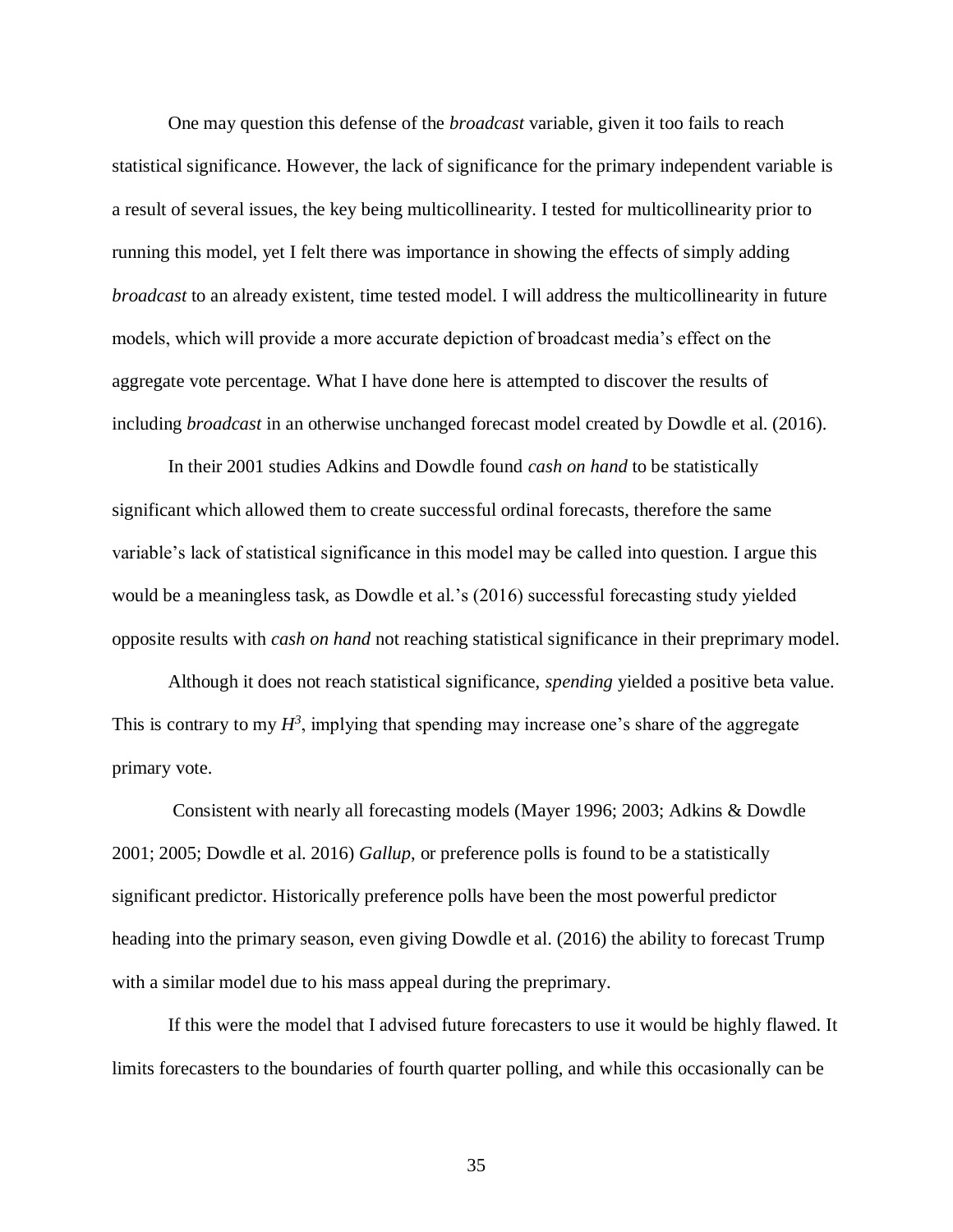all one needs to forecast a winner it will not do so consistently. Donald Trump's early populist appeal mixed with a larger than normal candidate field provided him with the power to win the nomination with little cash reserves and zero preprimary endorsements. Only in unusual campaigns is it possible to disregard heuristics such as endorsements and broadcast media and be successful (Lau & Redlawsk 2001).

It must also be taken into account that an accurate forecast cannot be done using one variable given the differences in party dynamics (Steger et al. 2012). Past studies have found that certain variables affect Republicans greater than Democrats and vis versa due to their methods of delegate allocation. Republicans leave their method of delegate allocation up to the states after Super Tuesday, many of which choose the winner take all which causes for an early victor. This has historically caused voters to rely greater on preprimary endorsements (Dowdle et al. 2008) and cues from Gallup polling. Political scientists have found *cash on hand* to be the key predictor for Democrats, while Gallup polling was found to have a minimal effect on the vote as a result of their drawn out process which requires proportional distribution of delegates in every state. Therefore, this model may be somewhat suitable for certain Republican forecasts, but will be unsuccessful in a bulk of Democratic forecasts.

When putting this model to the test it was only able to accurately forecast eight of the past fourteen competitions correctly.<sup>3</sup> A bulk of the incorrect forecasts being Democratic contests, which was to be expected. Those which were Republican inaccuracies came after the 2004 cycle, which was the year the forecasting community began to employ momentum models for greater accuracy. Some of these inaccuracies can be attributed to a lack in statistical

 $\overline{a}$ 

<sup>&</sup>lt;sup>3</sup> A 2008 Democratic win for Hillary Clinton is counted as accurate due to her winning more of the aggregate vote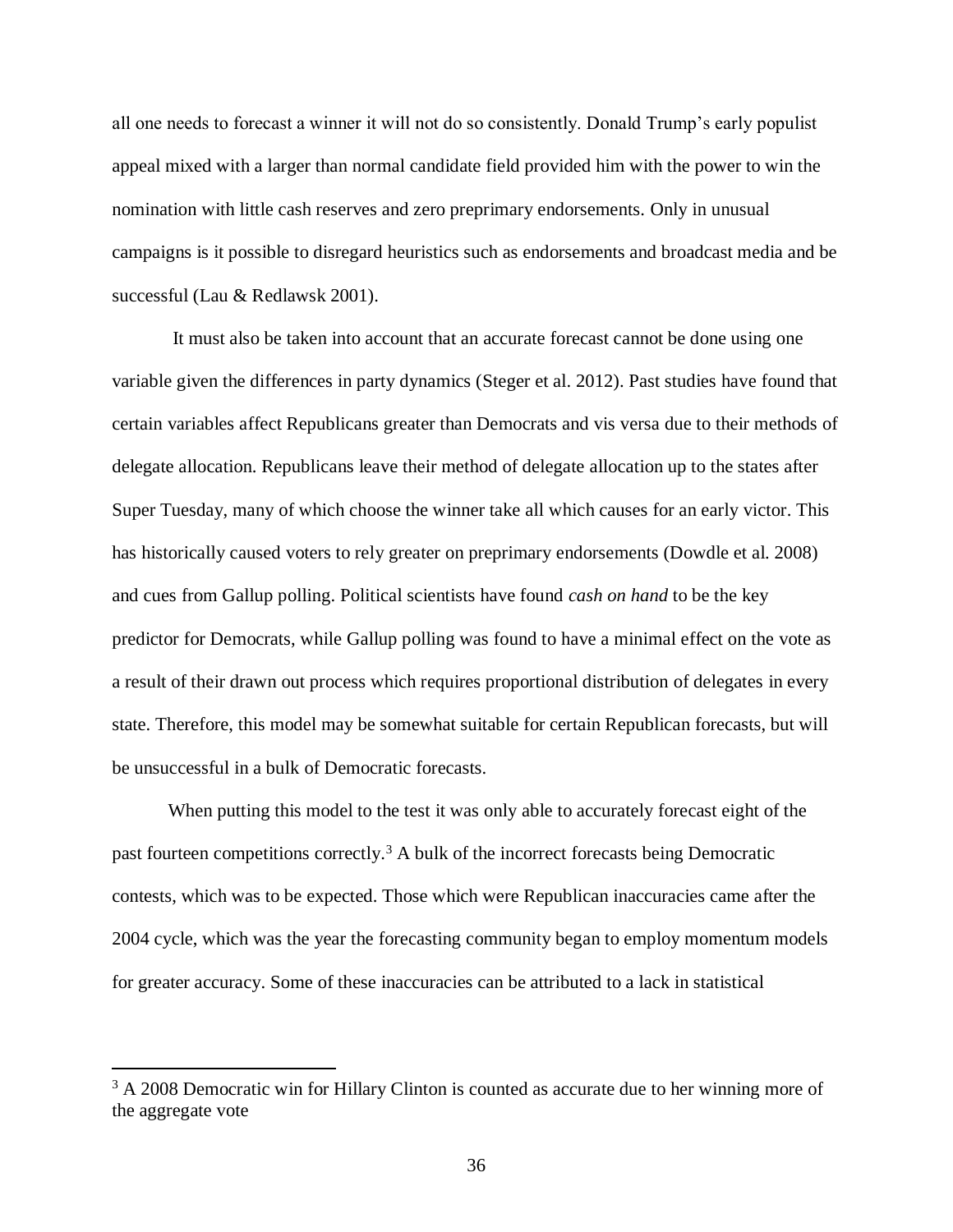significance for traditionally significant variables, which ultimately falls on my inclusion of *broadcast*, but they are also linked to lack of momentum variables.

The following model is a momentum model which came into greater effect after the widespread forecasts of Howard Dean in 2004 (Steger 2008). It is simply the latter preprimary model with the addition of Iowa Caucus and New Hampshire variables to account for momentum. The same issue of multicollinearity is present in this model, but again I argue it is important to show the effects of *broadcast* by first inserting it into a time tested model.

Immediately one can see that this is a much larger model, and it yields slightly different results than the model I have based it on (Dowdle et al. 2016) as a result of the *broadcast*  variable. Also there are some preprimary variables that have garnered significance as a result of the momentum variables, which is to be expected and hoped for. *Endorsements* is the first variable which did not yield significant results, but achieves statistical significance in this model. With the addition of these new variables shedding new light on what may affect the aggregate vote percentage, the impact of the elites becomes reinforced. This second model does appear to back the argument Cohen et al. (2008) have built that elite endorsements are the single most powerful element of the preprimary period.

While one can argue that this first momentum model proves that preference polls are more powerful this is untrue. It is accurate that the *Gallup* variable has yielded the greatest beta coefficient of the preprimary variables, providing it with the greatest predictive power preprimary variables, polling is influenced by outside factors. Cohen et al. (2008) make the argument that endorsements help guide the polls.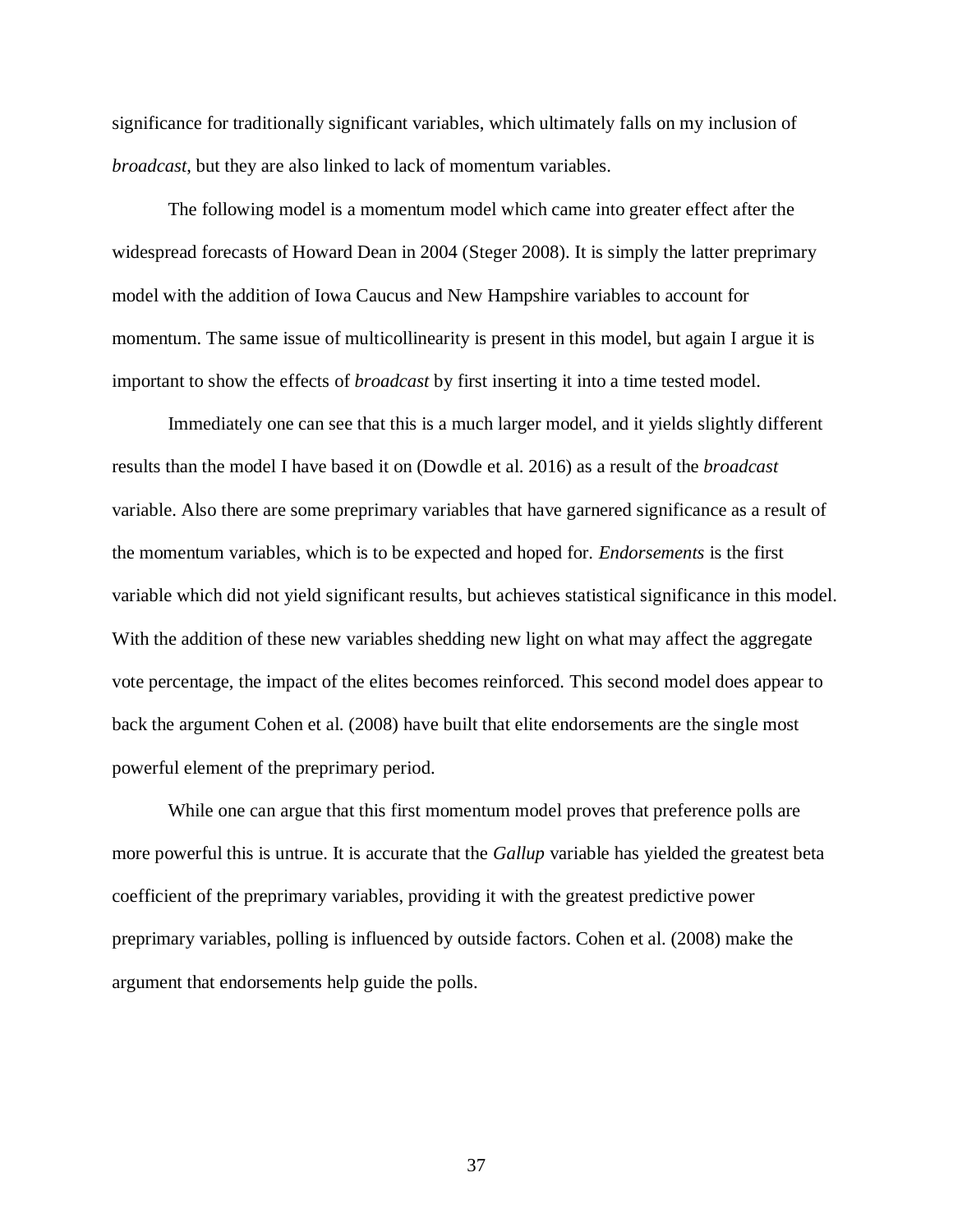|                                                            | <b>Beta</b><br>coefficient | <b>Standard</b><br>error | t-statistic |  |
|------------------------------------------------------------|----------------------------|--------------------------|-------------|--|
| <b>Broadcast</b>                                           | $-0.111$                   | (0.115)                  | $-0.97$     |  |
| <b>Endorsement</b>                                         | 0.173                      | (0.069)                  | $2.53**$    |  |
| <b>Gallup</b>                                              | 0.372                      | (0.118)                  | $3.15**$    |  |
| Cash on Hand 0.147                                         |                            | (0.649)                  | $2.26**$    |  |
| <b>Spending</b>                                            | $-0.268$                   | (0.124)                  | $-2.16**$   |  |
| IA Win                                                     | 12.460                     | (3.455)                  | $3.61***$   |  |
| IA vt pct                                                  | $-0.070$                   | (0.862)                  | $-0.81$     |  |
| <b>NH Win</b>                                              | 15.572                     | (3.546)                  | $4.39***$   |  |
| NH vt pct                                                  | 0.573                      | (0.107)                  | 5.36***     |  |
| <b>Constant</b>                                            | $-0.378$                   | (1.215)                  | $-0.31$     |  |
| $N=97$<br><b>Adjusted R-squared=0.598</b><br>** $P < 0.05$ |                            |                          |             |  |

 *\*\*\*P<.01*

*Model 2: Ordinary Least Squares Model: Preprimary and Momentum Variable Effects on Aggregate Vote Percentage*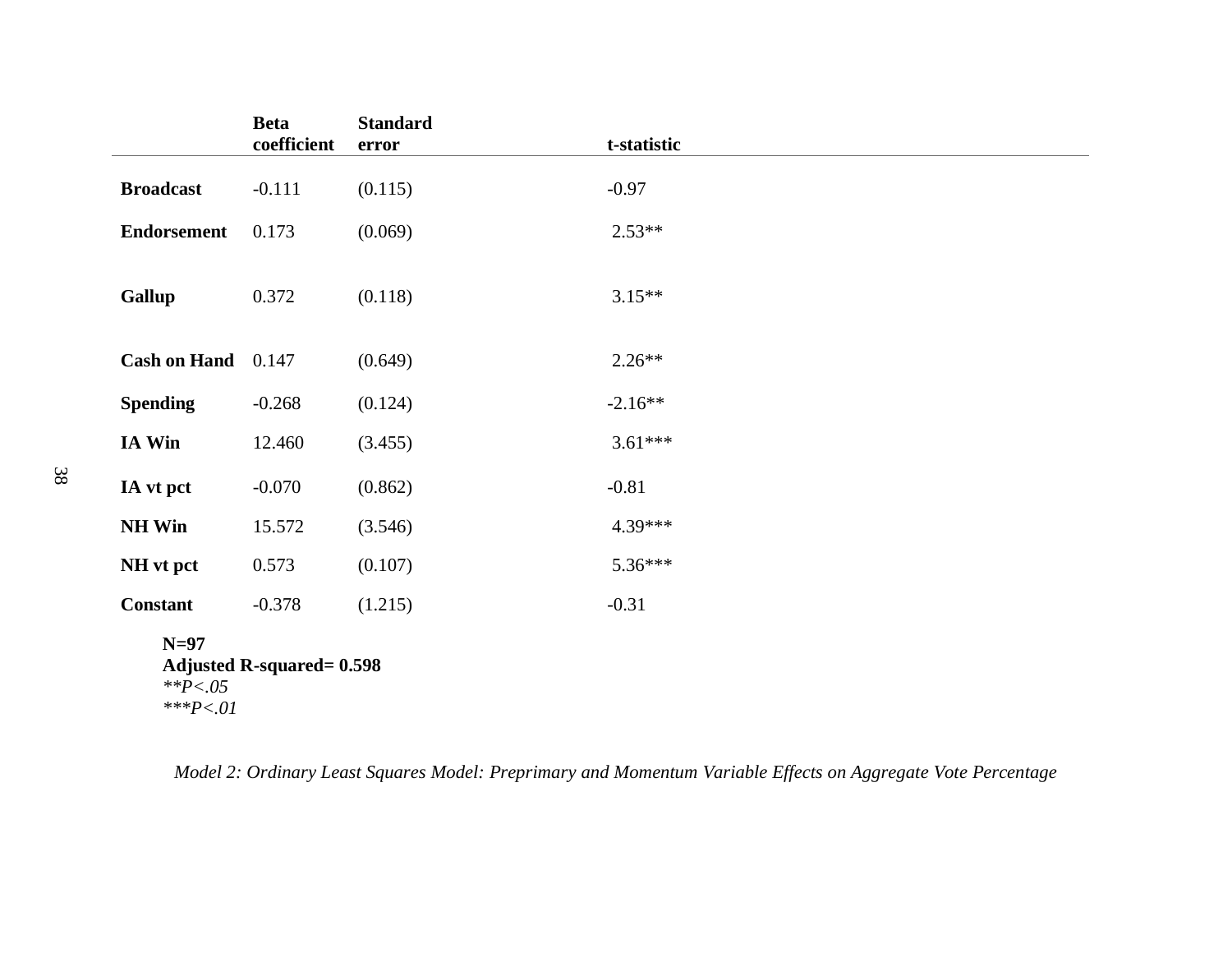As in the case with endorsements, *cash on hand* switches in this model to become statistically significant. This, however, was not unexpected as the same happened in the Dowdle et al. (2016) study. This was simply a result of the addition of the momentum variables, which created a more telling model.

Contrary to several studies *spending* reached statistical significance and also yields a negative beta coefficient which confirms my  $H^3$ . This is quite telling given it is a natural assumption that those who spend during the preprimary will reap the rewards come the nomination cycle. Yet, these results depict the opposite. They provide evidence showing that candidates who dip too far into their war chests do so out of desperation, and this type of preprimary spending is a type of "hail mary" to gain the attention of voters prior to the start of the nomination season.

Although many of these preprimary variables garnered statistical significance in this second model, one can see that the *broadcast* variable did not. While the issue of multicollinearity remains a factor in why this is so, it is still intriguing to see with this model what effect *broadcast* would have had it reached statistical significance, which according to the beta coefficient would be negative, thus meaning the greater the amount of coverage one receives in preprimary the lower their share of the aggregate vote percentage would be. Despite this not being statistically significant, it remains counterintuitive, especially when momentum variables are added into the mix, given much of the preprimary coverage is about the viability of candidates heading into these two competitions (Redlawsk et.al 2011).

While political scientists would prefer to exclude momentum variables and have the power to predict winners within the preprimary time period, these two competitions have had a greater impact on nomination outcomes in recent years. Three of the four momentum variables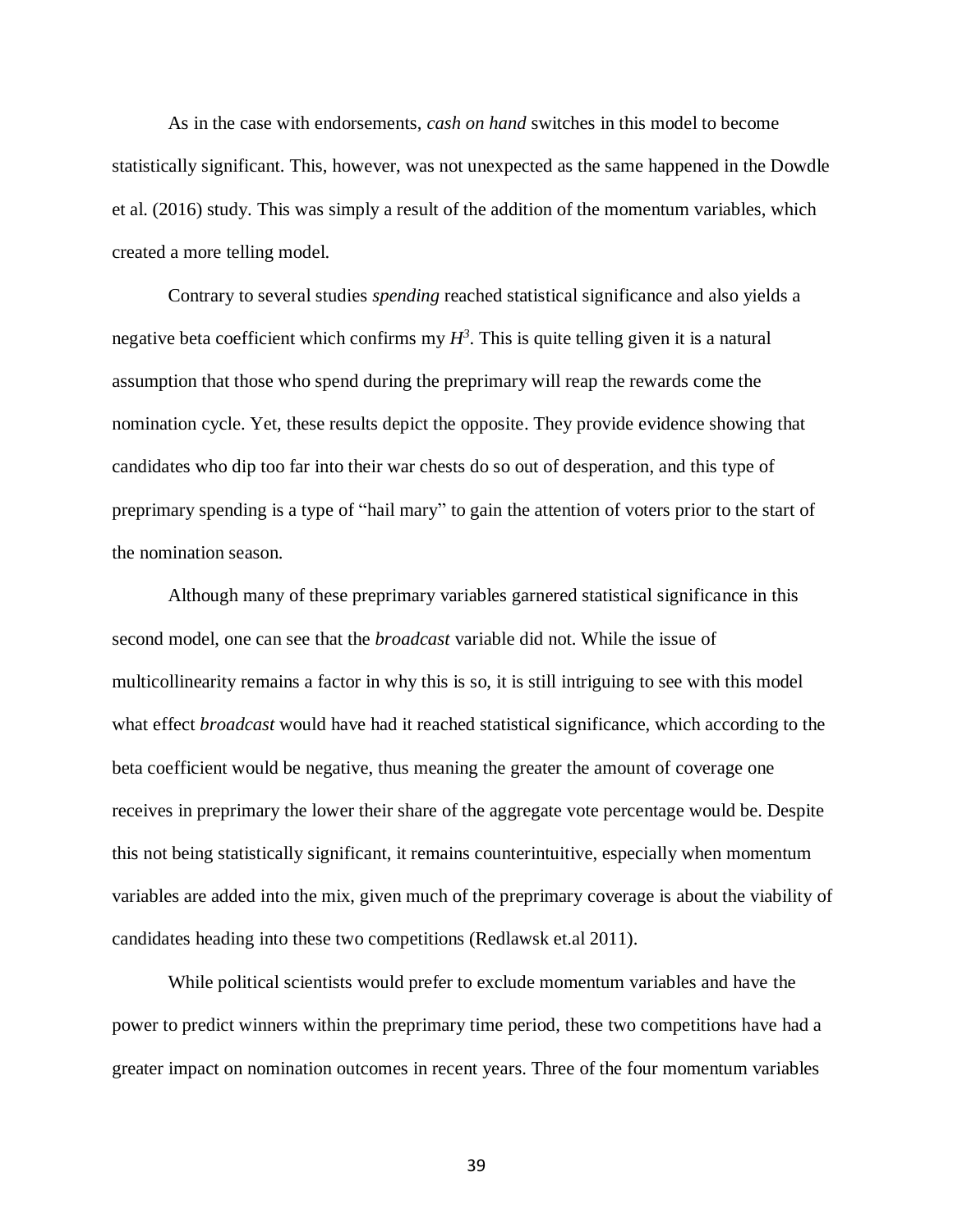included in this study have traditionally held the greatest predictive power in forecasting models, with Iowa vote share never being able to reach statistical significance. This model I have put forth continues to show how large an impact these early competitions can have on the outcomes of presidential nominations.

When looking at the Iowa variables, one can immediately see a stark contrast in predictive power when compared to the preprimary variables. Those who win the caucuses greatly benefit, and receive a bump heading into Iowa (Redlawsk et al. 2011). However, only winners benefit from the Hawkeye State, as those who come in second and beyond do not benefit if they perform better than expected and are not harmed if they do not live up to expectations (Dowdle et al. 2016).

New Hampshire provides similar benefits with regards to providing a bump to the winner. What differentiates New Hampshire from Iowa is the amount of momentum power it provides not only winners, but those who simply win a higher percentage of the vote. This can be seen with the statistical significance of *New Hampshire vote percentage* which, when coupled with the lack of significance for Iowa's vote share provide further evidence to Dowdle et al.'s (2016) findings that New Hampshire proves, in general, to be the more impactful of the two bellwether contests. This gives mild weight to former Governor John Sununu's claim that Iowa picks corn while New Hampshire picks presidents.

I reiterate that this is an imperfect model, mostly due to the multicollinearity issue which as a result kicks out the *broadcast* variable. Without this problem this may be the most telling model one has created yet, due to the statistical significance of all the spending. However, when put to the test this model has roughly the same predictive power as the 2016 momentum model created by Dowdle et al. which had the ability to forecast 13 of the last 14 nominees, due greatly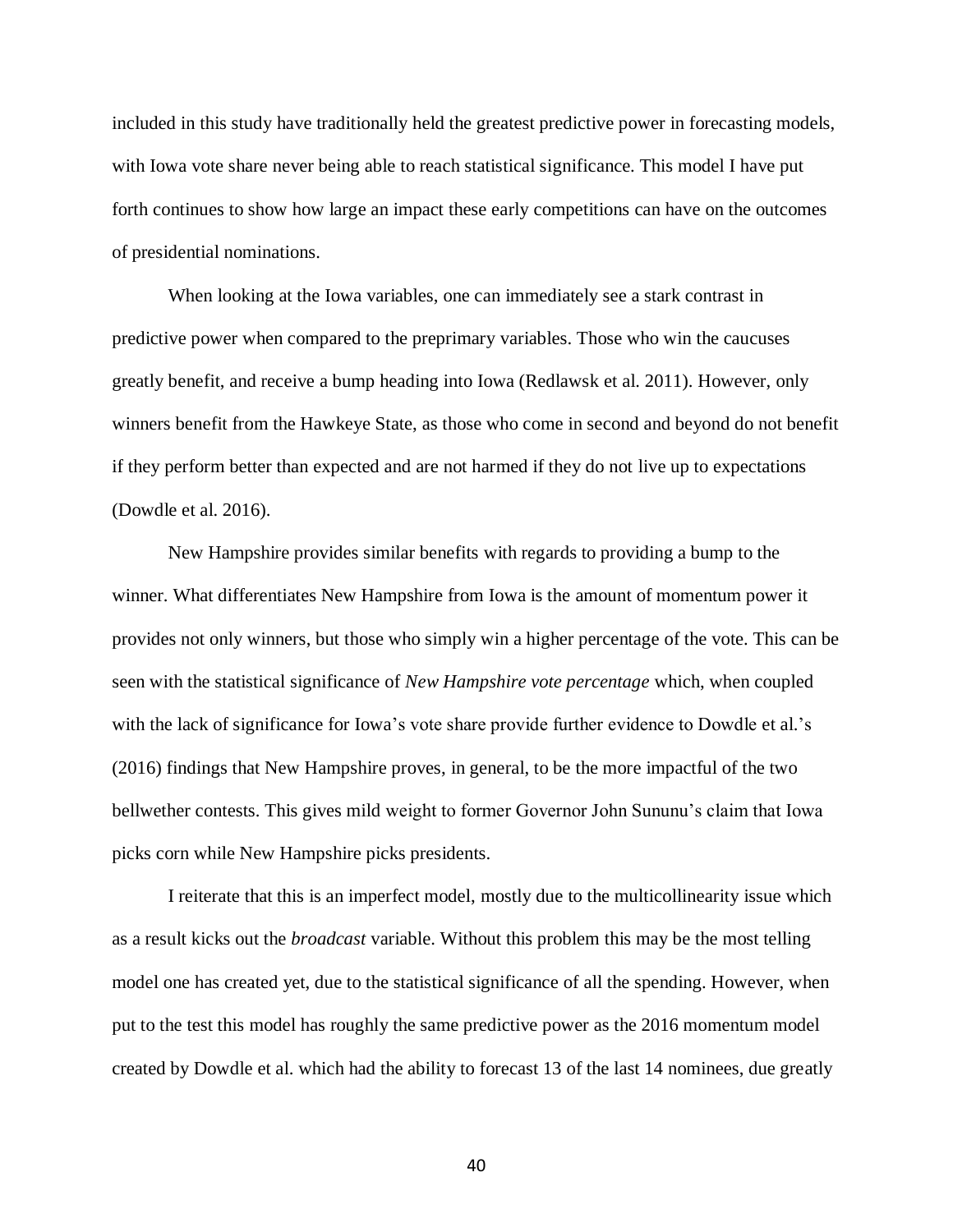in part by the overpowering predictive power of the 3 statistically significant momentum variables.<sup>4</sup>

Now that it has been shown how *broadcast* would suffice by plainly inserting it into models used by prior studies, it is appropriate to show how and why the variable should not be simply discounted as having no effect on the aggregate primary vote. I have attributed the lack of statistical significance in these prior models to issues of multicollinearity, and explained previously that this issue was due to a conflict regarding horserace coverage to which I have made the decision to exclude *Gallup* from future models. This should allow me to continue without further multicollinearity issues, and begin to see *broadcast* show a more prominent effect.

What I have done in this first model, which does not have an issue with multicollinearity, is chosen to lag several variables as a means to take a slightly different look at the effects broadcast can play on *aggregate vote percentage*. I will run through the changes step by step. First, I have removed *Gallup* from this model, which lowers the VIF scores to a number which depicts only moderate multicollinearity, making this an acceptable predictive model. Second I have lagged both the *aggregate vote percentage* and *broadcast* variables. The lag is an important step to gather not only a general ability to predict winners, but to gain the ability to learn when certain variables take effect. It must be noted as well, that a lag model has never been employed for any type of nomination forecast study.

When running through the results of this model the first thing to catch the eye is the lagged *broadcast* variable, as it has reached statistical significance at the 0.00 level. This is rather

 $\overline{a}$ 

<sup>4</sup> Tsongas was incorrectly forecast to win the 1992 nomination as a result of his win in New Hampshire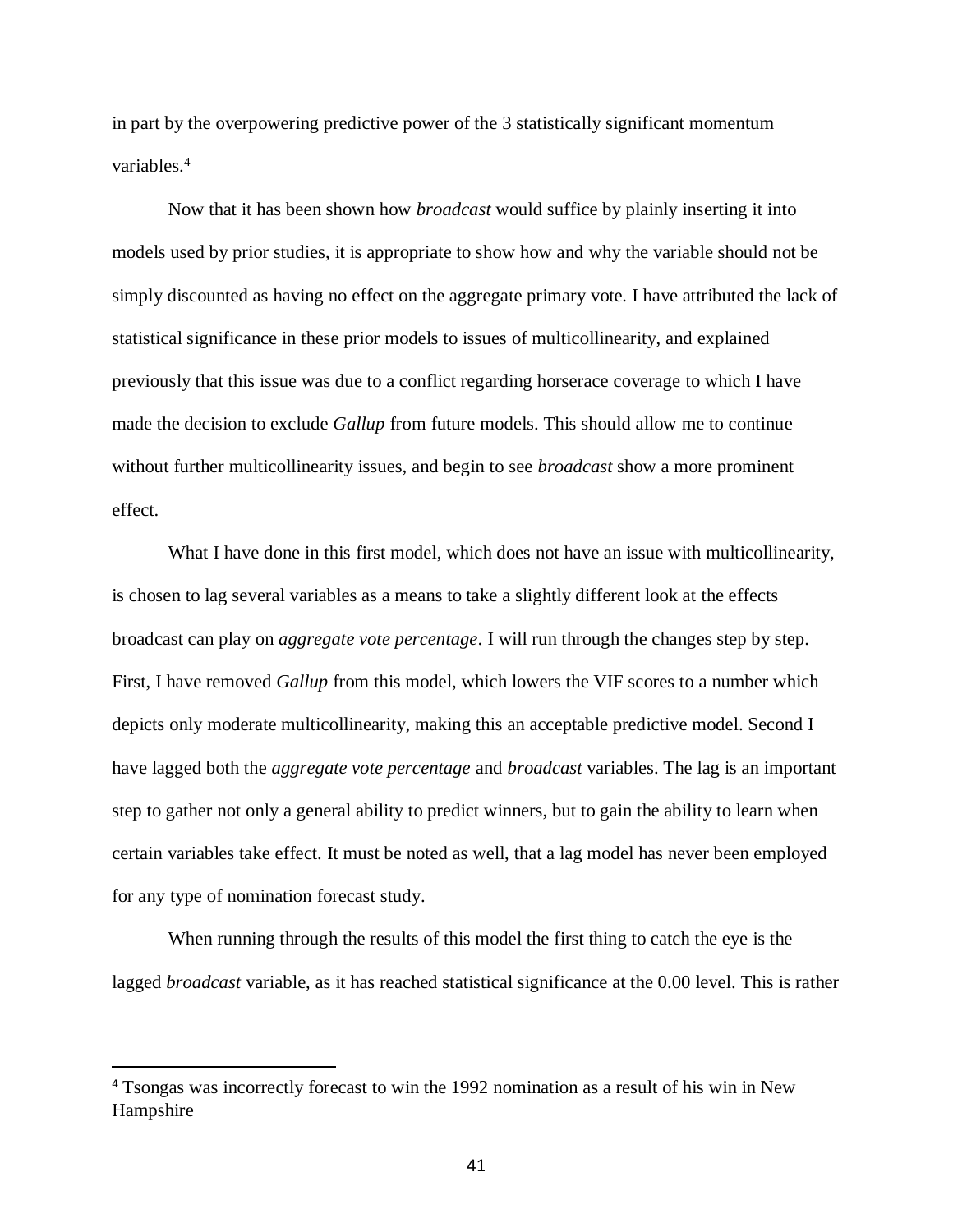|                        | <b>Beta</b><br>coefficient | <b>Standard</b><br>error | $t-$<br>statistic |
|------------------------|----------------------------|--------------------------|-------------------|
| L.Broadcast            | 0.969                      | (0.102)                  | $9.50***$         |
| <b>Endorsement</b>     | $-0.006$                   | (0.165)                  | $-0.05$           |
| <b>Cash on</b><br>Hand | 0.046                      | (0.112)                  | 0.41              |
| <b>Spending</b>        | $-0.088$                   | (0.165)                  | $-0.53$           |
| <b>Constant</b>        | 1.235                      | (2.709)                  | 0.46              |
|                        |                            |                          |                   |

 **N=96 Adjusted R-squared= 0.486**  *\*\*\*P<0.01*

*Model 3: Lagged Ordinary Least Squares Model- Preprimary Variables' Effect on Aggregate Vote Percentage when Broadcast and Aggregate Vote is lagged at t-1*

*.*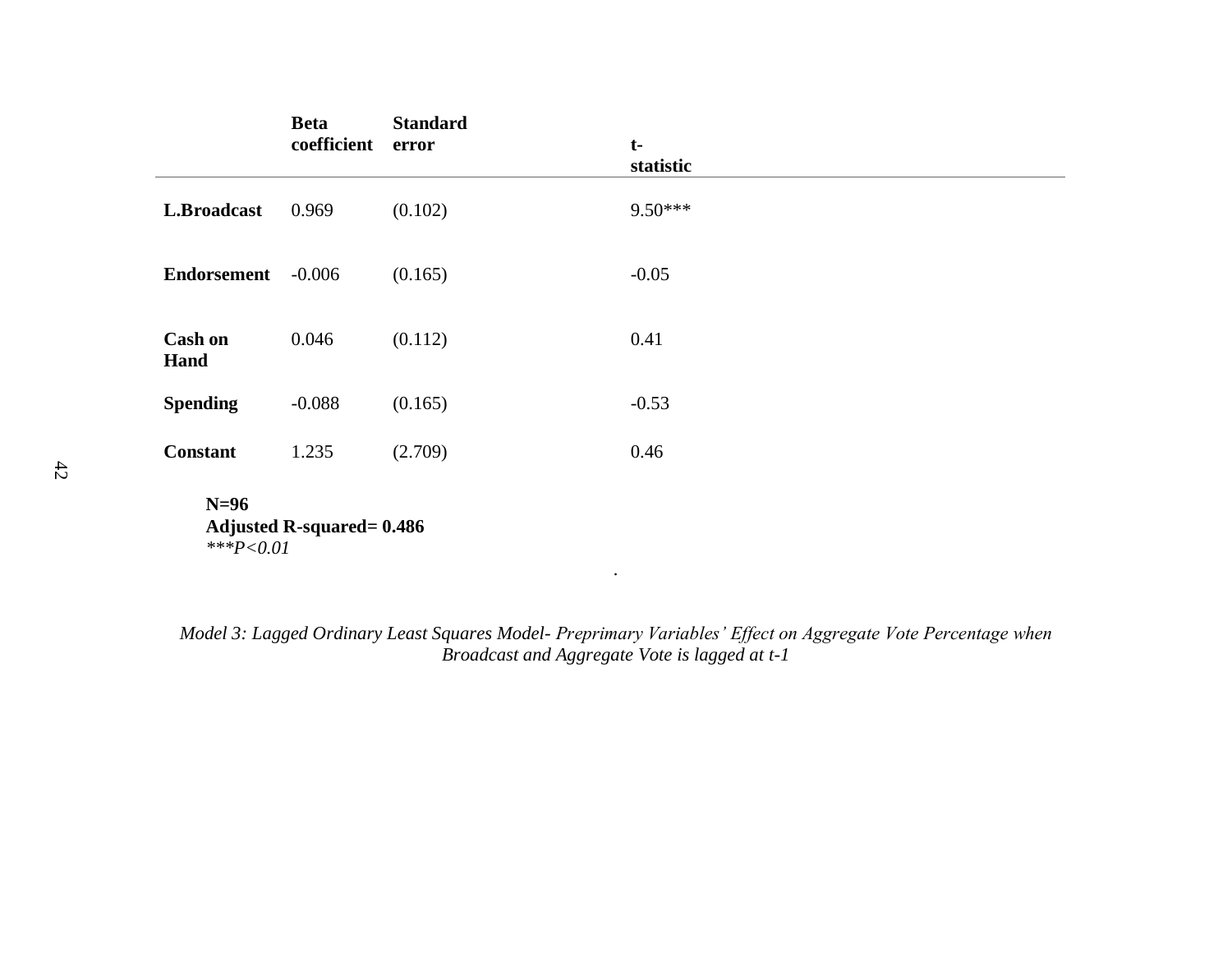telling, given it reaches significance for the first time when *Gallup* is removed and when it has been lagged. With regards to *Gallup* being removed, *broadcast* garnering statistical significance at this point helps justify the exclusion of *Gallup* for multicollinearity reasons. In terms of being lagged, I have the ability to posit the following theory: broadcast media absorbed by voters during the preprimary can have a delayed effect on the aggregate vote percentage.

Looking strictly at the predictive power of *broadcast* in this model, it is rather strong with a beta coefficient of .97. This places the lagged *broadcast* first in an ordinal ranking of predictors if I were to exclude statistical significance.

While this model produces positive results for the lagged *broadcast* variable, it contradicts previous findings with two of the three remaining variables. *Endorsements* has consistently been a significant predictor when used in forecast models (Steger 2008; Steger et al. 2012; Dowdle et al. 2016), however when placed into this lag model it yields a P value of 0.96. This result most likely being due to the lag of the *aggregate vote percentage*, which is represented by t-1, while *endorsements* has remained a stationary variable.

The same can most likely be assumed for *cash on hand*, which has also been a steady predictor for Adkins and Dowdle through the years (2001; Steger 2008; Steger et al. 2012; Dowdle et al. 2016). *Cash on hand* has remained stationary in this model, and like *Endorsements*  had its P-value increased by the lag on the dependent variable.

*Spending* wise, this variable was not greatly effect by the lag. It remains statistically insignificant, and yields a negative beta coefficient.

This model provides very telling results regarding the effect of *broadcast* media on the voters, it would be, however, a step backward in terms of accuracy for forecasters. Political scientists cannot rely on one variable, let alone *broadcast*, to forecast a presidential nomination.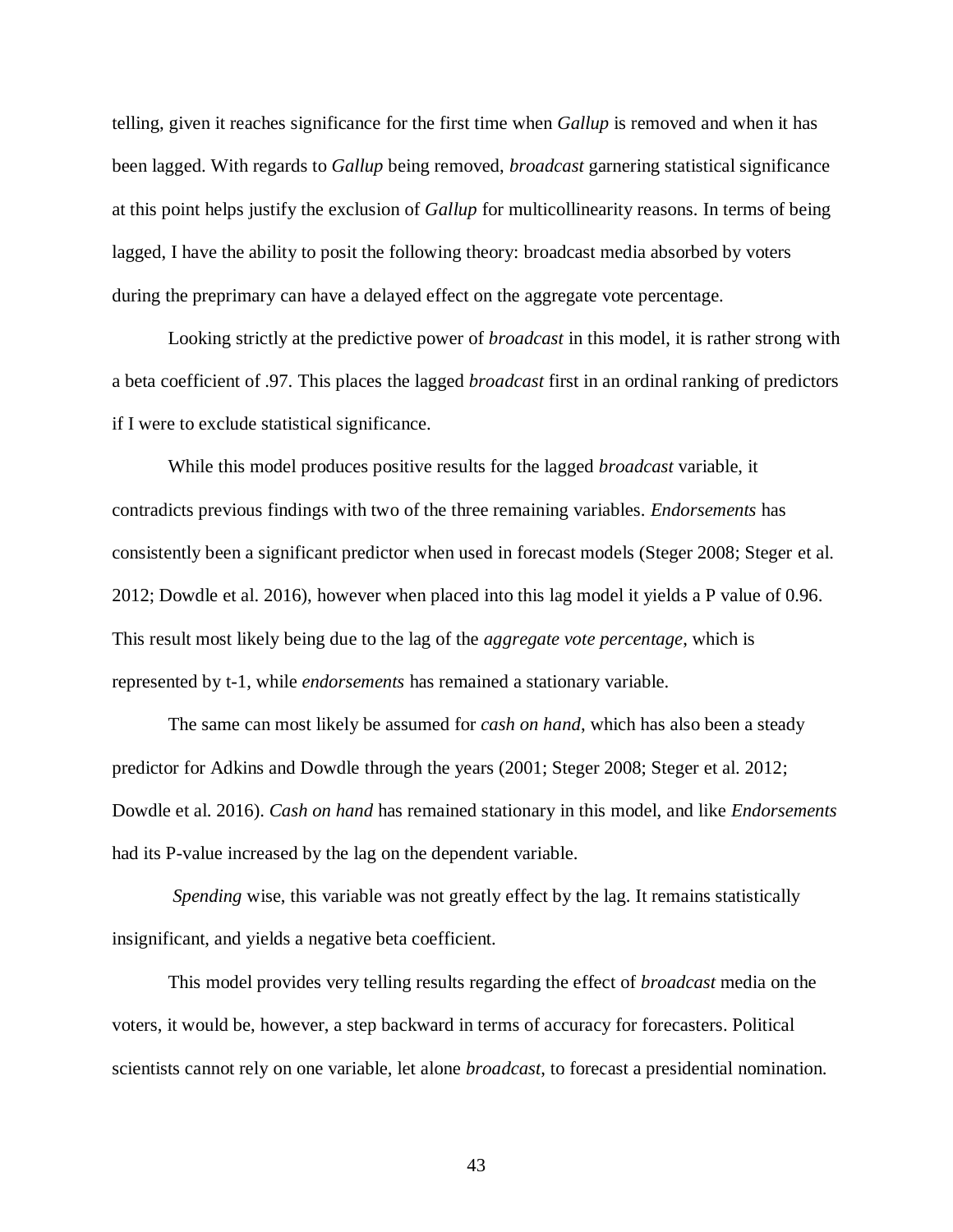This model is currently accurate in only 9 of 14 races, and yields an adjusted R squared of .48. Given, the standard, or goal, adjusted R squared for a forecasting model is above  $.90<sup>5</sup>$ , there is strong justification for this model to be avoided when forecasting presidential nominations.

Despite the preprimary model yielding unsatisfactory results in terms of forecasting, it does provide insight into the predictive power of the media, which is shown to be statistically significant. Therefore, it is important that I still present a momentum lag model. It being very similar to the latter model, with the only changes being that the momentum variables have been included. All prior lags are still in effect.

Not much is different with the results of this lagged momentum model in terms of significance. The lagged *broadcast* variable reaches statistical significance at the 0.00 level, and yields a positive beta coefficient of .95, which is nearly identical to its counterpart in the preprimary lag model. This again justifies the removal of *Gallup*, and allows for the theory that *broadcast* has an effect on the voters, just one that may be delayed.

All other variables, like in the previous model, have remained stationary. This includes the momentum variables, which may be the primary reason that only *broadcast* reached statistical significance once again. The results of both of these models, while counter to previous forecast models, depict a powerful media which may lead the charge of candidate popularity. I will argue this point in further depth in the discussion section.

The final set of models I have put forward should be taken individually rather than in tandem, as the prior models have been laid out. The first is a non-lagged preprimary model with

 $\overline{a}$ 

<sup>5</sup> This number is traditionally associated with general election forecast models. Accurate nomination models have typical adjusted R squared coefficients between .80 and .90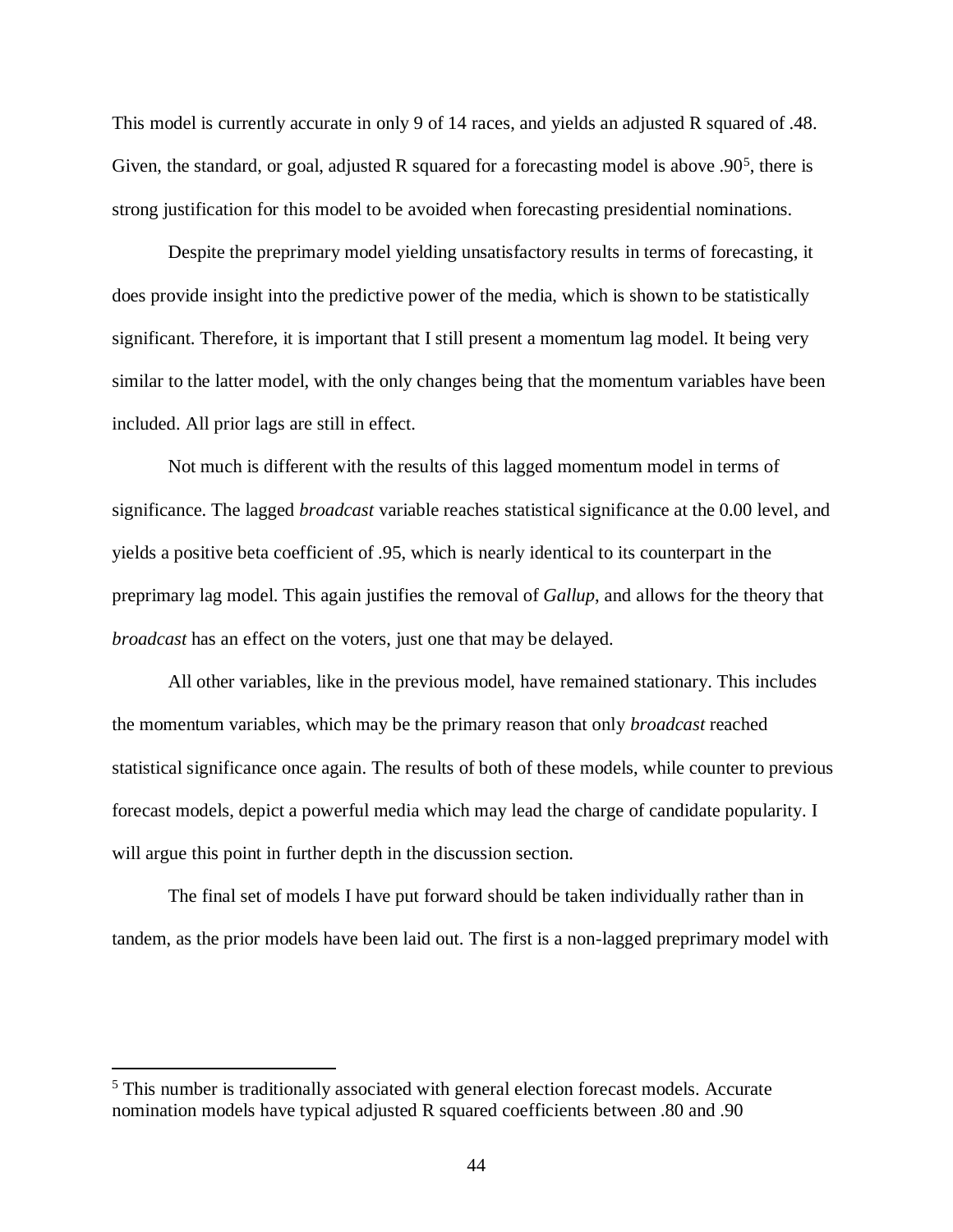|                                           | <b>Beta</b><br>coefficient | <b>Standard</b> | t-statistic |  |
|-------------------------------------------|----------------------------|-----------------|-------------|--|
|                                           |                            | error           |             |  |
| L.Broadcast                               | 0.949                      | (0.109)         | $8.73***$   |  |
| <b>Endorsement</b>                        | $-0.025$                   | (0.227)         | $-0.22$     |  |
|                                           |                            |                 |             |  |
| <b>Cash on Hand</b>                       | 0.049                      | (0.111)         | 0.44        |  |
| <b>Spending</b>                           | 0.014                      | (0.227)         | 0.06        |  |
| IA Win                                    | 7.885                      | (6.275)         | 1.26        |  |
| IA vt pct                                 | $-0.074$                   | (0.167)         | $-0.44$     |  |
| <b>NH Win</b>                             | $-6.102$                   | (6.462)         | $-0.94$     |  |
| NH vt pct                                 | $-0.093$                   | (0.192)         | $-0.49$     |  |
| <b>Constant</b>                           | 2.342                      | (2.759)         | 0.85        |  |
| $N=96$<br><b>Adjusted R-squared=0.502</b> |                            |                 |             |  |

 *\*\*\*P<.01*

*Model 4: Lagged Ordinary Least Squares Model- Preprimary and Momentum Variables' Effect on Aggregate Vote Percentage when Broadcast and Aggregate Vote is lagged at t-1*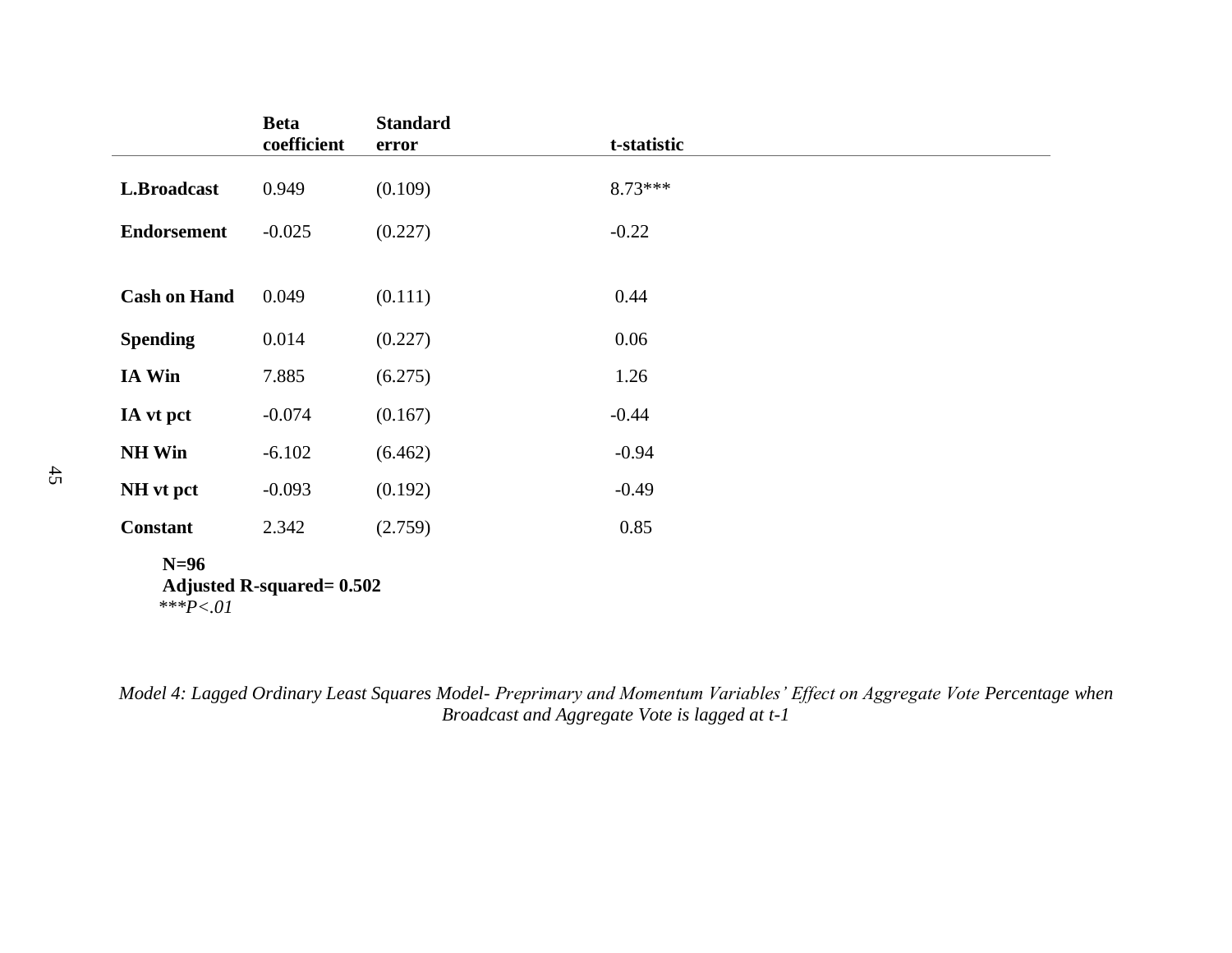*Gallup* removed, which is used as a measure of broadcast's predictive power in forecast models once multicollinearity is accounted.

Looking at the results one can see that, when controlling for multicollinearity, *broadcast* becomes a statistically significant predictor of the *aggregate vote percentage*. It also holds the strongest predictive power of any significant variables, with a beta value of 0.54, thus giving weight to the argument that television media may not just correlate with candidate preference during the presidential primaries, but may also have a causal effect.

*Cash on hand* is the only other preprimary variable that joins *broadcast* as being a significant predictor of *aggregate vote percentage*, thus leaving out *spending* and *endorsements*. *Spending* was expected to be statistically insignificant, however *endorsements* has been a continuous predictor in non-lagged preprimary models. Nevertheless, with *cash on hand* this becomes a new type of preprimary forecasting model, one which relies on free media and *cash on hand*. A model such as this does not account for a great deal of the variance, with the adjusted R squared sitting at 0.56, however it still has the power to correctly forecast 9 of 14 races.

This last momentum model is significantly different from prior models. I have created such a model in order to focus strictly on the impact of pre-primary broadcast media and momentum, and their effects on the *aggregate vote percentage*. To do this I only used preprimary broadcast coverage, New Hampshire win, New Hampshire vote percent, Iowa win, and Iowa vote percent as independent variables. This should give an accurate picture of how preprimary broadcast media coverage provided during the pre-primary period, along with the first in the nation competitions affect the outcome of the primaries.

The results of this model show *broadcast* to indeed be a significant predictor of the *aggregate vote percentage*, with a beta value of 0.34. All momentum variables went as they have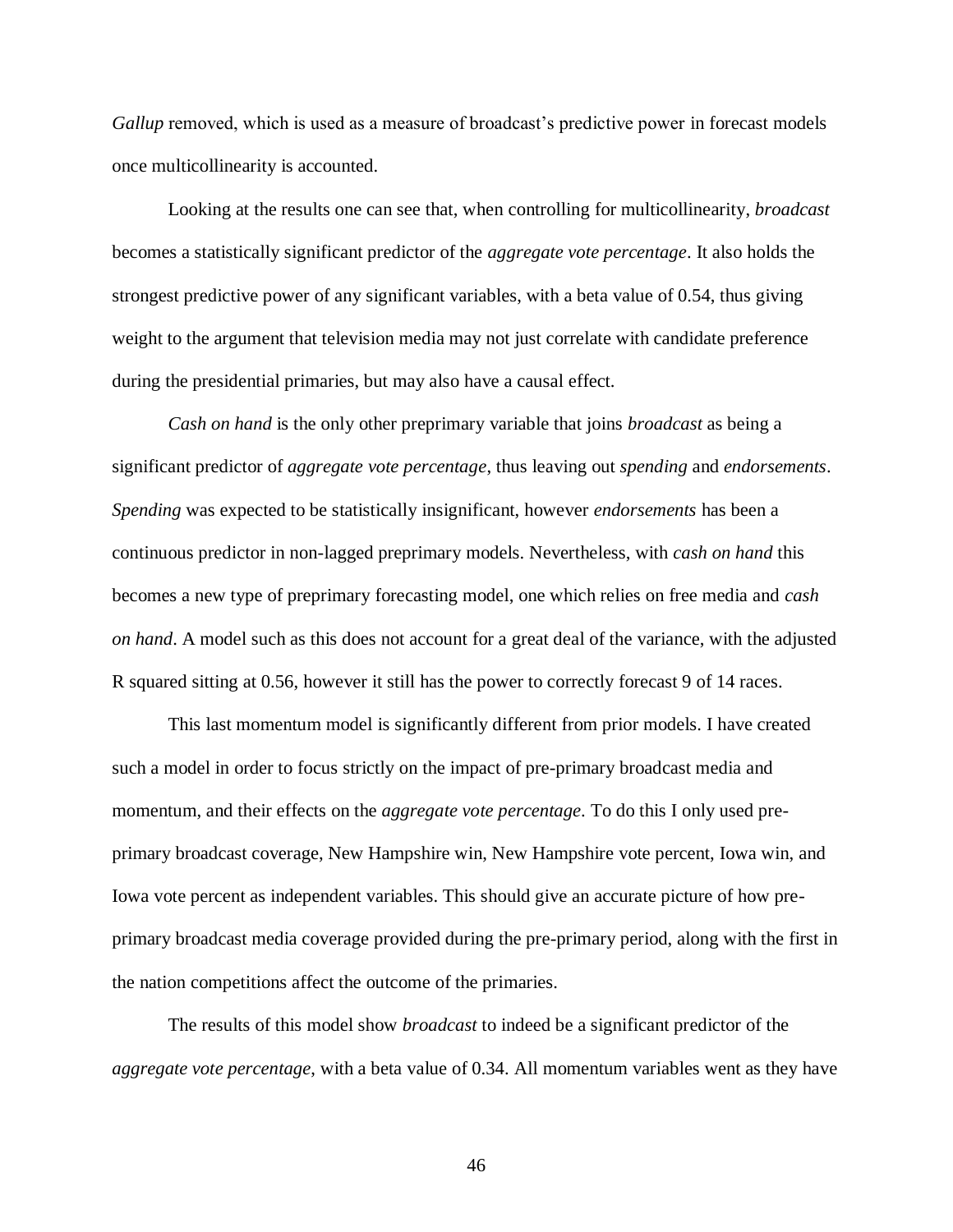|                                                             | <b>Beta</b><br>coefficient | <b>Standard</b><br>error | $t-$<br>statistic |  |
|-------------------------------------------------------------|----------------------------|--------------------------|-------------------|--|
| <b>Broadcast</b>                                            | 0.535                      | (0.166)                  | $3.22***$         |  |
| Endorsement 0.168                                           |                            | (0.114)                  | 1.48              |  |
| <b>Cash on</b><br>Hand                                      | 0.233                      | (0.106)                  | $2.20**$          |  |
| <b>Spending</b>                                             | 0.029                      | (0.165)                  | 0.17              |  |
| <b>Constant</b>                                             | 0.518                      | (2.050)                  | 0.25              |  |
| $N=97$<br><b>Adjusted R-squared=0.559</b><br>$*$ $P < 0.05$ |                            |                          |                   |  |

 *\*\*\*P<0.01*

*Model 5: Ordinary Least Squares Model- Preprimary Variables' Effect on Aggregate Vote Percentage without* Gallup *causing for multicollinearity*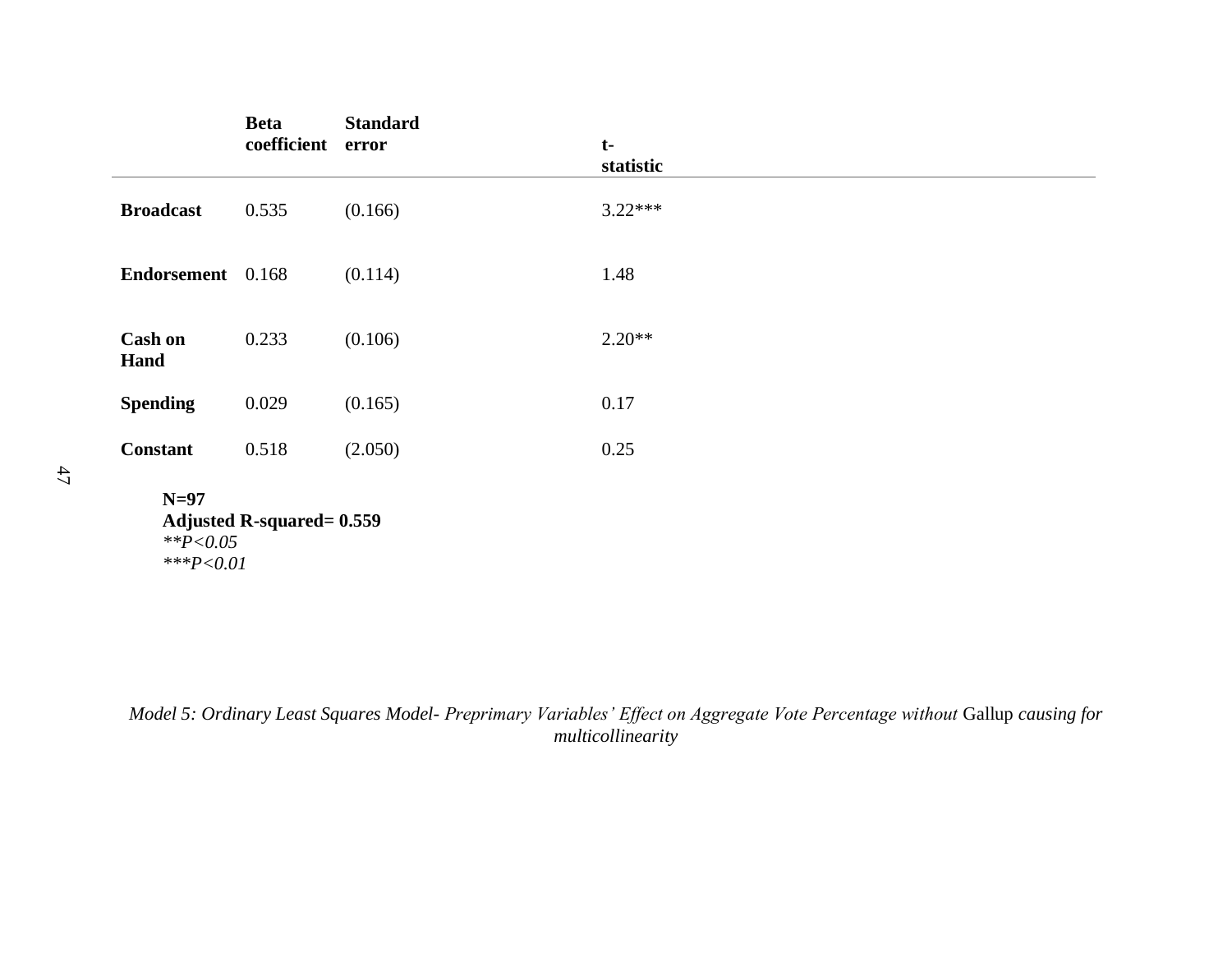|                  | <b>Beta</b><br>coefficient | <b>Standard</b><br>error | t-statistic |
|------------------|----------------------------|--------------------------|-------------|
| <b>Broadcast</b> | 0.342                      | (0.092)                  | $3.71***$   |
| IA Win           | 15.582                     | (3.837)                  | $4.06***$   |
| IA vt pct        | $-0.133$                   | (0.092)                  | $-1.46$     |
| <b>NH Win</b>    | 16.413                     | (3.782)                  | $4.34***$   |
| NH vt pct        | 0.583                      | (0.106)                  | $5.49***$   |
| <b>Constant</b>  | $-1.351$                   | (1.431)                  | $-0.94$     |

 **N=97 Adjusted R-squared= 0.791**  *\*\*\*P<.01*

*Model 6: Ordinary Least Squares Model- The Effect of Broadcast and Momentum on Aggregate Vote Percentage*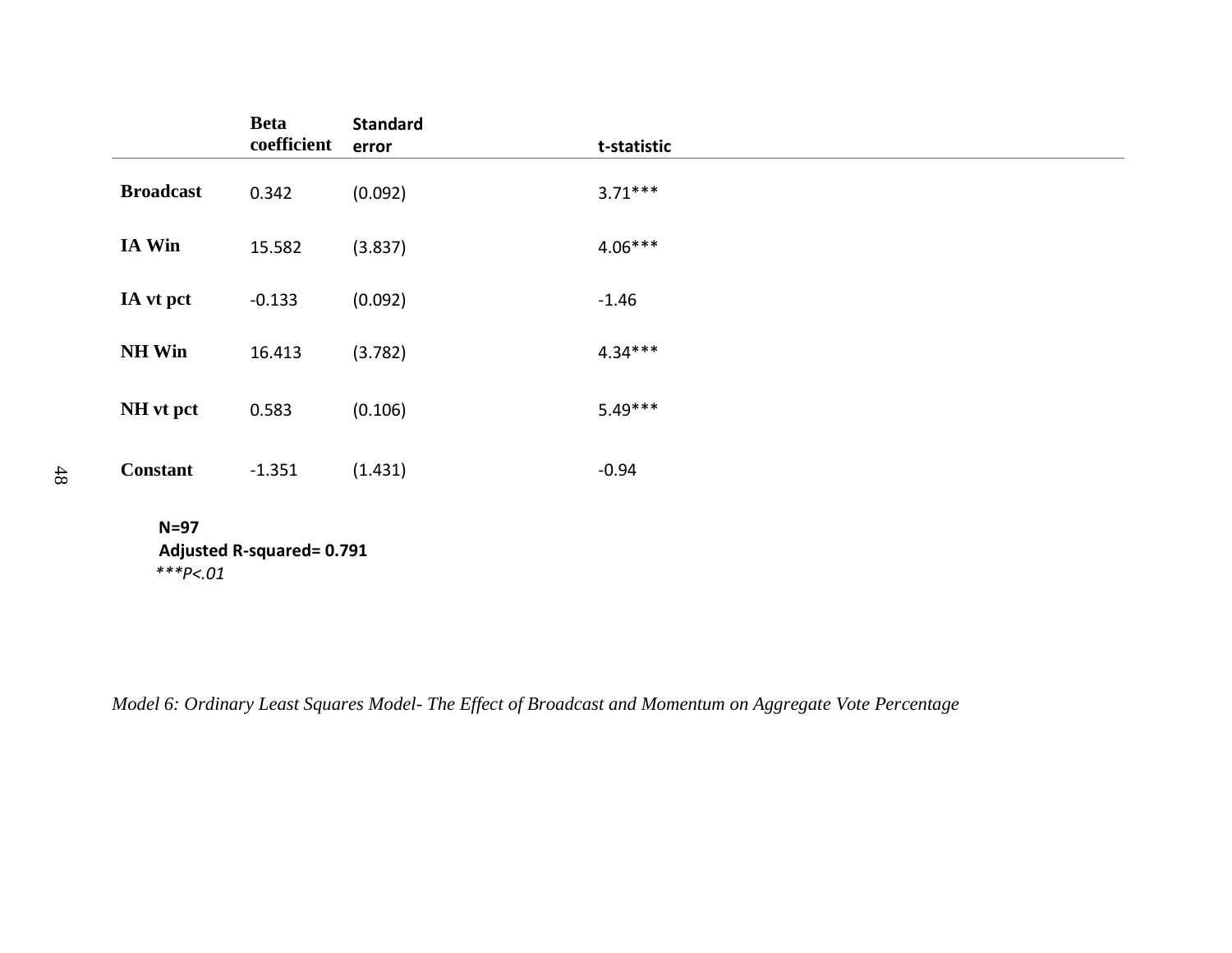in past studies (Dowdle et al. 2016) with all reaching statistical significance except *Iowa vote share*. *Iowa* and *New Hampshire win* both yielded beta coefficients greater than 15.5, with New Hampshire affirming itself as the competition of greater impact.

This last model yields an adjusted R squared of 0.79, which puts it within range of a proper nomination forecasting model. This particular model also has the accuracy to predict nearly every nomination contest dating back to 1980. The true power of this model, however, is its ability to depict the power of *broadcast* as the solo preprimary variable. In doing so, political scientists are able to come to the tentative conclusion that television media consumed during the preprimary period has an effect on the outcome of the nomination.

# **VI. Discussion**

These models provide several conclusions regarding preprimary broadcast media effect on the results of presidential nominations. With regards to forecasting, preprimary broadcast media did not afford the greatest contribution to current models, especially the *Adkins-Dowdle* model that I was using as a template for this study. This has proven to already be a workable model and the addition of *broadcast* does not excel its accuracy any further. I made a noble attempt to create a more parsimonious model which could explain a greater amount of the variance, however this did not occur. In turn, when it came to forecasting, I created less accurate models plagued with multicollinearity issues, and when I adjusted for the multicollinearity the models still were simply unable to be as reliable as their predecessors. This does not mean, however, that preprimary broadcast consumption yields no effect on the nomination process, quite the opposite.

My ultimate goal in this study was not simply to create a better forecasting model with the insertion of some type of media variable, I truly wanted to observe and discover if there was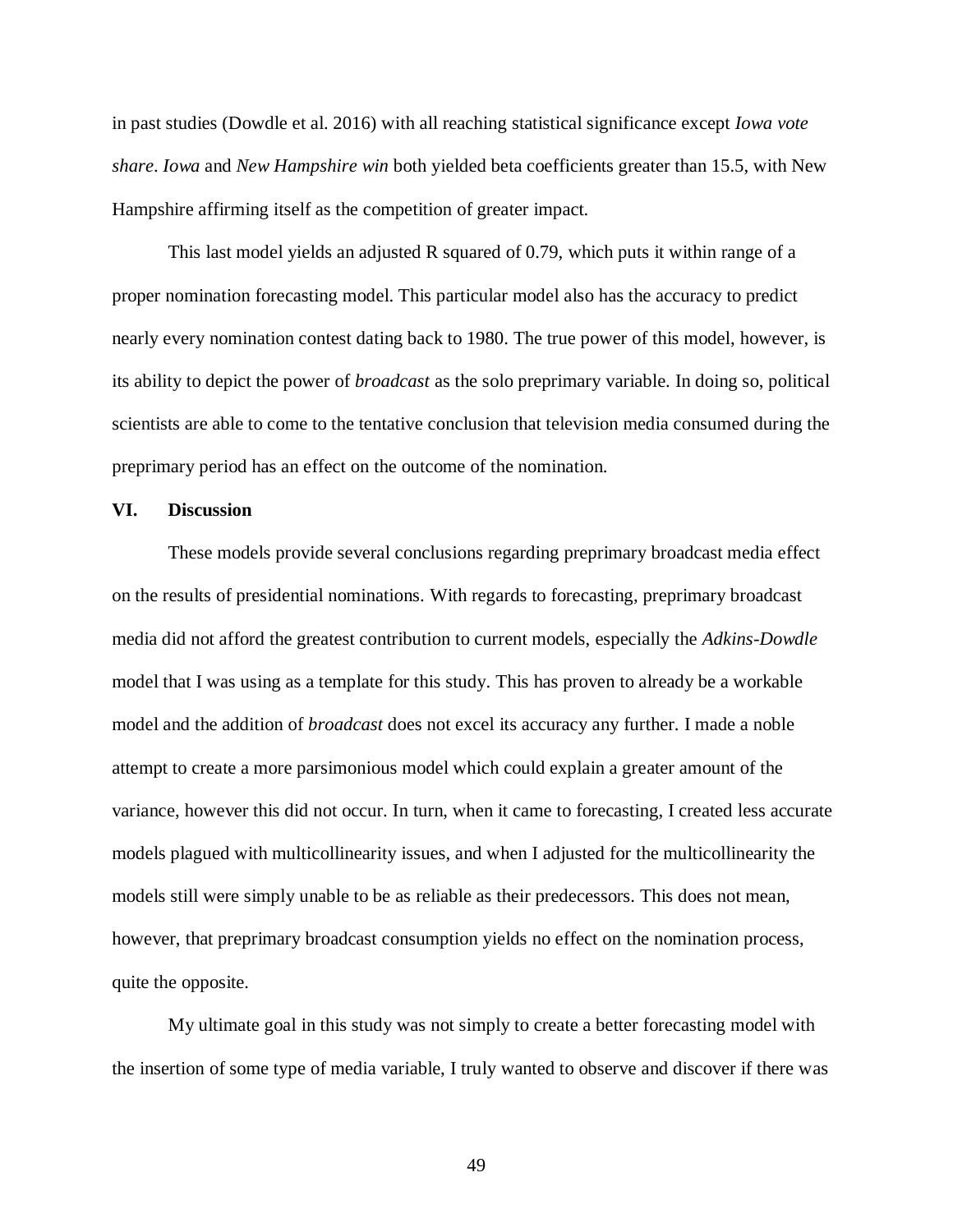an effect of broadcast media absorbed within the preprimary on the outcome of presidential nominations. By looking at the latter four the models I have put forward in this study, it becomes clear that an effect between *broadcast* and *aggregate vote percentage* does take place. While an effect is obvious with these latter models, the lag models provide the most information regarding the effect of *broadcast* on the nomination process.

Going in more depth on this argument, a consistent and powerful preprimary predictor for Adkins and Dowdle has always been *Gallup* polling, which when placed into these new models caused complications relating to multicollinearity. I argued previously that the multicollinearity was a result of media tendency to simply report on the horserace, however after running these lag models I now argue that this may not be the case. *Gallup* has been a reliable predictor, given the candidates who head into the primary season with a fourth quarter lead have somehow garnered popularity among voters, yet how this mass appeal is earned has gone unaccounted for.

These polls are taken prior to the beginning of an election year, and provide an obvious depiction of frontrunner status that is easily maintained throughout the primaries. However, my lag models have shown that it may be the broadcast media that is pushing this early popularity in manner similar to that of how endorsements provide cues. While it has been well documented that media focuses too greatly on the "horserace," there are segments in which substance is presented to audiences. It is at these times that media becomes an institution which voters utilize as a learning tool for candidate choice.

This argument and these findings contrast the widely accepted minimal effects model, which, as I previously explained, states that campaigns have minuscule effects on voter choice, and that media can rarely influence vote choice. This study, however, provides evidence that the influence of broadcasted media is correlated, or perhaps even holds a somewhat causal effect,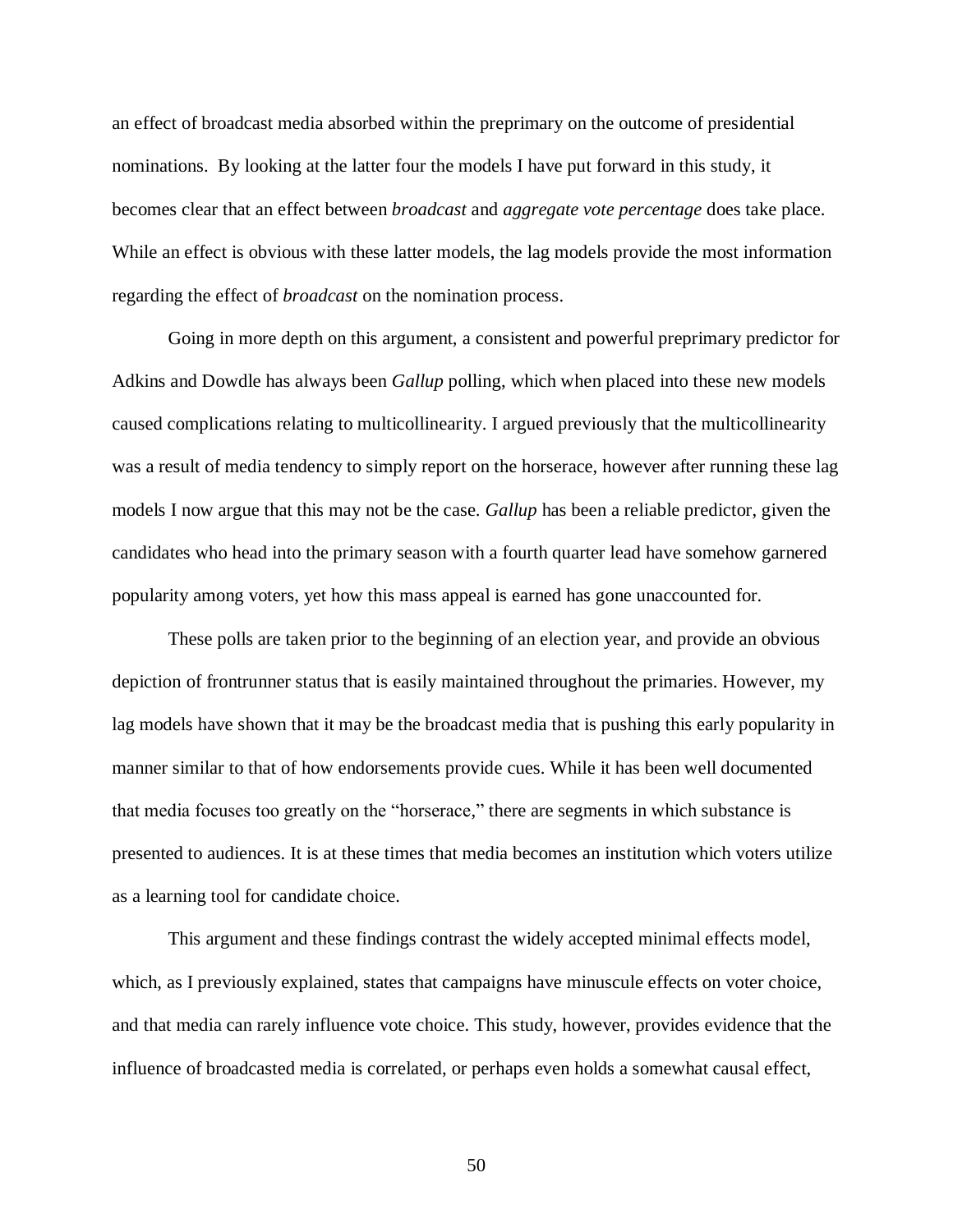with that of candidate popularity via preference polls, this meaning that the minimal effects model does not apply in to primary contests. While it has been argued by political scientists such as Steger, Adkins, Dowdle, and Mayer that primaries are different, and the campaigns within the preprimary phase do indeed matter, there has not been much of an in depth argument regarding the impact of media on nomination outcomes or voter choice.

I maintain their argument that primaries are indeed different from general elections and must be studied in different ways, and with this thesis I add onto their line of reasoning by making the argument that broadcast media is more powerful within the primary and the preprimary. Vavreck (2009) makes the argument that as long as the message in general election media regard the economy a candidate has potential for success. This cannot occur during the preprimary, as candidates simply cannot stick to one generic message year after year and expect garner attention, and these results show that there is much more to be won by garnering media attention during the preprimary than in the general election, given the cues media provides and popularity it can bring.

With media potentially being most useful to voters during the preprimary period the notion that tone is not a powerful predictor (Steger 2012) should be looked at again. The theory that any news is good news is sound in electoral politics, but when observing these results this theory may not be applicable early on in the preprimaries when the American voter is still getting to know the candidates. Only when voters have grasped who the candidates are and what their general platform is, can tone no longer remain as a factor making tone a much larger predictor than previously believed.

The theory that endorsements provide cues for the voters during the preprimary has been established rather well by political scientists and notable forecasters, but this theory that I have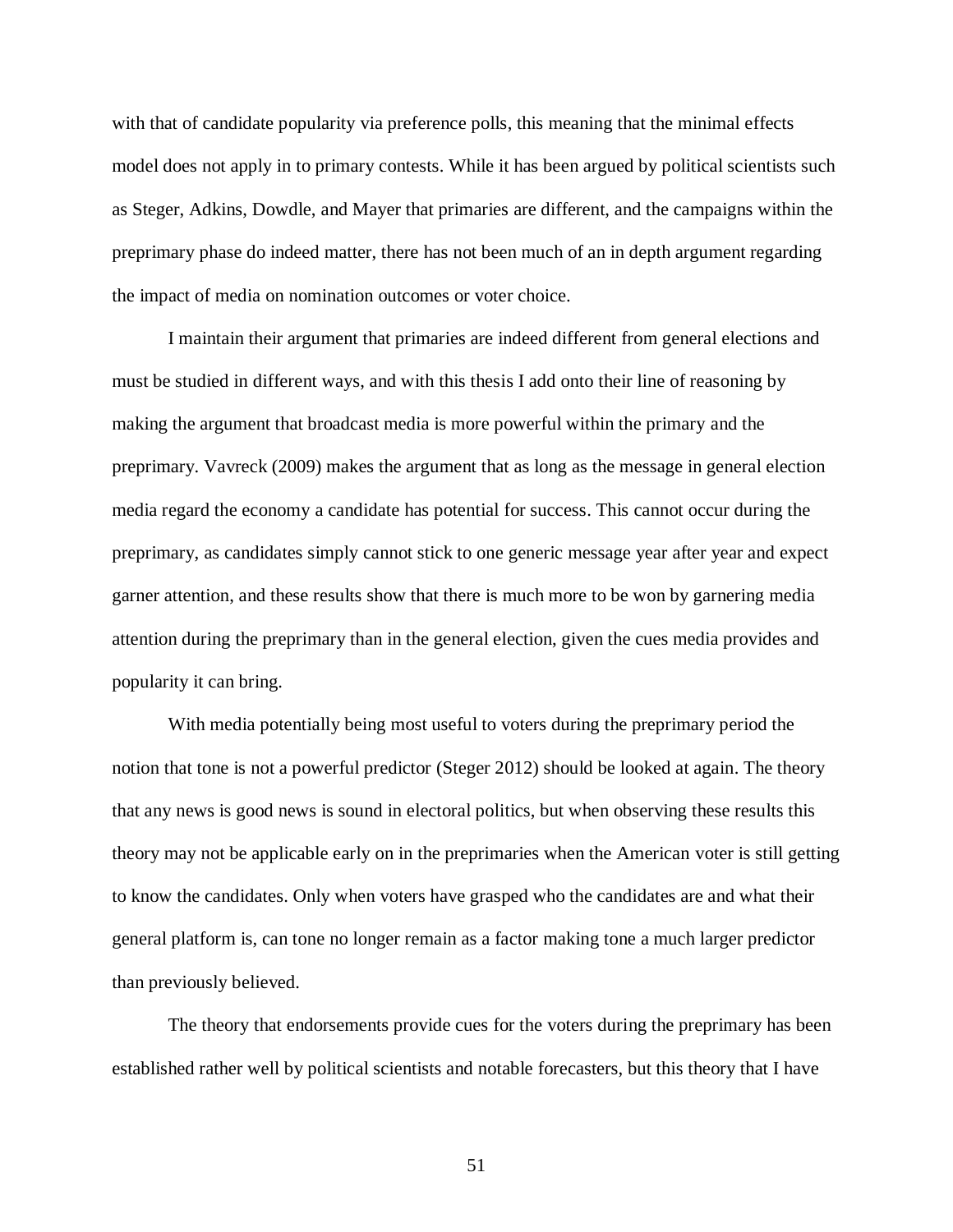put forth has not been. Future research must be done, to break further ground on my theory that preprimary media holds an effect on nomination outcomes. This more extensive research must include the other forms of media which include print, social, internet, twitter, etc. I argue such a study should be conducted in a similar manner, using forecasting models. Such a study will and must take a much greater amount of time for the collection of these different types of media variables. This future study should use the *New York Times* National Edition as the proxy for print, given the national edition is available to readers all across the nation. Social media is the hardest to collect given it is not only ever changing, but a trend media. The best way to collect such media would be to do a metadata search for postings relevant to the candidates and their campaigns within the preprimary period through major social media sites beginning with Facebook and Instagram.<sup>6</sup> I argue Twitter should be separated from social media because the 2016 primary contest has proved that it can provide a more direct impact, given candidates use Twitter to directly create media on their behalf. I argue the sample should be kept to the number of tweets and retweets of those influential to the nomination process such as candidates, elites, and media outlets<sup>7</sup>. As for online media, partisan bias must be accounted by using two sources known for having ideological biases, Huffington and Drudge, and one arguably centered source, the Associated Press. The operationalization of online media will be the same as broadcast, breaking it into percentage of coverage each candidate received in relation to the other candidates.

 $\overline{a}$ 

<sup>6</sup> Personal soundbites and online political arguments will not be included, however memes and political cartoons will be.

<sup>7</sup> Media outlets include the broadcast media sources used in this study: *CBS*, *NBC*, *ABC*, *CNN*, *MSNBC*, and *Fox News*. As well as print and online media sources such as the *New York Times, Washington Post, Huffington Post, and Drudge.*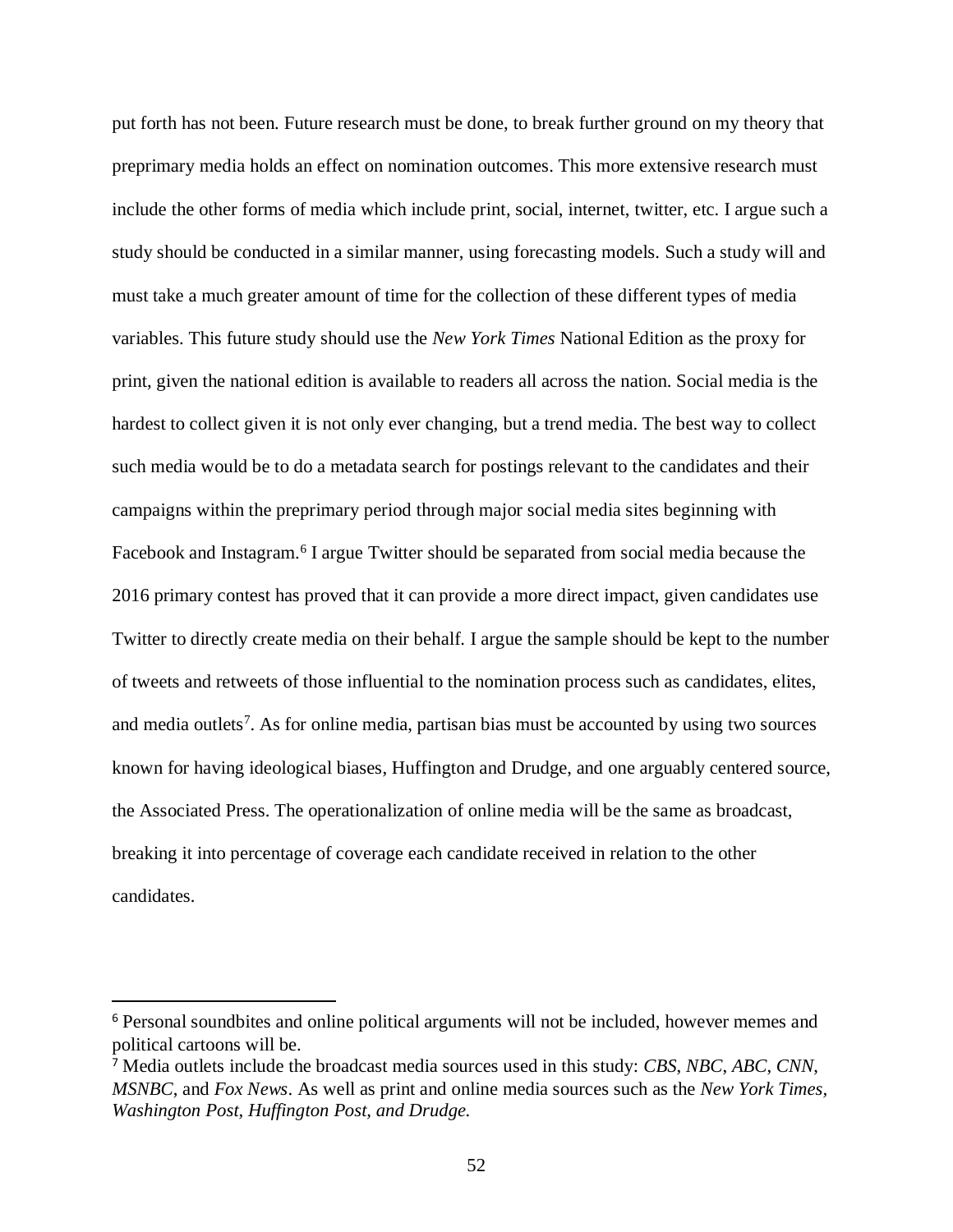This follow up study must continue using primary forecasting models as a methodological tool. I make this argument, given these models provide the most information regarding preprimaries and have a large adjusted R squared. By using forecasting models there is also the potential to do what I attempted to do in this study, create a more parsimonious forecasting model. Once such a study has been completed political scientists will have a better understanding of preprimary media influence on nominations. However, my research currently provides the best insight into how candidates can benefit from a single preprimary media source, by examining the most widely used media source for electoral politics of the past forty years.

# **VII. Conclusion**

Forecasters have indeed come up with sound and accurate methods of predicting presidential nominees within the past twenty years, and as I have stated previously my attempt to add on to their accuracy failed. Despite holes within the current methodology of these forecasts from Adkins and Dowdle, and Steger with their exclusion of any type of media effect, my attempt to fill this hole with the introduction of *broadcast* has only caused problems in accuracy.

However, by using their forecasting methodology I did garner the ability to make an impactful contribution to the fields of electoral politics and political communication. My use of OLS lag modeling to make the discovery that broadcast media helps drive preprimary preference polling had not been seen prior to this study and has the ability to be used in future studies regarding the impact of media on voter choice in nominations. These future studies will focus around public opinion and preprimary media impact, which up to this point has had been scarcely researched.

I want to end with this point, media matters in Presidential nomination contests. Even if it was not a significant predictor of the *aggregate vote percentage* in the forecasting models, it has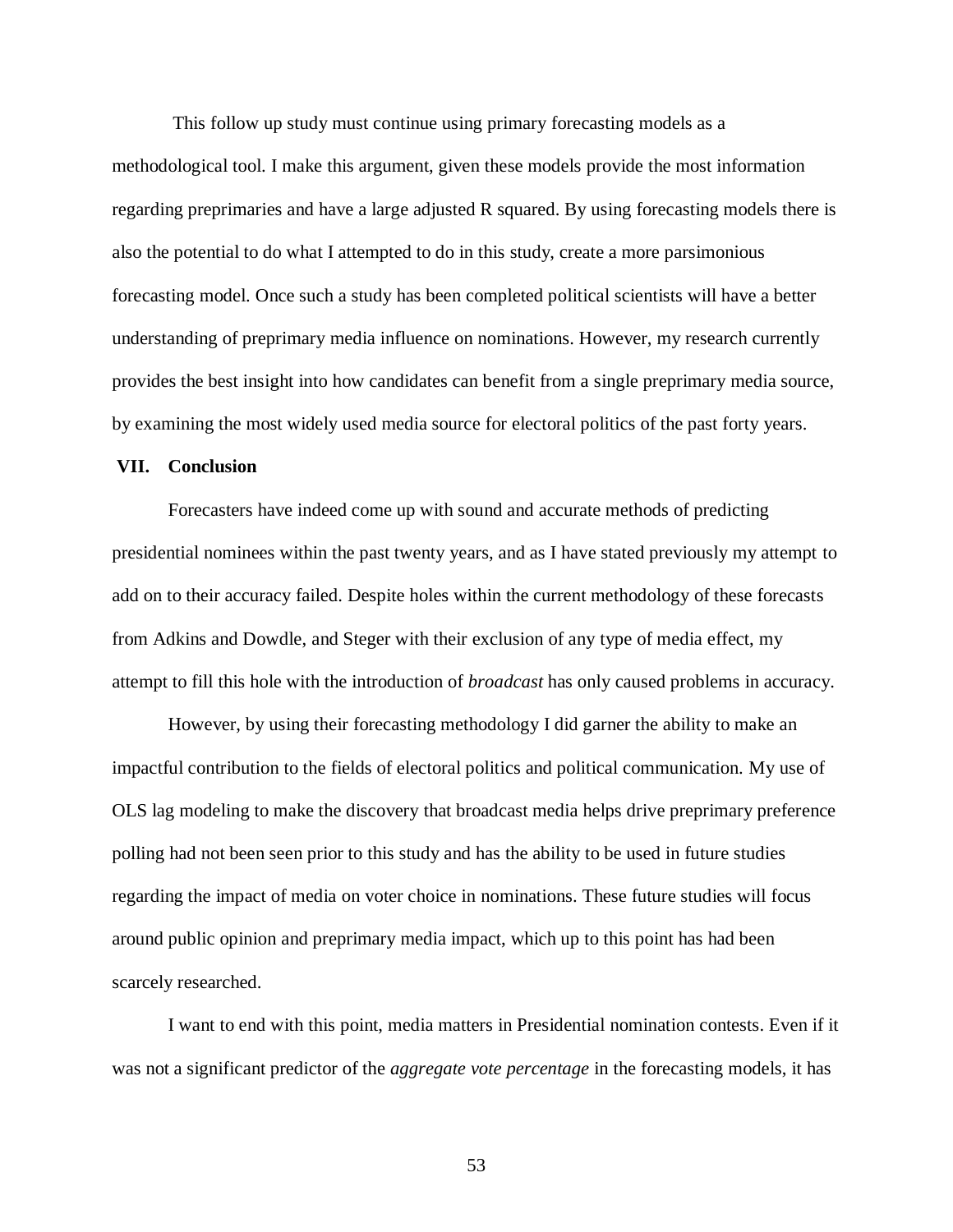shown to potentially impact the preference polls of candidates early on in the preprimary phase. It is therefore a learning tool for the American voter during campaigns, and must be respected and studied accordingly.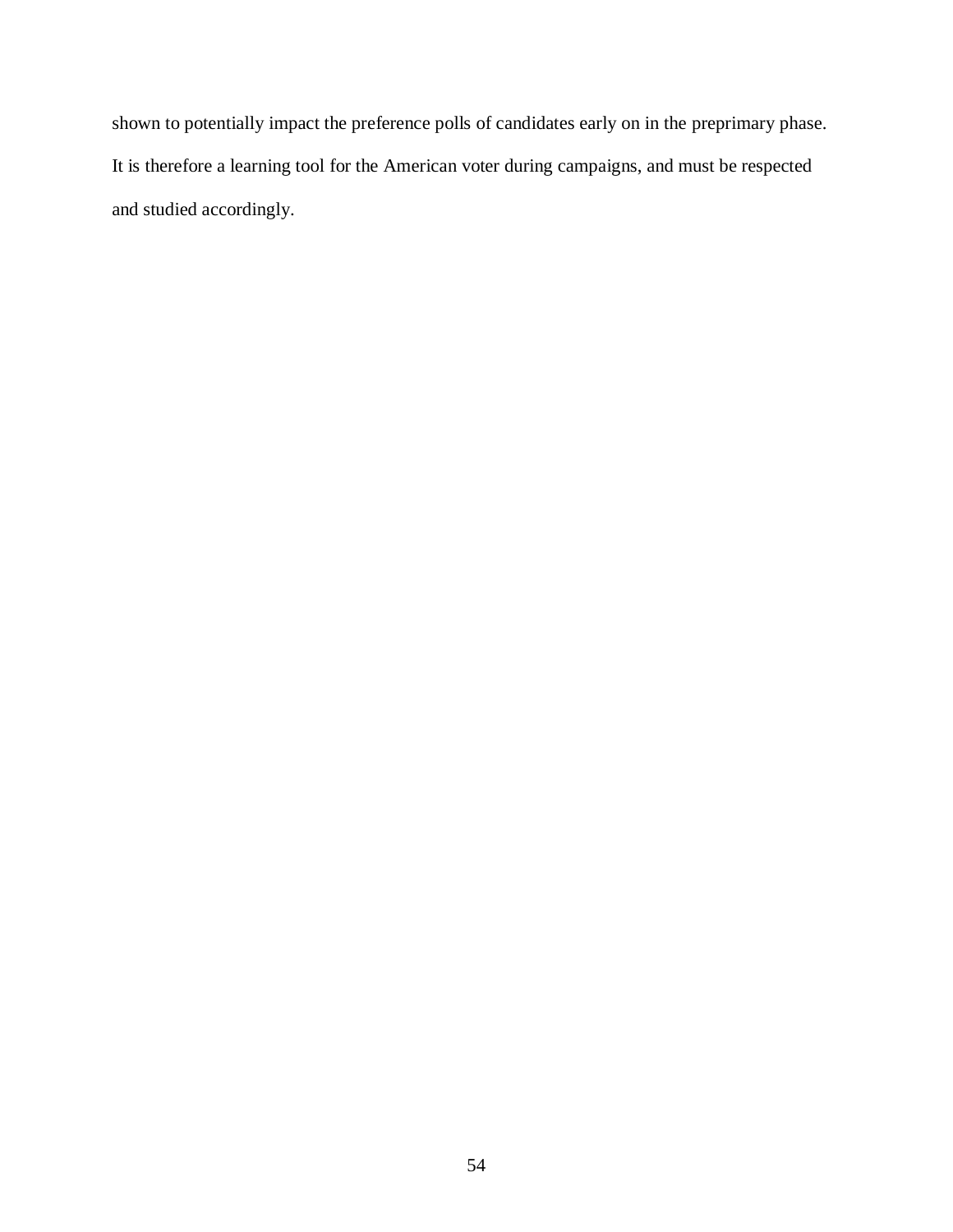# **VIII. References**

- Adkins, R. E., & Dowdle, A. J. (2001). Is the Preprimary Season Becoming more Important to Forecasting Presidential Nominations? *American Politics Research, 29*(3), 283-288. doi:10.1177/1532673x01293005
- Adkins, R. E., & Dowdle, A. J. (2000). Break Out the Mint Juleps? *American Politics Quarterly, 28*(2), 251-269. doi:10.1177/1532673x00028002006
- Adkins, R. E., & Dowdle, A. J. (2001). How Important Are Iowa and New Hampshire to Winning Post-Reform Presidential Nominations? *Political Research Quarterly, 54*(2), 431-444. doi:10.2307/449165
- Adkins, R. E., & Dowdle, A. J. (2002). The Money Primary: What Influences the Outcome of Pre-Primary Presidential Nomination Fundraising? *Presidential Studies Quarterly, 32*(2), 256-275. doi:10.1111/j.0360-4918.2002.00220.x
- Cohen, M., Karol, D., Noel, H., & Zaller, J. (2008). *The party decides: presidential nominations before and after reform*. Chicago: University of Chicago Press.
- Cuellar, J. (n.d.). *Does Broadcast Media Affect the Presidential Nomination Process? A Literature Review* (Literature Review).
- Dalton, R. J., Beck, P. A., & Huckfeldt, R. (1998). Partisan Cues and the Media: Information Flows in the 1992 Presidential Election. *American Political Science Review, 92*(01), 111 126. doi:10.2307/2585932
- Dowdle, A. J., Adkins, R. E., & Steger, W. P. (2009). The Viability Primary. *Political Research Quarterly, 62*(1), 77-91. doi:10.1177/1065912908317032
- Dowdle, A. J., Adkins, R. E., Sebold, K., & Cuellar, J. (2016). Forecasting Presidential Nominations in 2016: #WePredictedClintonANDTrump. *PS: Political Science & Politics, 49*(04), 691-695. doi:10.1017/s1049096516001384
- Farnsworth, S. J., & Lichter, S. R. (2011). *The nightly news nightmare: media coverage of U.S. presidential elections, 1988-2008*. Lanham: Rowman & Littlefield.
- Finkel, S. E. (1993). Reexamining the "Minimal Effects" Model in Recent Presidential Campaigns. *The Journal of Politics, 55*(1), 1-21. doi:10.2307/2132225
- Wattenberg, M. P. (1985). Participants in the Nominating Process: The Role of the Parties. In G. Grassmuck (Author), *Before nomination: our primary problem* (pp. 47-59). Washington, D.C.: The Institute.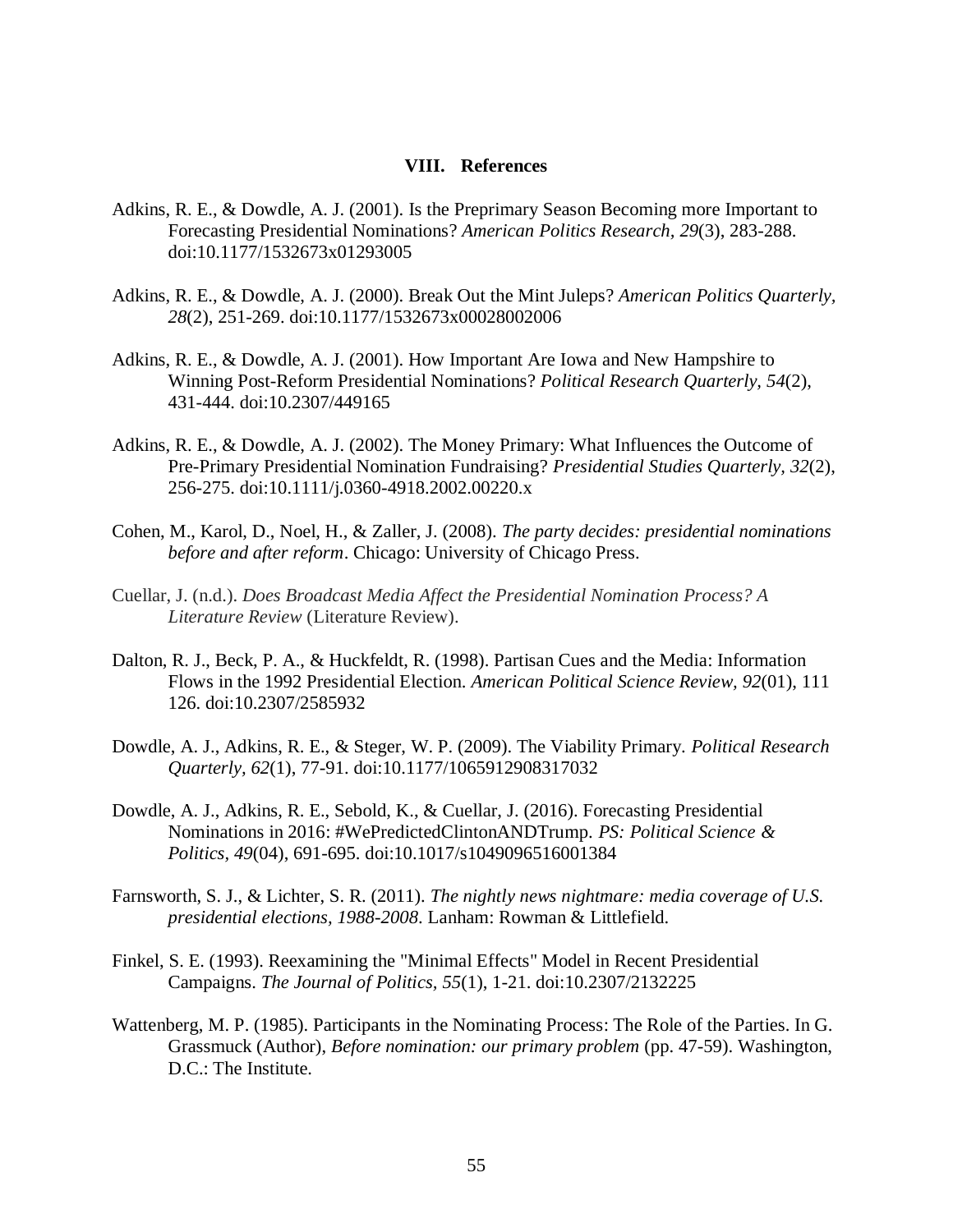- Haynes, A. A., Gurian, P., & Nichols, S. M. (1997). The Role of Candidate Spending in Presidential Nomination Campaigns. *The Journal of Politics, 59*(1), 213-225. doi:10.2307/2998223
- Haynes, A. A., Gurian, P., Crespin, M. H., & Zorn, C. (2004). The Calculus of Concession: Media Coverage and the Dynamics of Winnowing in Presidential Nominations. *American Politics Research, 32*(3), 310-337. doi:10.1177/1532673x03260353
- Hull, C. C. (2008). *Grassroots rules: how the Iowa Caucus helps elect American presidents*. Stanford, CA: Stanford Law and Politics.
- Katz, E., & Lazarsfeld, P. F. (1964). *Personal influence: the part played by people in the flow of` mass communications*. New York: The Free Press.
- Kendall, K. E. (2000). *Communication in the presidential primaries candidates and the media, 1912-2000*. Westport, Conn: Praeger.
- Lau, R. R., & Redlawsk, D. P. (2001). Advantages and Disadvantages of Cognitive Heuristics in Political Decision Making. *American Journal of Political Science, 45*(4), 951-971. doi:10.2307/2669334
- Mayer, W. G. (1996). In pursuit of the White House: how we choose our presidential nominees. *Choice Reviews Online, 33*(06). doi:10.5860/choice.33-3583
- Mayer, W. G. (2003). Forecasting Presidential Nominations or, My Model Worked Just Fine, Thank You. *Political Science and Politics, 36*(02), 153-157.
- Farnsworth, S. J., & Lichter, S. R. (2012). How Television Covers the Presidential Nomination Process. In W. G. Mayer & J. Bernstein (Eds.), *The making of the presidential candidates 2012* (pp. 133-158). Lanham , MD: Rowman & Littlefield.
- Niemi, R. G., Weisberg, H. F., & Kimball, D. C. (2011). The Study of Voting and Elections. In *Controversies in voting behavior* (pp. 1-23). Washington, DC: CQ Press.
- Prior, M. (2011). News vs. Entertainment: How Increasing Media Choice Widens Gaps in Political Knowledge and Turnout. In R. G. Niemi, H. F. Weisberg, & D. C. Kimball (Authors), *Controversies in voting behavior* (pp. 41-64). Washington, DC: CQ Press.
- Palfrey, T. R., & Poole, K. T. (1987). The Relationship between Information, Ideology, and Voting Behavior. *American Journal of Political Science, 31*(3), 511-530.
- Prior, M. (2007). *Post-broadcast democracy how media choice increases inequality in political involvement and polarizes elections*. New York: Cambridge University Press.